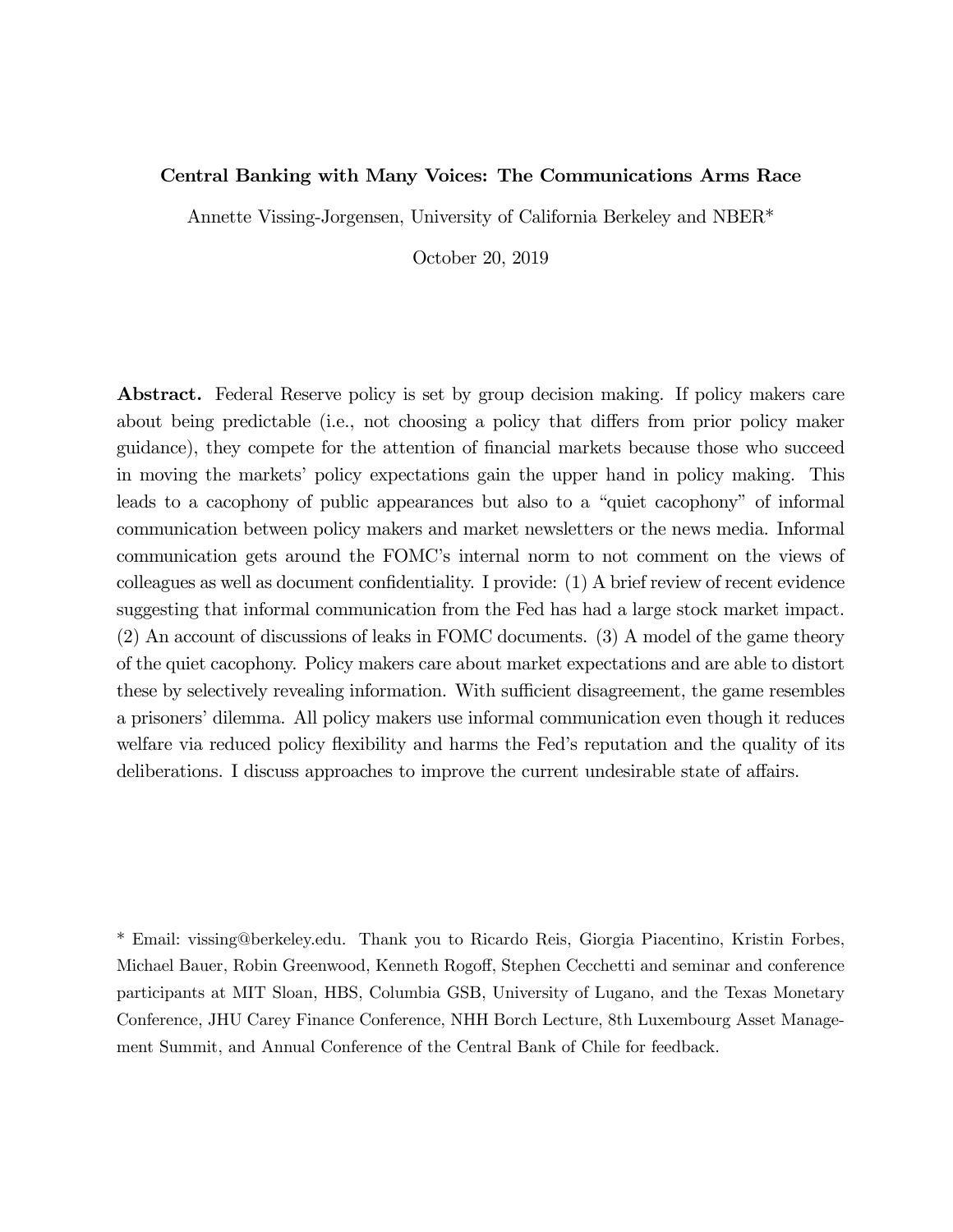#### 1. Introduction

Around the world most central banks set policy by committee. This is motivated in part by the idea that groups reach better decisions than individuals and in part by a desire for representation of different geographical areas and economic constituencies in policy making. Bank for International Settlements (2009) documents that across central banks, the median number of board members on monetary policy boards is eight. The Federal Reserve and the ECB have substantially more decision makers than the median, with 19 members of the Federal Open Market Committee (of which 12 vote at any given time) and 25 members of the ECB's Governing Council (of which 21 vote at any given time).

An emerging literature recognizes the tension between decision making by committee and effective monetary policy communication. I focus my analysis on the Federal Reserve and start from the observation that most policy makers give frequent public appearances or comments to discuss their views of the economy and the appropriate policy response. This is the much lamented "cacophony" of speeches and comments by Federal Reserve officials. Faust (2016) argues that the cacophony can be viewed as a tug-of-war over public sector expectations, with these expectations affecting future policy. He calls for game-theoretical work to understand this communications arms race better.<sup>1</sup>

In this paper I argue empirically and theoretically that the cacophony problem is even worse than commonly appreciated. In particular, the tug-of-war over public sector expectations results not only in a public cacophony of Fed voices, but also in a "quiet cacophony" of Fed policy makers seeking to drive market expectations via informal channels such as the media and market newsletters. I review recent work in asset pricing that documents large asset price movements at times of Federal Reserve debate and decision making that are not associated with public Fed communications. The main papers are Lucca and Moench (2015) on the pre-FOMC drift, Cieslak, Morse and Vissing-Jorgensen (2019) of stock returns over the FOMC cycle and Morse and Vissing-Jorgensen (2019) on abnormal stock returns on days with private interactions (calls/meetings) between Federal Reserve Board governors and Federal Reserve Bank presidents.

I then provide a history of leak discussions in FOMC documents for the period 1948-2013 in order to show that the FOMC itself expresses frequent concerns about leaks. I draw on

 $1$ Recent speeches by policy makers recognize the difficulty of communicating with many voices. Examples inclucde speeches by Fischer and Powell available at:

https://www.federalreserve.gov/newsevents/speech/fischer20170303a.htm

https://www.federalreserve.gov/newsevents/speech/powell20161130a.htm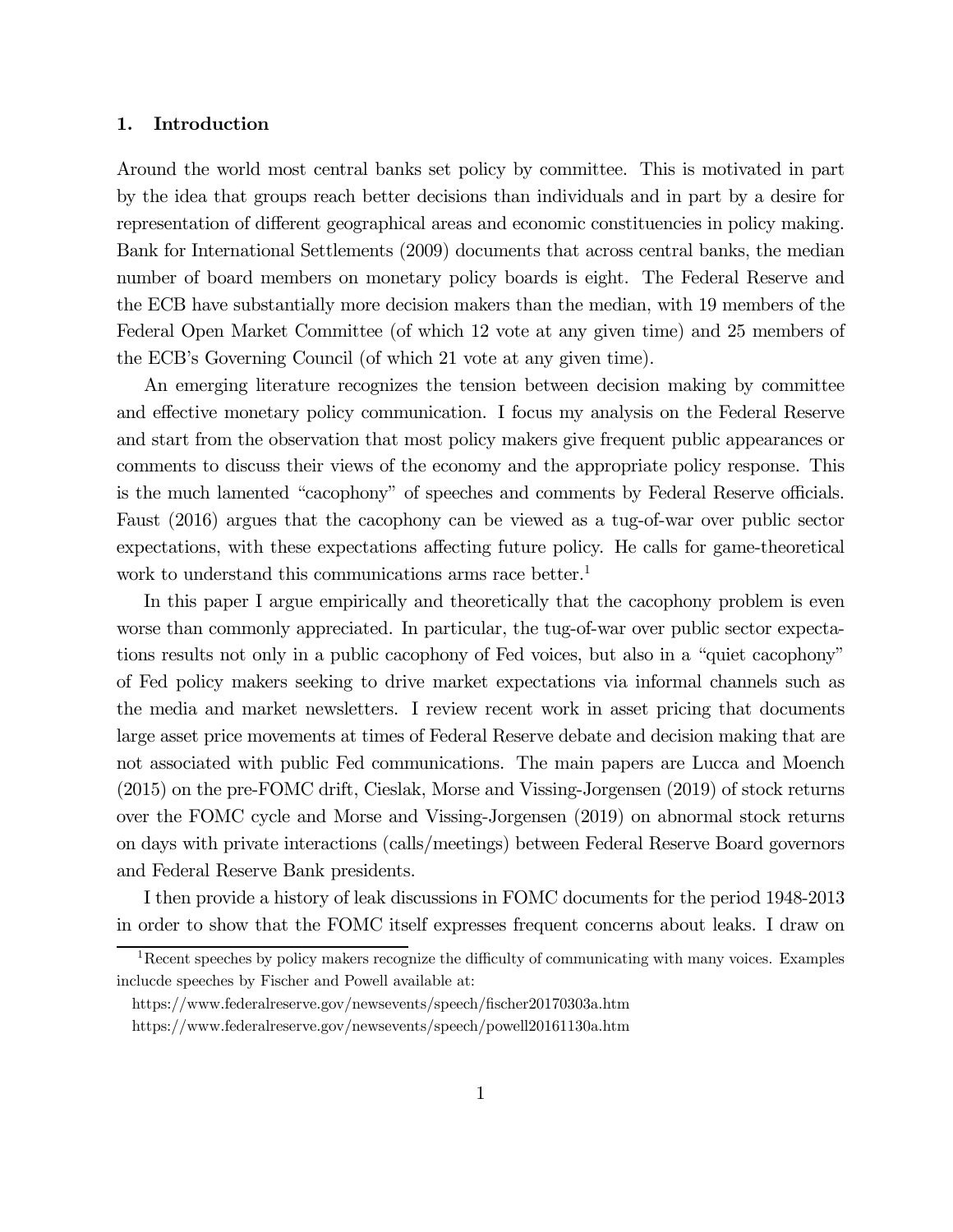these leak discussions to understand what motivates leaks. My reading suggests that leaks are often motivated by disagreement between policy makers and are used for tactical advantage in the policy making process. The attractiveness to the individual policy maker appears to stem from the FOMC's view that prior disclosure about policy to some extent ties the hands of the committee. Therefore, policy makers may seek to advocate for their preferred policy by selectively disclosing internally known information that supports their view — what one could refer to as "spin". Crucially, if advocacy relies on the disclosure of internal (confidential) information (about the views of colleagues, internal projections etc.) then it must be done via informal channels such as newspaper and financial markets newsletters through which the policy makers disclosing the information can remain anonymous and thus unpunishable. To support the claim that advocacy is more effective if supported by confidential information I review work from the political science literature.

I use the insights gained from studying FOMC documents to provide a simple gametheoretic model of the communication arms race in order to understand the equilibrium outcome. Consistent with my reading of the FOMC narrative, the model relies on two assumptions. First, policy makers care about not being viewed as "flip-flopping", in the sense of choosing a policy that differs from prior policy maker guidance about policy preferences. Therefore, providing information about policy maker preferences reduces policy flexibility by creating a loss from setting a policy rate that differs from market expectations formed based on that information. Second, policy makers with access to internal central bank deliberations are to some extent able to distort (spin) market perceptions of policy preferences. Specifically, given a true average policy preference (known internally to policy makers), a policy maker can advocate for his or her preferred direction by selectively revealing internal information that supports a claim that policy makers' average preferred policy rate is higher (or lower) than is in fact the case.

If communication reduces flexibility and spin is possible, a given policy maker has an incentive to distort market perceptions about the average policy preference in his preferred direction because this will tend to move the actual policy rate chosen in this direction. In the model, two policy makers decide what to communicate to the public at an intermediate date between policy meetings. If either of them communicates with the public, policy makers incur a loss if the chosen policy rate deviates from the average preferred policy rate communicated at the intermediate date. As a result, with communication, the chosen policy rate is a weighted average of the average preferred policy rate at the time of the meeting and the markets' perceived average preferred policy rate communicated at the intermediate date. If disagreement is sufficiently strong (judged relative to the amount of news that may arrive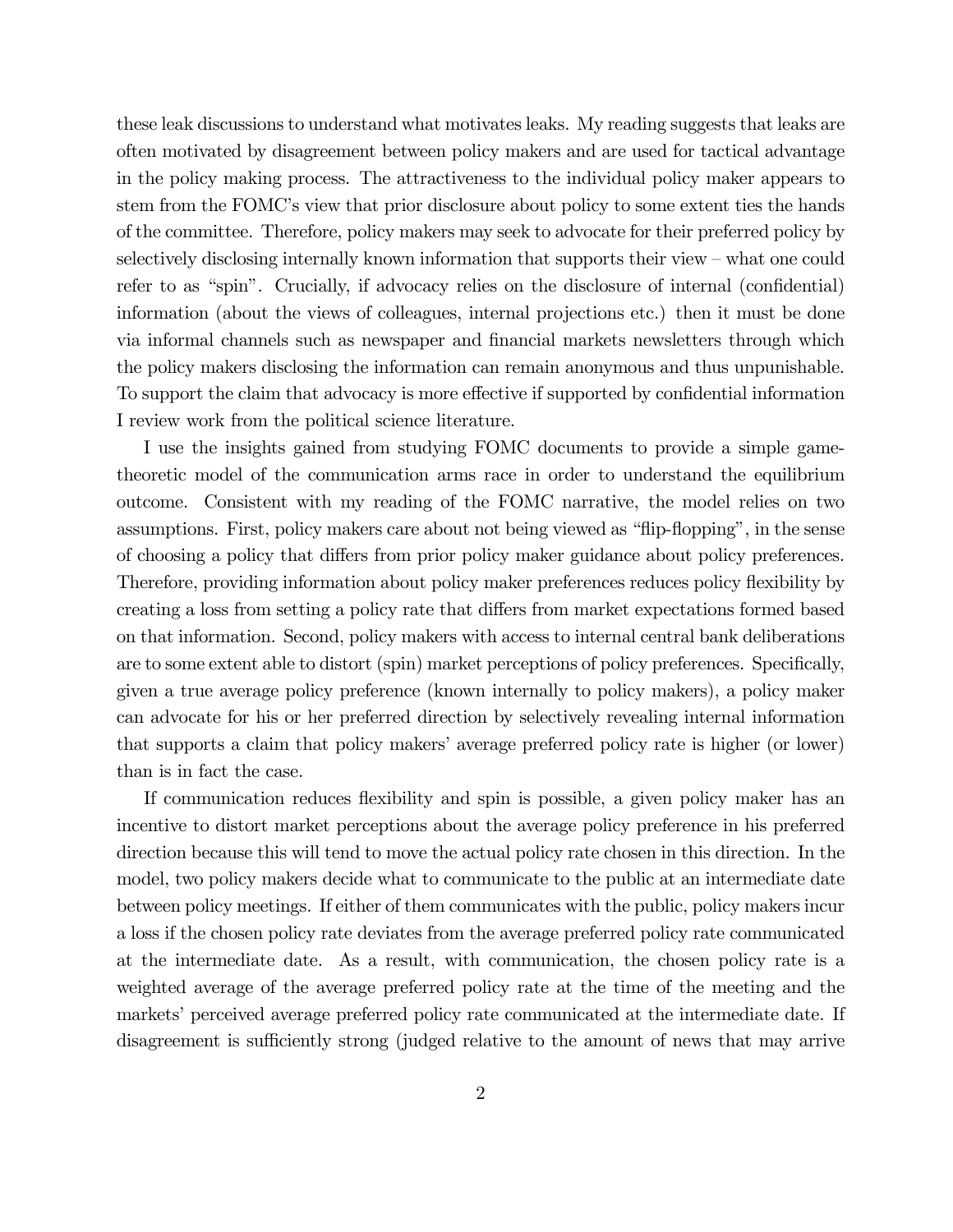before the next policy meeting) and sufficient spin is possible, the unique Nash equilibrium is that each policy maker communicates with his preferred spin. However, since policy makers' seek to drive market expectations in opposite directions their advocacy cancels each other out and the net effect of communication is to truthfully reveal all internal information about average policy preferences. This disclosure reduces the ability to react to information arriving between the intermediate date and the next policy meeting and results in both policy makers being worse off than they would be if they could each commit to not using informal communication. The model is analogue to a prisoners' dilemma in which both prisoners would be better off if neither confessed but both confess in equilibrium.

The theoretical result that informal communication can lead policy makers to be worse off in equilibrium is consistent with the repeated frustration about leaks expressed in FOMC transcripts. The welfare loss from leaks in the model stems from lost policy flexibility. In addition to concerns about effects on policy flexibility, the FOMC documents reveal policy maker concern about leaks damaging the Fed's reputation (as market integrity suffers if because some in the press and financial newsletter business obtain confidential information), and about leaks harming Fed's decision making process (as worries about leaks threaten the free give and take of ideas that are at the heart of group decision making). The model focuses on the cost from lost flexibility since this is what induces the temptation to leak. However, the other two costs are potentially equally important from a welfare perspective. For example, as the Fed struggles to retain its political independence, a perception of internal divisions leading to inside access of some in the media or in markets does not help its cause.

My negative view of the welfare effects of leaks contrasts with the literature on the freedom of the press and the benefits of advocacy. Gentzkow and Shapiro (2008) reviews this work and cite a key Supreme Court decision: "[The First] Amendment rests on the assumption that the [...] dissemination of information from diverse and antagonistic sources is essential to the welfare of the public". The Fed's use of informal communication is different because public knowledge of internal confidential information is not helpful if it leads to reduced policy flexibility as well as damage to the Fed's reputation and deliberative process. There is good reason this information is made confidential in the first place.

In the last section of the paper I discuss what can be done to improve the situation. I argue that the loss in policy flexibility from disclosure of information stems from a lack of understanding by the public of the Fed's policy reaction function. If the public fully understood how the Fed thinks, the Fed would not look less competent if it had to deviate from prior policy projections due to incoming news. One issue that makes it difficult for the public to learn the Fed's reaction function is that there is no single Fed decision maker.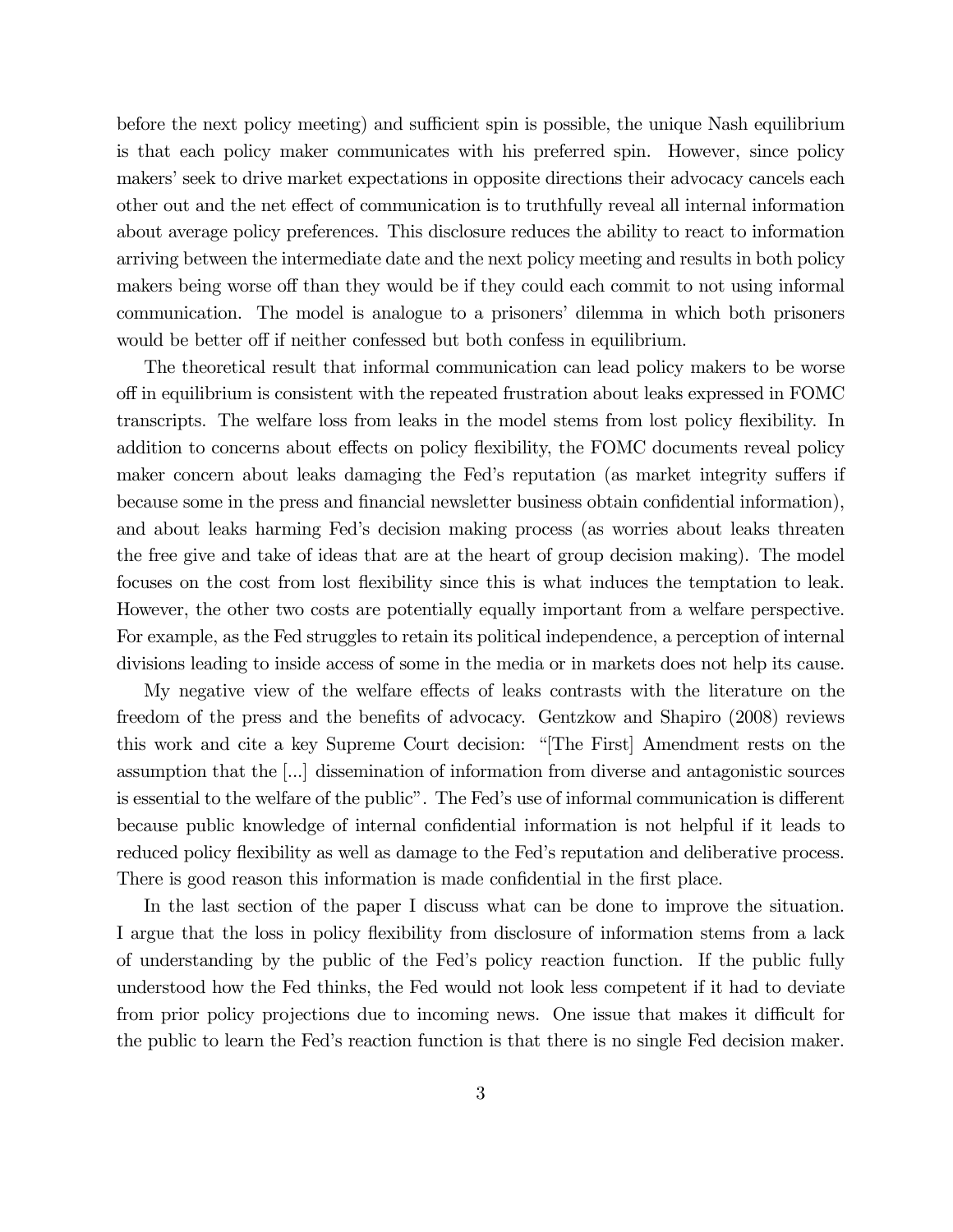Given the rotation of voting among Reserve Bank presidents, there is not even a stable set of Fed decision makers. I speculate that reducing the number of policy makers and eliminating the rotation schedule may simplify communication and improve the public's understanding of the Fed's reaction function. This would involve having a subset of the current Reserve Bank presidents vote at all FOMC meetings. In practice, one could envision combining the 12 current Reserve Bank districts into a smaller set of "Super Reserve Banks" who always voted.

#### 2. Evidence on the importance of informal communication

#### 2.1 Review of work in asset pricing

An important paper in the literature on the impact of the Fed on asset prices is Lucca and Moench (2015). The paper documents an average return on the S&P500 of about 50 basis points (bps) in the 24 hours before scheduled FOMC announcements over the period from 1994—2011. They argue that this return is puzzling because no news appears to arrive during this period. They argue against a leak-based explanation because the monetary policy news coming out would have to be systematically positive and because leaks are "unrealistic from an institutional viewpoint".

Cieslak, Morse and Vissing-Jorgensen (2019) (CMVJ) study the return of the stock market over the full period between FOMC meetings. They document that over the "FOMC cycle", average 5-day stock returns are large not only in the week around the announcement (as Lucca and Moench showed), but also in weeks 2, 4 and 6 after the announcements. They argue based on a series of arguments that the high even-week returns are in fact driven by monetary policy news which over the post-1994 period has been positive for the stock market on average and has reached markets via informal communications channels. First, they show that changes to the Fed funds target (rare post-1994 but common before that) tend to take place in even weeks in FOMC cycle time, implying that Fed debate and decision making appears to take place disproportionately at these times. Second, they document that rates on Fed funds futures on average declined in even weeks, consistent with unexpectedly accommodating monetary policy news. Third, even-week stock returns are higher following board meetings of the Board of Governors (with even-week meetings more important likely due to the board having a full fresh set of policy recommendations from the Reserve Banks), consistent with even-week returns being driven by information created and disseminated from the Fed. Fourth, they show that about half of the even-week returns arise due to evenweek mean-reversion in the stock market following market declines. This pattern fits a "Fed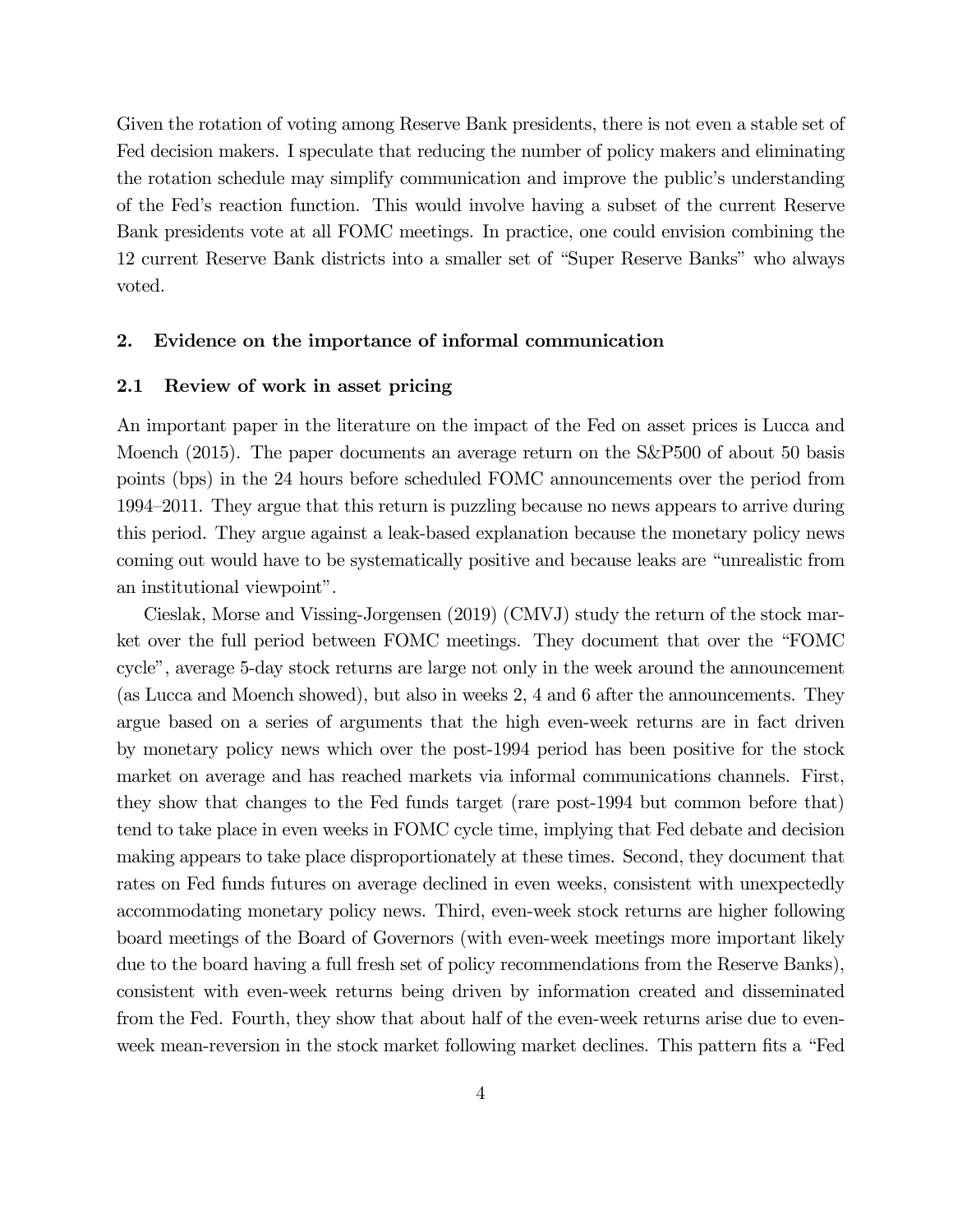put" interpretation where the Fed provides accommodation (or promises accommodation should things get worse) following market declines, with this Fed put being stronger than expected in the post-1994 sample.<sup>2</sup> Finally, CMVJ find that the high even-week returns are robust to controlling for macroeconomic news releases, corporate earnings announcements and reserve maintenance periods. Their findings imply that unexpectedly accommodating monetary policy has been a central driver of the realized US equity premium over the post-1994 period. In terms of information transmissions channels, CMVJ do not find evidence that Fed information releases or speeches by Fed officials line up systematically with even weeks. They argue instead that information reaches markets via informal communication. While they provide some examples of leaks, by their nature leaks are difficult to document.

Morse and Vissing-Jorgensen (2019) dig deeper into the Fed's interactions in order to start understanding the economics of informal communication. They study detailed calendars of a subset of Federal Reserve governors (including chairs and some vice chairs). For the period February 2007 to November 2018, the available calendars of Bernanke, Yellen, Powell, Fischer and Tarullo contain about 29,000 items, with one item reflecting one appointment such as "Meeting with staff", or "Call with FR Bank President". They hypothesize that informal communication results from interaction of policy makers, as will be at the heart of the argument and model below, where each policy maker has an incentive to affect market expectations to gain an advantage in policy negotiations. Over the 2007-2018 period, the Board of Governors has tended to act as a group, with no dissents by governors. Morse and Vissing-Jorgensen therefore conjecture that interactions between governors and Federal Reserve Bank presidents play an important role for information transmission.3

Morse and Vissing-Jorgensen (2019) classify calendar items into a set of categories based on who Fed policy makers interact with. Of the total set of calendar items, around 700 are FOMC interactions while about 1,500 are phone calls or meetings between a governor and one or several Federal Reserve Bank presidents (the vast majority of these are one-on-one calls or meetings). To assess which types of interactions are perceived as most important by

<sup>&</sup>lt;sup>2</sup>Cieslak and Vissing-Jorgensen (2019) use textual analysis of FOMC minutes and transcripts to understand the economics underlying the Fed put and its emergence in the mid-1990s. They find that the Fed starts to focus more on the stock market in the mid-1990s and that the stock market is viewed as an important driver of consumption and, to a lesser extent, investment.

<sup>3</sup>Disagreement between Reserve Bank presidents may also matter but is harder to study. Morse and Vissing-Jorgensen obtain governor calendars using Freedom of Information Act requests to the Board of Governors. Since the Reserve Banks are not government agencies they are not subject to FOIA law and all Reserve Banks approached declined to share the president's calendar. Only the New York Fed has published the calendar of its president.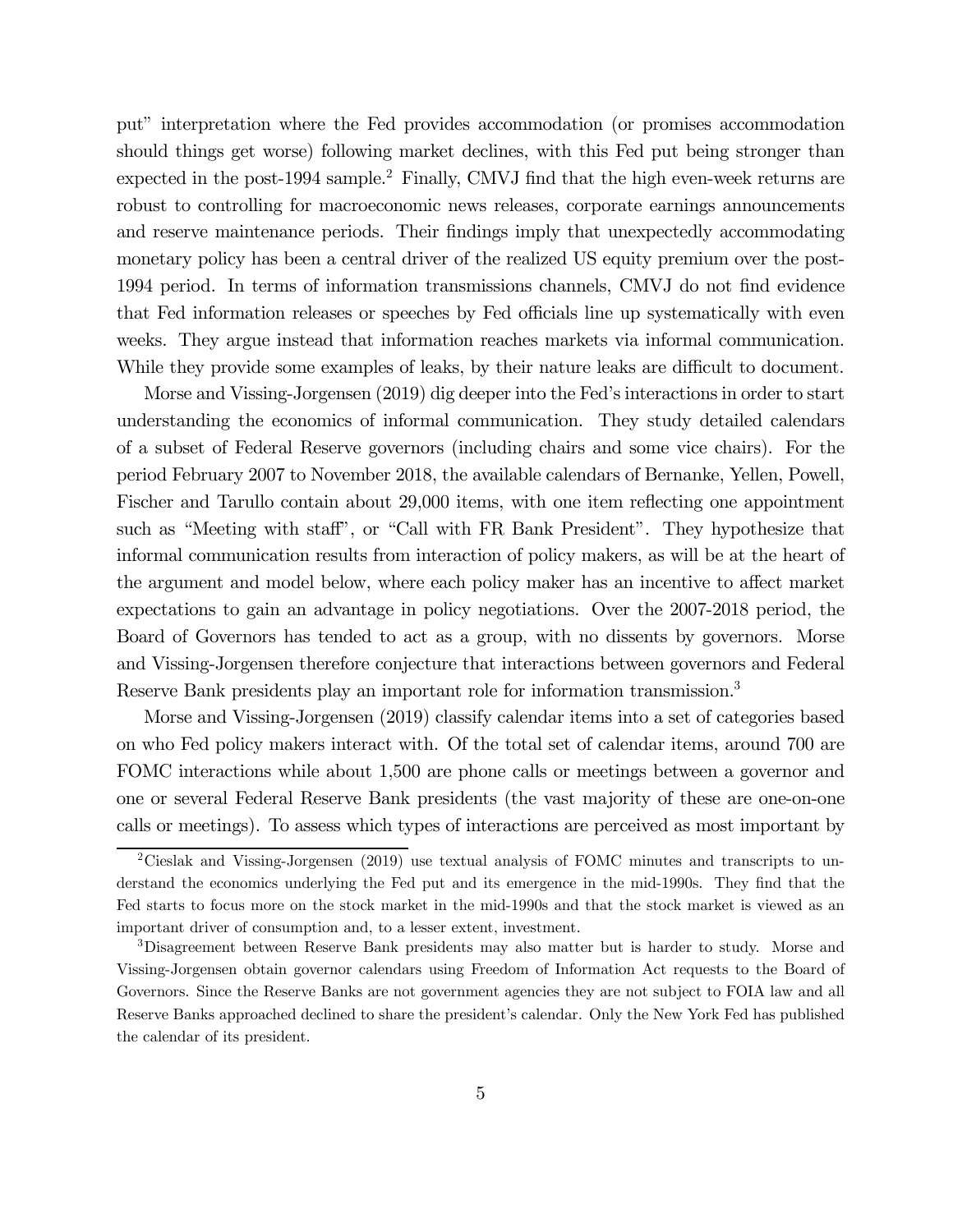policy makers themselves, Morse and Vissing-Jorgensen (2019) regress daily calendar item dummies on the value of VIX on the prior day. If important meetings are scheduled or not canceled in times of market stress, this approach identifies categories of items that are important and flexible in terms of scheduling. Both interactions between governors and Federal Reserve Bank presidents and FOMC interactions emerge as important in policy makers' view based on this approach (see Morse and Vissing-Jorgensen (2019) for additional detail about other categories). In return analysis, stock returns in even weeks in FOMC cycle time are shown to be significantly higher on even-weeks days with governor-president interactions, FOMC interactions or Fed conference interactions. Collectively these three categories account for most of the even-week effect with the former two categories more important in economic terms. Governor-president interactions are associated with particularly high evenweek returns on days that follow Board of Governors board meetings, further supporting the idea that information is created and disseminated around times of policy-maker interactions. Analysis of hourly data documents high even-week returns following the start of calendar items of the three types mentioned, consistent with a causal interpretation and counter to a story of endogenous scheduling of meeting following high intra-day returns. Furthermore, high even-week day returns on days with governor-president interactions or FOMC interactions do not appear to be driven by speeches by policy makers. The findings of Morse and Vissing-Jorgensen (2019) suggest that market movements appear to be associated with informal communication following policy maker interactions. They do not reveal how governors or presidents get information to markets. One possibility is that this is delegated to communications staff.

## 2.2 Leak discussions in FOMC documents, 1948-2013

Table 1 provides a list of leak discussions in FOMC documents. I constructed the list by searching the Board of Governors website (https://www.federalreserve.gov/) for the words "leak", "Washington Post", "Wall Street Journal", and "New York Times" in the "FOMC information" category and reading the relevant documents. I dropped leak discussions not related to monetary policy (e.g., leaks about fiscal policy). It is apparent from the table that leaks are a repeated issue of concern for the FOMC itself, with 114 FOMC documents containing discussion of leaks. In most cases, each FOMC document corresponds to one FOMC meeting or conference call (exceptions include leek mentions in the greenbook or in memos). Figure 1 graphs the number of FOMC documents per year with leak discussions. The average number is 1.7 documents per year, with a slight upward trend. Leak discussions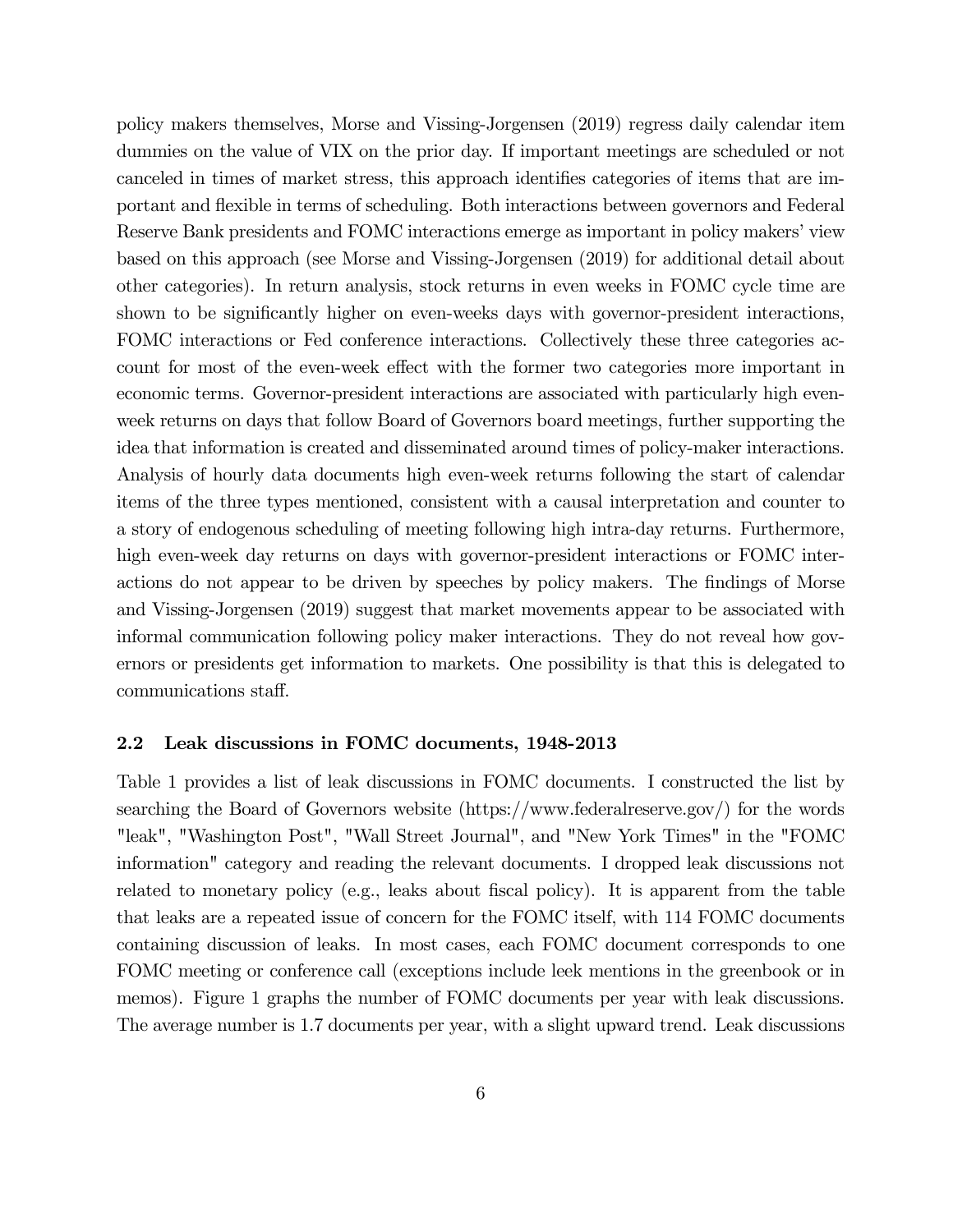take various forms. 64 of the documents discuss one or more recent leaks or possible leaks. 44 discuss the risk of leaks (including 8 warnings not to leak), 4 are about congressional hearings into leaks, and a few are jokes/comments about leaks or lack of leaks.<sup>4</sup> The list is unlikely to be comprehensive since FOMC participants may have used other words to discuss leaks. More importantly, to the extent that informal communication is a regular part of Fed business, only the more egregious leaks may be discussed at FOMC meetings.

A repeated theme in the FOMC documents is the difficulty of detecting leakers, with efforts presumably hampered by to the large number of policy makers. To my knowledge the only case where a leak led to the resignation of a policy maker is the 2017 resignation of Richmond Fed President Lacker following admission of his involvement in the leak of confidential FOMC information to Medley Global Advisers in 2012. Medley Global Advisers was founded in 1995 and was also involved in another major leak discussed in the June 1999 transcripts (the firm has been one of the leading providers of policy intelligence since its founding in 1995, along with companies such as Macroeconomic Advisers leaks to whom are also discussed in the FOMC transcripts).

# 2.3 Steps taken to reduce leaks

As evidence of the importance of Fed leaks, it is helpful to document steps taken to try to avoid them.

• The FOMC statement:

As discussed in CMVJ (2019), the fact that the Fed releases FOMC statements emerged after pressure from Congress in the early 1990s following a series of leaks. The idea that announcements of policy decisions may help reduce leaks is a recurring theme in FOMC leak discussions.

• Press conferences:

Leaks may have also contributed to the introduction of press conferences after FOMC meetings. The first press conference was in April 2011, just two meetings after the most extensive discussion of leaks at FOMC meetings, according to the available transcripts. This discussion led to the FOMC's first "Policy on External Communications

<sup>&</sup>lt;sup>4</sup>The most recent document is perhaps the most interesting. In the December 2013 transcript Chairman Bernanke mentions a memo he has sent to the Conference of Presidents (consisting of the 12 Reserve Bank presidents) regarding information security at the Reserve Banks. The Fed has declined my FOIA request for this memo and the associated Fed analysis of the issue.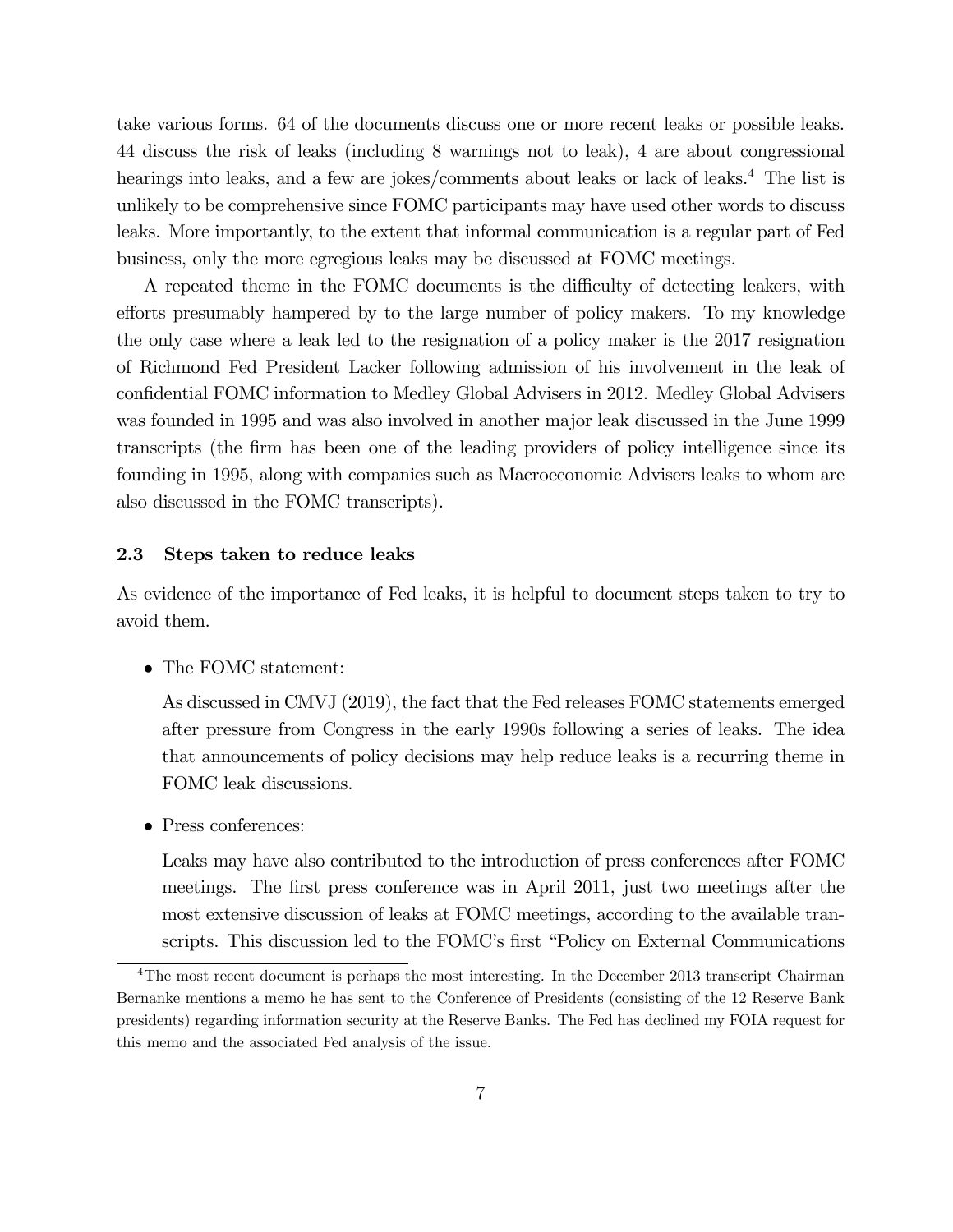of Committee Participants".5 The first principle of the policy refers to the press conference: "Committee participants will endeavor to enhance the public's understanding of monetary policy. They are free to explain their individual views but are expected to do so in a spirit of collegiality and to refrain from characterizing the views of other individuals on the Committee. In explaining the rationale for announced Committee decisions, participants will draw on Committee communications and the Chairman's press conference remarks as appropriate."

Initially the press conference started at 2:15 p.m., following the release of the FOMC meeting statement at 12:30 p.m. In March 2013, the statement release was moved to 2 p.m. with the press conference starting at 2:30 p.m. Bloomberg attributed this shift to leaks by FOMC members in the period before the press conference (which is part of the blackout period), with Bernanke reducing the time between the statement and the press conference to take control of the message:

"Bernanke Tightens Hold on Fed Message Against Hawks. Ben S. Bernanke is tightening his control of Federal Reserve communications to ensure investors hear his prostimulus message over the cacophony of more hawkish views from regional bank presidents. The Fed chairman, starting tomorrow, will cut the time between the release of post-meeting statements by the Federal Open Market Committee and his news briefings, giving investors less opportunity to misperceive the Fed's intent."<sup>6</sup>

• Withholding information from other policy makers:

CMVJ argue that discount rate requests from the twelve Reserve Banks play a central role in policy making by providing information about how policy preferences evolve. Discount rate requests are submitted by the Reserve Banks to the Board of Governors. A 1996 Washington Post article about a leak clarifies how the board withholds the identity of which Reserve Bank made a given request from the other Reserve Banks:

"After the Fed Board meets each week (normally on Monday morning), the dozen reserve bank presidents are notified whether any change in the discount rate was approved. Coyne said the presidents are told how many banks sought a change and its size, but the recommendations of individual banks are not identified. Thus, the naming of the San

<sup>&</sup>lt;sup>5</sup>The policy is available at:

https://www.federalreserve.gov/monetarypolicy/files/FOMC\_ExtCommunicationParticipants.pdf

 $6$ https://www.bloomberg.com/news/articles/2013-03-19/bernanke-tightens-hold-on-fed-message-againsthawks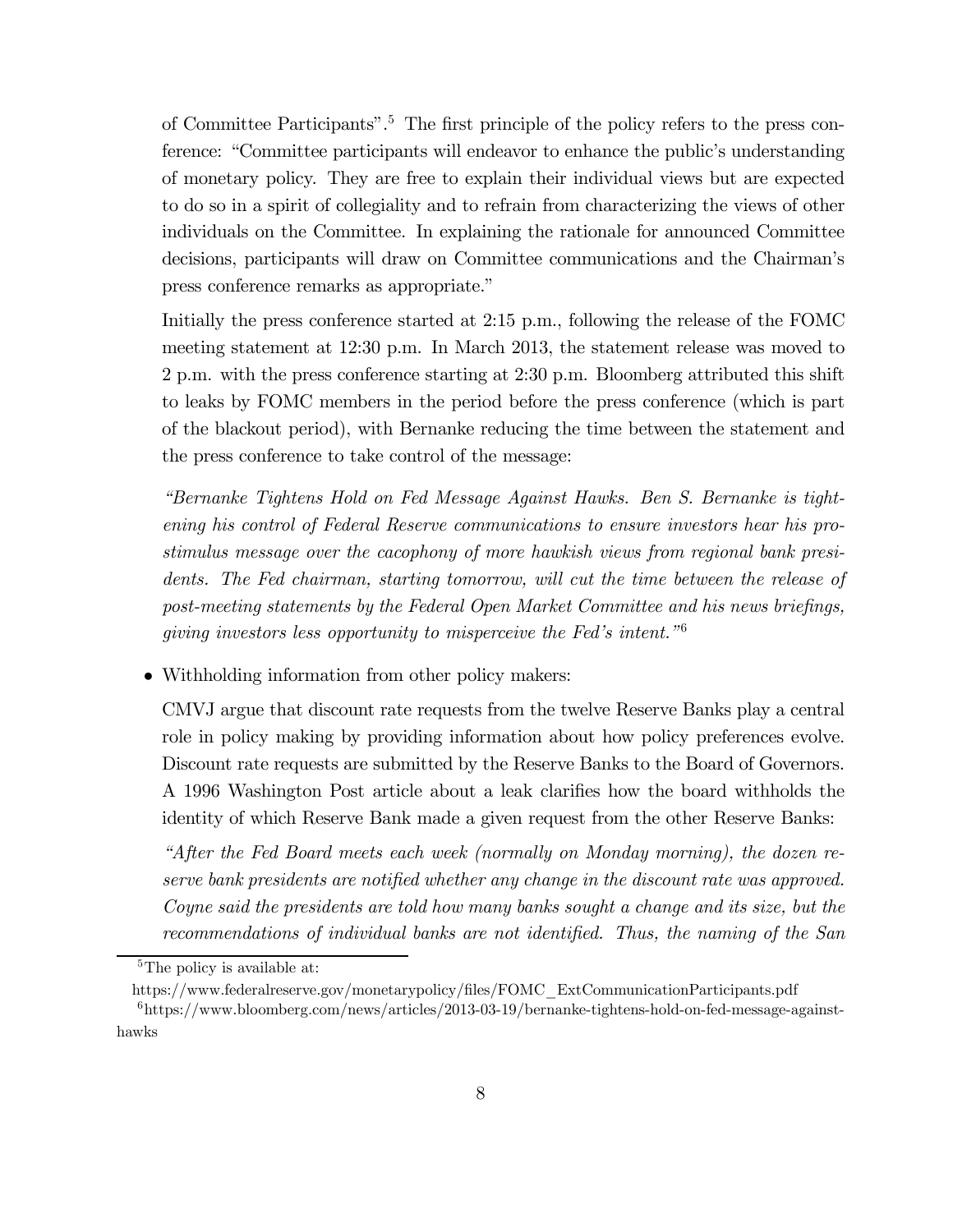Francisco, Minneapolis and Richmond banks as those seeking a half percentage point increase suggests that the leak must have come directly or indirectly from someone with access to information normally known only to the Fed Board and a handful of senior board staff."<sup>7</sup>

Related, the members of the Board of Governors (by the nature of their position) do not make discount rate requests and can thus more easily keep their policy preferences private if they so desire. The fact that there is no formal mechanism for the Reserve Banks to obtain information about the preferences of other Reserve Banks and of the board may explain why Morse and Vissing-Jorgensen (2019) find such an important role for calls/meetings between the governors and the Reserve Bank presidents.

• Limit attendance:

A standard response to leaks is to limit attendance or avoid written documentation. In a survey by Linsky (1986) of around 500 current or former Federal government officials, 74% report being concerned about leaks. Of these, 77% report that their concern about leaks led them to limit the number of people involved in decision making while 75% report reducing the amount of information they put in writing. These standard responses to leaks also appear in FOMC documents. After years of leaks, in July 1983 Chairman Volcker was so upset with recent leaks that he limited the policy making discussion at FOMC meetings to the committee members. Perhaps in recognition that reducing attendance would not solve the problem if leaks were made by committee members, he noted in the June 1982 meeting:

CHAIRMAN VOLCKER. "There's only one recourse, which is obvious, if we have some sense of lack of confidentiality. There are a lot of people in this room and we could make it quite a few fewer; we can't make it less than the Committee members."

# 3. The mechanics of informal communication

To understand the basics of how informal communication works, this section draws on the FOMC leak discussions as well as work in the political science. I argue that leaks are often motivated by policy makers seeking to affect policy outcomes by changing public expectations. I also review the costs of leaks. FOMC documents show repeated concern about how

<sup>7</sup>https://www.washingtonpost.com/archive/politics/1996/09/18/apparent-leak-of-advice-on-ratesshocks-the-fed/295fc4cd-2be8-4883-8ccf-50a538176988/?utm\_term=.5fa386d5296d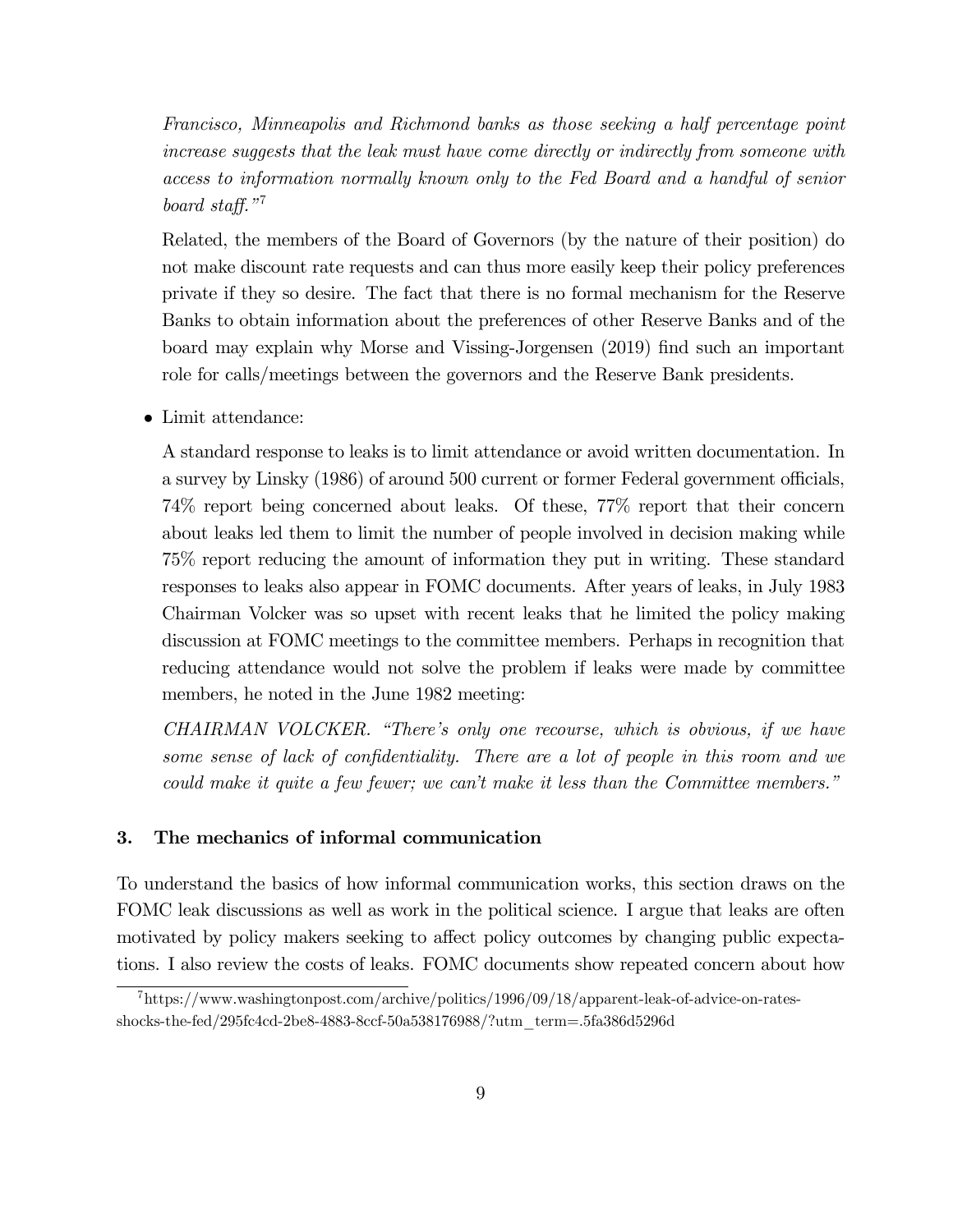leaks imply lost flexibility in policy making, are detrimental to the Fed's reputation, and are harmful for the Fed's deliberative process.

# 3.1 Tactical advantage from changing public expectations

#### 3.1.1 Internecine leaks and counter-leaks

The political science literature distinguishes between several types of leaks. Drawing on earlier work by Hess, Pozen (2013) lists the following types:

Policy leak: Intended to help, hurt, or alter a plan or policy. Subtypes of the policy leak include the *internecine leak*, "through which competing agencies or factions within the executive branch strive to strengthen their relative positions", and the counter-leak (or recordcorrection leak), "intended to neutralize or dispute prior disclosures";

Trial-balloon leak: Used to test the response of key constituencies, members of Congress, or the general public;

Whistleblower leak: Meant to reveal a perceived abuse;

Ego leak: Used to satisfy the leaker's sense of self-importance;

Goodwill leak: Meant to curry favor with a reporter;

Animus *leak*: Meant to settle grudges or embarrass others;

Inadvertent or lazy leak: Leak by accident or ignorance with no particular instrumental aim in mind.

In the above-mentioned survey of government officials by Linsky, 42% answered yes to the question "Did you ever feel it appropriate to leak information to the press?". The most commonly cited reasons for leaking were "to counter false or misleading information" (78%) and "to gain attention for an issue or policy option" (73%). This implies a central role for internecine leaks and counter-leaks in US government policy making. Linsky's survey is also informative about how leaks may succeed in serving the interest of the leaker: The third most common reason for leaking was "to consolidate support from the public or a constituency outside government" (64%).

I next provide evidence from FOMC documents to argue that similar issues are relevant in the Fed context in that (a) internecine leaks and counter-leaks are important and (b) they matter because they affect public perceptions, not in the sense that some in the public will come to the support of a particular policy maker's view but in the sense that once public perceptions are formed, the Fed is reluctant to not deliver on those expectations.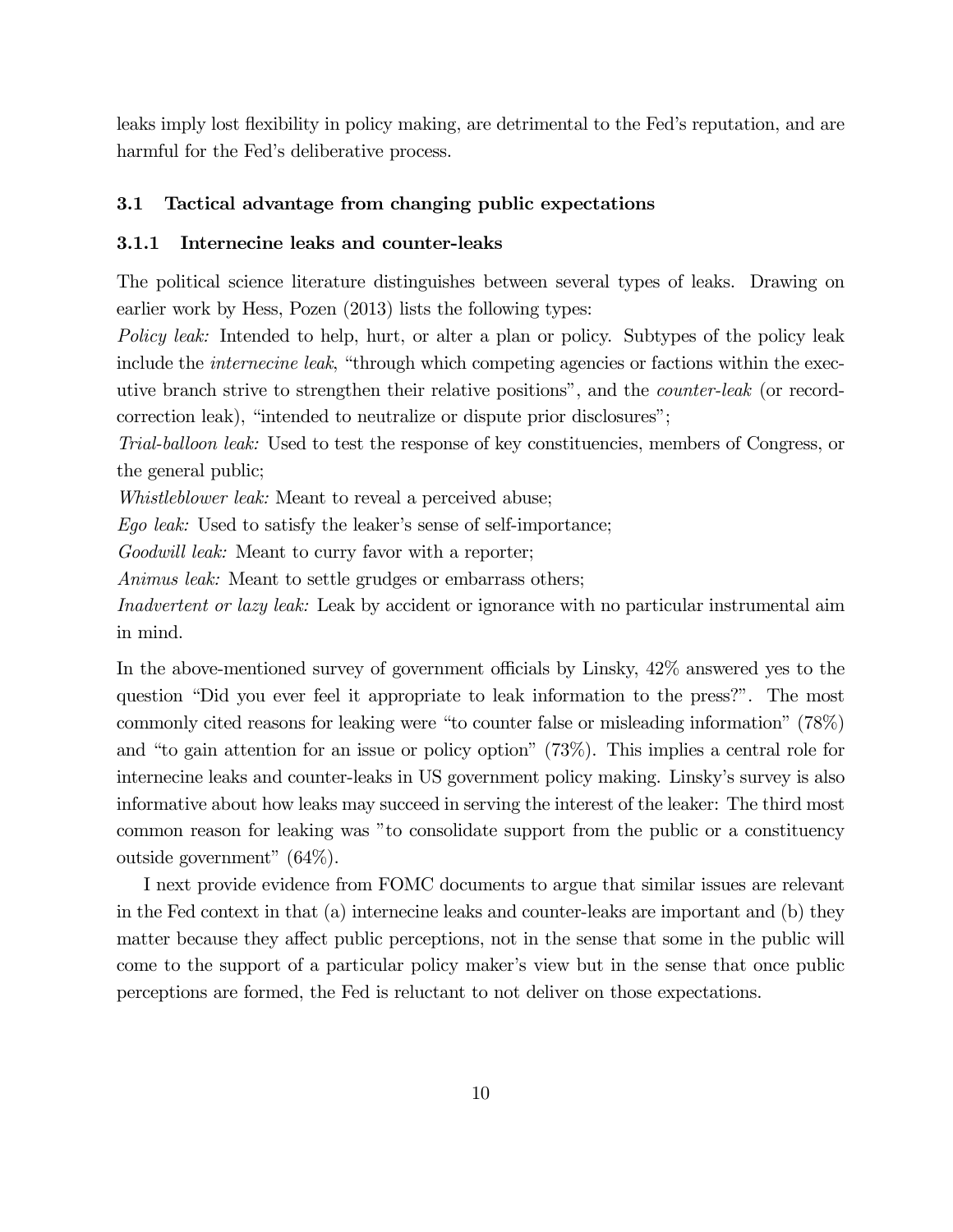#### 3.1.2 Bernanke's frustration with leaks for tactical advantage

Appendix A contains a memo sent by Chairman Bernanke to the Federal Open Markets Committee in August 2010 regarding recent stories in the press. The memo suggests that Bernanke views these stories as policy leaks (internecine leaks) motivated by disagreement within the FOMC:

CHAIRMAN BERNANKE. " $\left[\ldots\right]$  it damages the reputation and credibility of the institution if the outside world perceives us as using leaks and other back channels to signal to markets, to disseminate points of view, or to advance particular agendas"

CHAIRMAN BERNANKE. "[...] It is my hope that FOMC participants or observers are not intentionally or tactically conveying confidential information to the public."

The memo also indicates what type of leaks are most valuable for those leaking:

CHAIRMAN BERNANKE. "It is particularly important not to characterize the views of another participant at the meeting."

Chairman Volcker more colorfully expresses the same sentiment of internecine leaks driven by policy disagreement in the November 1982 transcript:

CHAIRMAN VOLCKER. "I think there is a tendency on the part of any organization, for people to say "Damn it! If somebody else is leaking, I'm going to talk to a reporter, too, and get my story out." Unless this is stopped, it's just going to cut us up."

#### 3.1.3 Leaks affect policy by driving market expectations

Supporting the idea that Federal Reserve policy makers care about market expectations of policy, the Fed surveys both primary dealers (in the Survey of Primary Dealers) and a set of institutional investors (in the Survey of Market Participants) about their expectations for policy prior to each FOMC meeting. Attesting to the impact of these market expectations on policy, a private company (Macropolicy Perspectives) in 2017 launched what they refer to as the Shadow Survey of Market Participants in order to "collect information about consensus expectations that the FOMC uses as an input into its policy decisions" and release this information to interested buyers prior to the FOMC meeting.8

<sup>8</sup>https://www.newyorkfed.org/medialibrary/media/research/conference/2019/ quantitative\_tools/Post\_Rosner\_NYATLFed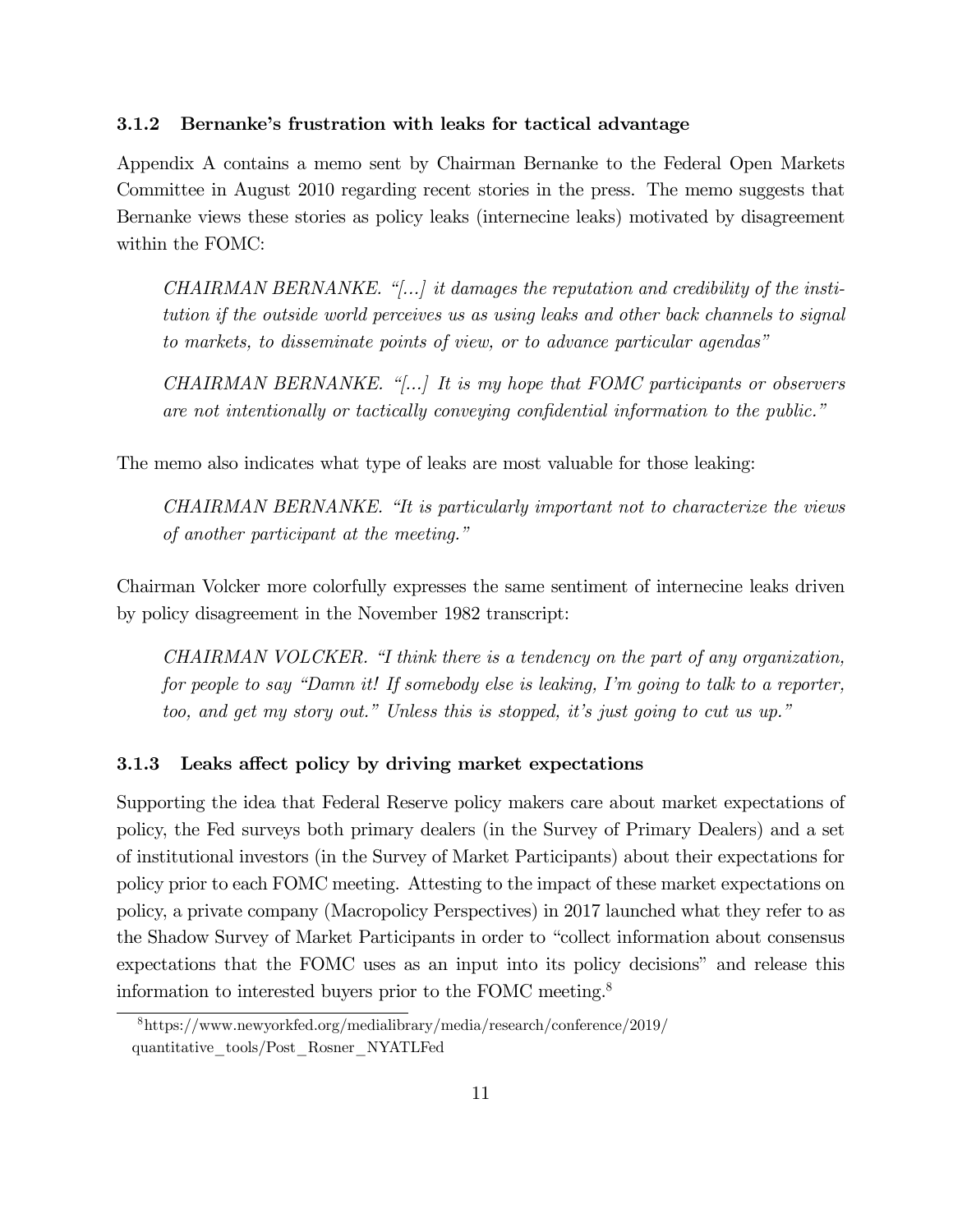Examples from FOMC documents also provide evidence of the importance of market expectations for policy. Richard Fisher, President of the Federal Reserve Bank of Dallas expresses his concern about informal communication driving market expectations and thereby reducing policy flexibility at the June 2012 FOMC meeting:

MR. TARULLO. "You accused somebody here of leaking. You didn't identify who it was, but you said there was a leak."

MR. FISHER. "What I'm saying is, I think we should work extremely hard to preserve every option that is debated at this table, and I have just noticed that this has been more intensely covered than I have seen in my seven years of sitting at this table. Everybody in this room is a decent person. I'm not casting any aspersions against anybody in this room. I'm just saying that if we can—in every way possible, however we do it—we should try to preserve the options to be debated at this table, and then not use the argument that markets expect us to do  $X$  or  $Y$ . What is leading the markets to expect that? I haven't seen this broad-based discussion that we are having in the speeches."

Chairman Bernanke states at the December 2011 FOMC meeting in response to recent leaks:

CHAIRMAN BERNANKE. "I also wanted, though, to mention today some press reports on the timing of our communications initiatives. It appears that at least one report had information about the agenda, in particular, that we would be discussing those matters today and providing public information in January. The substance of our discussions today on interest rate projections and on principles, inflation targets, and those sorts of issues, are well known. They were in the minutes, and they were discussed by a number of people in speeches, and so on, but it does complicate the work of the subcommittee and of this Committee if the expectations of the public are for delivery of certain outcomes at certain dates."

Chairman Greenspan and Vice Chairman Corrigan state at the October 1989 FOMC meeting in response to recent leaks:

CHAIRMAN GREENSPAN. "[...] Secondly, let me just indicate to those to whom I haven't spoken that those articles in The Washington Post and The New York Times yesterday were not authorized releases. They were not done by myself nor anyone I'm aware of. I'm not sure at this stage particularly what damage was done, but it clearly has very severely restricted our options, or it could. I hope that during this period everyone will endeavor to stay away from the press."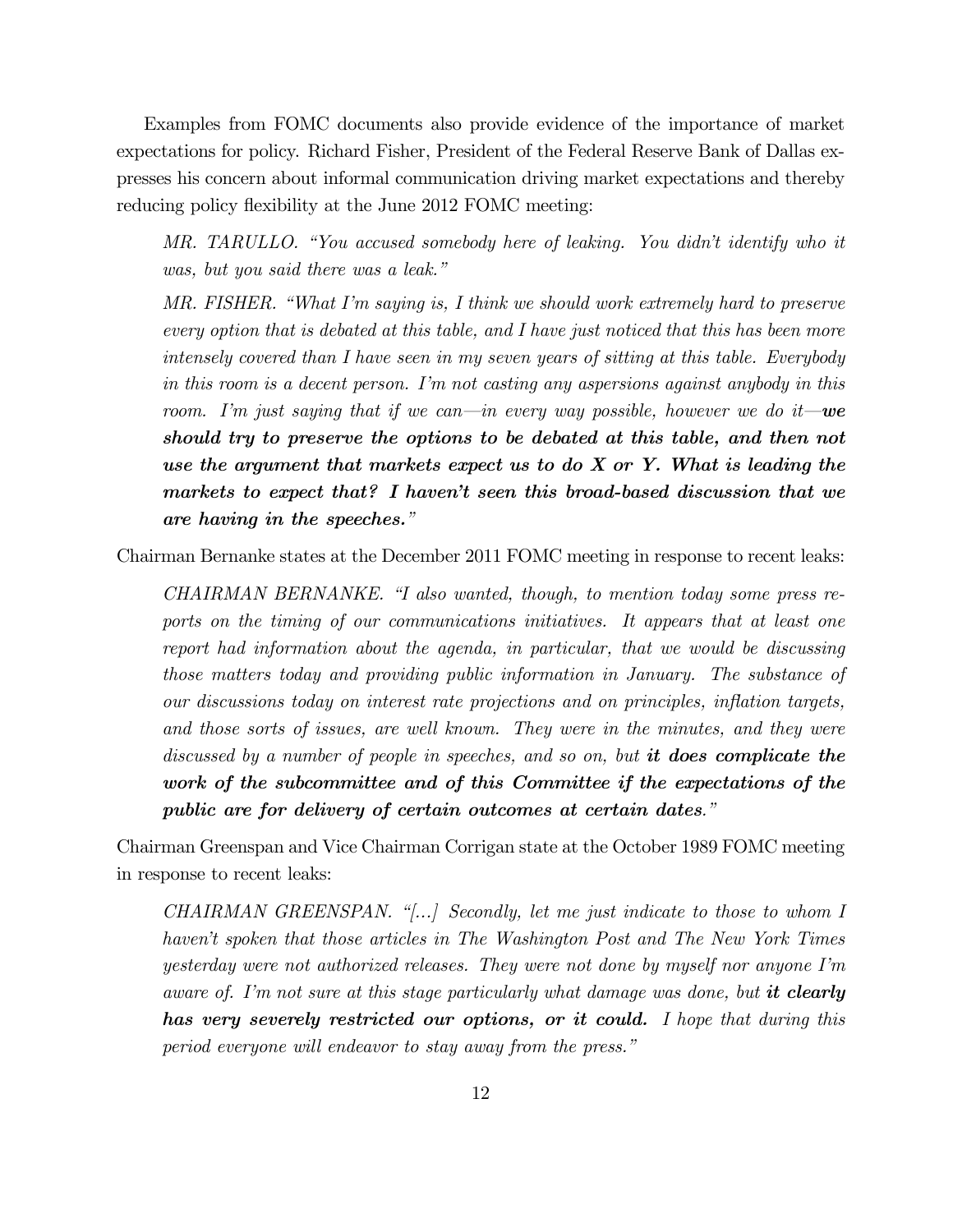VICE CHAIRMAN CORRIGAN. "Mr. Chairman, if I could, I'd like to add a point on those unfortunate press articles. It is clear to me that they have already done some damage in terms of reducing [our] flexibility and undermining discipline in the marketplace. It is absolutely essential, regardless of what the motivation for those particular articles may have been, that there is only one person who speaks for the Federal Reserve in these circumstances and that is you."

In terms of reducing flexibility, Federal Reserve officials appear to think of formal and informal disclosure similarly (though perhaps with public disclosure more committal). Chairman Greenspan has argued that public disclosure ties the hands of policy makers going forward:

CHAIRMAN GREENSPAN. "Earlier release of the Directive would  $\lceil \ldots \rceil$  force the Committee itself to focus on the market impact of the announcement as well as on the ultimate economic impact of its actions. To avoid premature market reaction to mere contingencies, **FOMC** decisions could well lose their conditional character. Given the uncertainties in economic forecasts and in the links between monetary policy actions and economic outcomes, such an impairment of flexibility in the evolution of policy would be undesirable." [1991, cited in Cieslak, Morse and Vissing-Jorgensen (2019)]

Similarly, Vice Chairman Kohn wrote in the minutes from the July 1993 FOMC meeting:

VICE CHAIRMAN KOHN. "In its discussion, the Committee reaffirmed its longstanding rules governing the confidentiality of FOMC information, including the schedule that calls for releasing the minutes of a Committee meeting, along with an explanation of the Committee's decisions, a few days after the next meeting. **These rules** are designed to safeguard the Committee's flexibility to make needed adjustments to policy and also to provide adequate time to prepare a full report of the context and rationale for its decisions."

I interpret these quotes as saying that once the Fed has publicly disclosed information about its preferred policy, it is difficult to later adjust policy in light of new information. Importantly, notice that in Greenspan's thinking what reduces the flexibility of policy makers going forward, is what has been disclosed by the Fed about policy (as opposed to market expectations in general). A natural interpretation is that it is difficult to explain the statecontingent nature of optimal policy. This leads the Fed to look less competent (flip-flopping)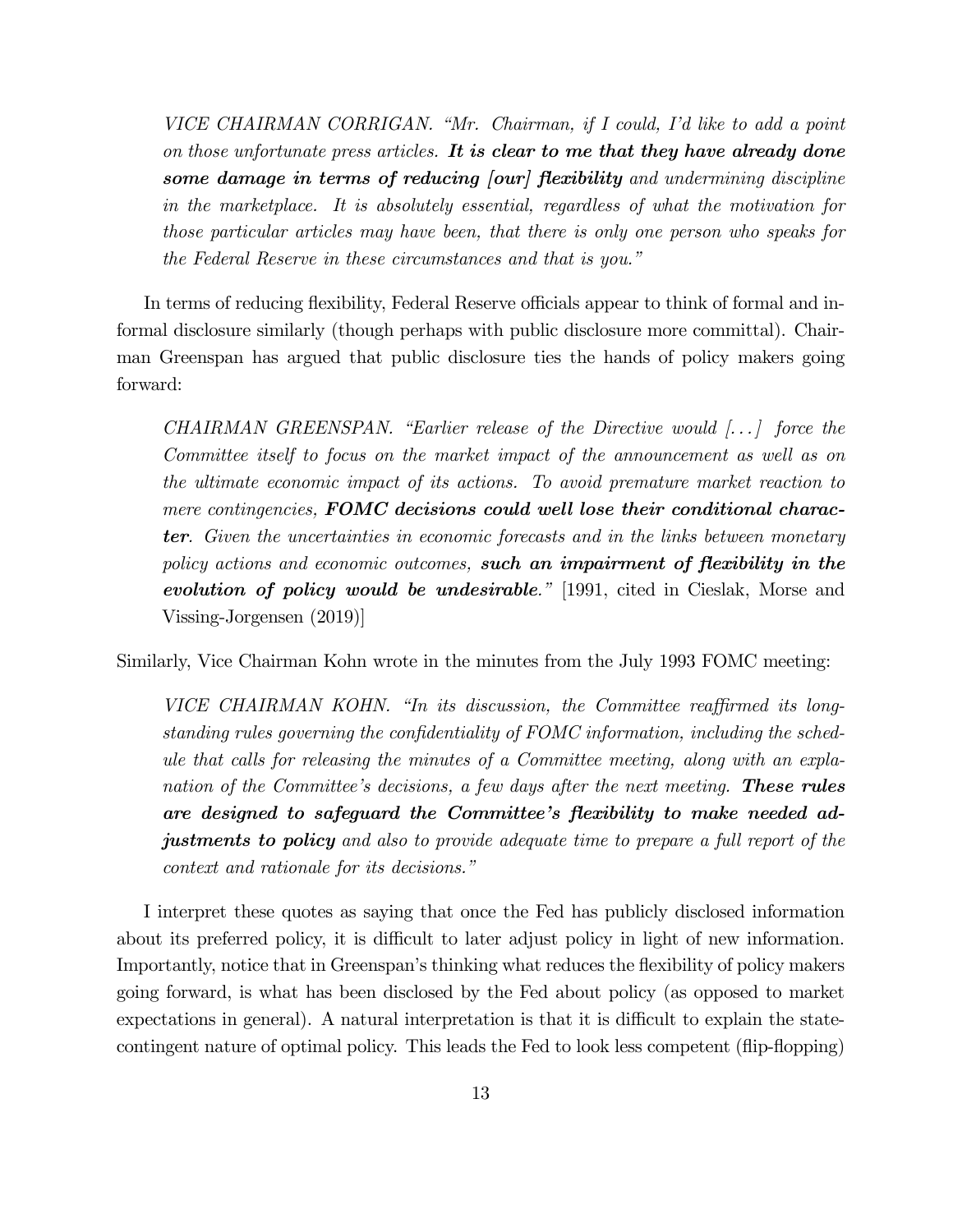if it does not deliver a policy consistent with what it had earlier led the market to believe would be its preferred policy. To capture this formally, in my model below, policy makers incur a loss if the chosen policy rate differs from market expectations of policy makers' average preferred policy rate, but only if policy makers have made prior disclosures about policy preferences. Stein and Sunderam (2018) argue that the Fed behaves as if it is averse to bond market volatility. This leads to an incentive to avoid policy choices that differ from market expectations, regardless of how those market expectations were formed. Stein and Sunderam shows how this can explain gradualism in monetary policy.<sup>9</sup> My formulation of the problem emphasizes the idea that market expectations carry more weight in policy making when they are based on Fed disclosure about policy and policy preferences and I focus on the efforts of competing policy makers to selectively disclose information about policy preferences in order to drive the subsequent policy outcome.

Direct evidence that disclosure reduces policy flexibility comes from comparing policy making before and after the Fed started issuing statements following changes to the policy rate in February 1994 (initially statements were issued only if the policy rate was changed; in January 2000 the Fed started issuing statements after all FOMC meetings). Before 1994 the federal funds target was frequently adjusted between meetings. CMVJ report that from 1982 to 1993, 62 of 93 target changes (two thirds) took place between scheduled meetings. This dropped to 7 of 62 changes (11 percent) over the 1994-2016 period. This suggests that from 1994 on, the Fed has generally waited to the next meeting to react to news arriving between meetings, presumably because intermeeting changes and the associated disclosures is viewed as constraining policy at the next meeting. The above quotes from FOMC documents suggest that informal communication is viewed as having similar effects as formal disclosure in terms of reducing policy flexibility.

#### 3.2 Advocacy with disclosure of confidential information

If policy makers disagree and market expectations matter for the policy outcome, policy makers will each have an incentive to reveal information that supports their preferred policy. This is similar to advocacy in a courtroom in which the defense and the prosecution each reveal only the information that supports their case. For example, a hawk may want to disclose that the Fed's internal growth forecast is quite high, or that a previously dovish policy maker

<sup>9</sup> In their model, the Fed seeks to reveal information about changes to its long-run policy target gradually in order to avoid large market surprises. However, the market foresees this and reacts strongly to a given policy change. Moving gradually thus has limited effectiveness in reducing bond market volatility but causes the policy rate to deviate further from its long-run target.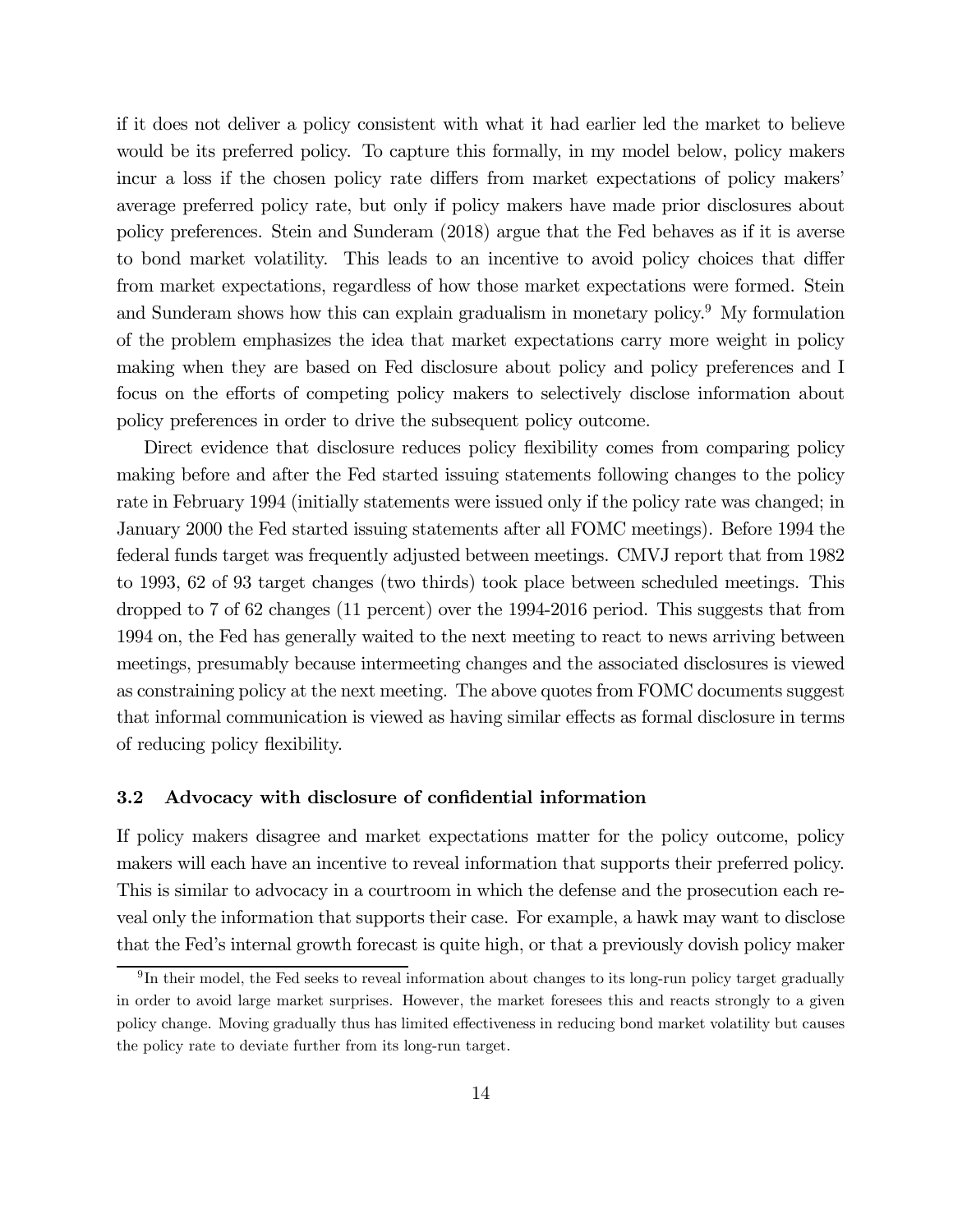has been making more hawkish statements in internal debate. Importantly, if advocacy relies on the disclosure of internal confidential information then it cannot be done publicly (e.g., via speeches) and must instead be done via informal communication. This is a theme in several papers in the political science literature that focus on the US administration. Kielbowitz (2006) emphasizes the selective reporting of facts via leaks: "Because most promotional leaks spring from institutions' upper echelons, one veteran Washington reporter famously observed that the ship of state is the only vessel that leaks mainly at the top. President Kennedy's press secretary concurred, noting that a leak "generally occurs when Presidents and governments wish to advance a certain viewpoint and pass to newspaper men documents or information of a confidential nature which would advance this point of view.""<sup>10</sup> Similarly, Pozen (2013) argues that "plants must be watered by leaks", i.e., that policy makers often plant stories in the press but that these must be supported by leaks of confidential information to have impact. Pozen provides an informative cite from Abel (1987): "In the jaundiced but not unfounded view of some veteran reporters,  $''/t$  he guiding principle, then and now, is that when it suits an administration's purpose to leak secret information to the press, it simply ignores or temporarily overrides a document's classification.""

In the economics literature, Milgrom and Roberts (1986) study a persuasion game where two interested parties compete in providing information to a decision maker. In equilibrium the truth comes out as long as, in any state of the world, there is one party who prefers the full-information decision. This will not necessarily be the case in the Federal Reserve context. First, the Fed faces costs from disclosure as discussed above (and elaborated on below). Second, in the Fed context public expectations play the role of Milgrom and Roberts' decision maker but not fully in that the interested parties (hawks and doves) determine policy based on both public expectations and their policy preferences. To the extent that the confidential information affects policy even without disclosure, the incentive to reveal information prior to decision-making is reduced. My model is designed to help understand when disclosure will occur and when it is welfare-reducing.<sup>11</sup>

 $10"$  Promotional leak" is another term used for policy leaks.

<sup>11</sup> In the classification of Gentzkow and Shapiro (2008) of bias in the market for news, advocacy by Fed hawks and doves would fit into the category of supply-driven bias (but with the bias generated by sources as opposed to news outlets).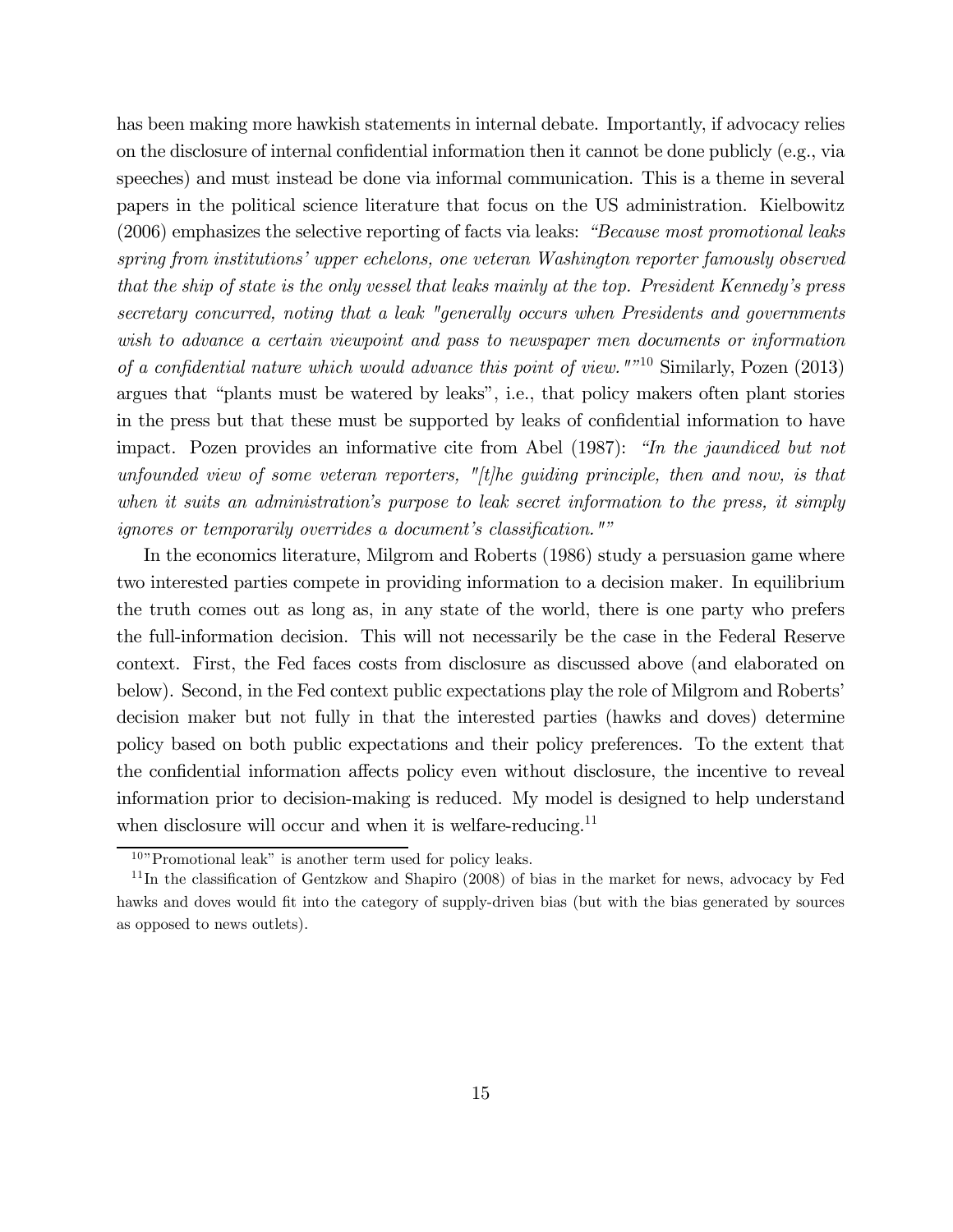#### 3.3 The costs of leaks

#### 3.3.1 Reduced policy flexibility

As discussed above, the incentive to leak stems from an impact of market expectations on the policy outcome. A potential leaker will balance any tactical advantage from leaking against the reduced ability of the Fed to react to new information that may arrive before the next FOMC meeting.

#### 3.3.2 Damage to the central bank's reputation

The first quote from Bernanke's August 2010 memo clearly expresses his concern with the impact of leaks on the Fed's reputation and credibility. Chairman Greenspan expressed similar concerns at the July 1993 FOMC meeting:

CHAIRMAN GREENSPAN. "[...] Jerry Corrigan, as you may recall, said at the luncheon that we gave him on his farewell immediately following the last meeting of the FOMC that the one thing that could do this institution in is the leak question and the whole issue of the credibility of our operations. And I must tell you that Jerry is almost surely right on this."<sup>12</sup>

One specific channel through which leaks affect the Fed's reputation is via a (correct) perception that some members of the private sector or the press have access to confidential information from the Fed. The January 2011 FOMC meeting again had leaks on the agenda and the transcripts contain a lengthy discussion the issue  $(p.5-10$  and  $197-230)$ .<sup>13</sup> The discussion was part of the process for formulating a policy to prevent leaking by the FOMC itself. President Yellen chaired a subcommittee on the issue and stated:

VICE CHAIR YELLEN. "[...] As you may recall, the Chairman gave our subcommittee a three-part charge. He asked us first to assure appropriate treatment of confidential FOMC information, including our contacts with the press; second, we were to develop policies to avoid the perception that individuals outside of the Federal Reserve System are able to gain inappropriate access to FOMC information that could be valuable in forecasting monetary policy; and, third, we were to develop policies to ensure that the public communications of FOMC participants do not undermine the Committee's decisionmaking process or the effectiveness of monetary policy."

<sup>12</sup>Jerry Corrigan was the 7th President of the Federal Reserve Bank of New York and vice-chair of the FOMC.

<sup>&</sup>lt;sup>13</sup>The transcript is at: https://www.federalreserve.gov/monetarypolicy/files/FOMC20110126meeting.pdf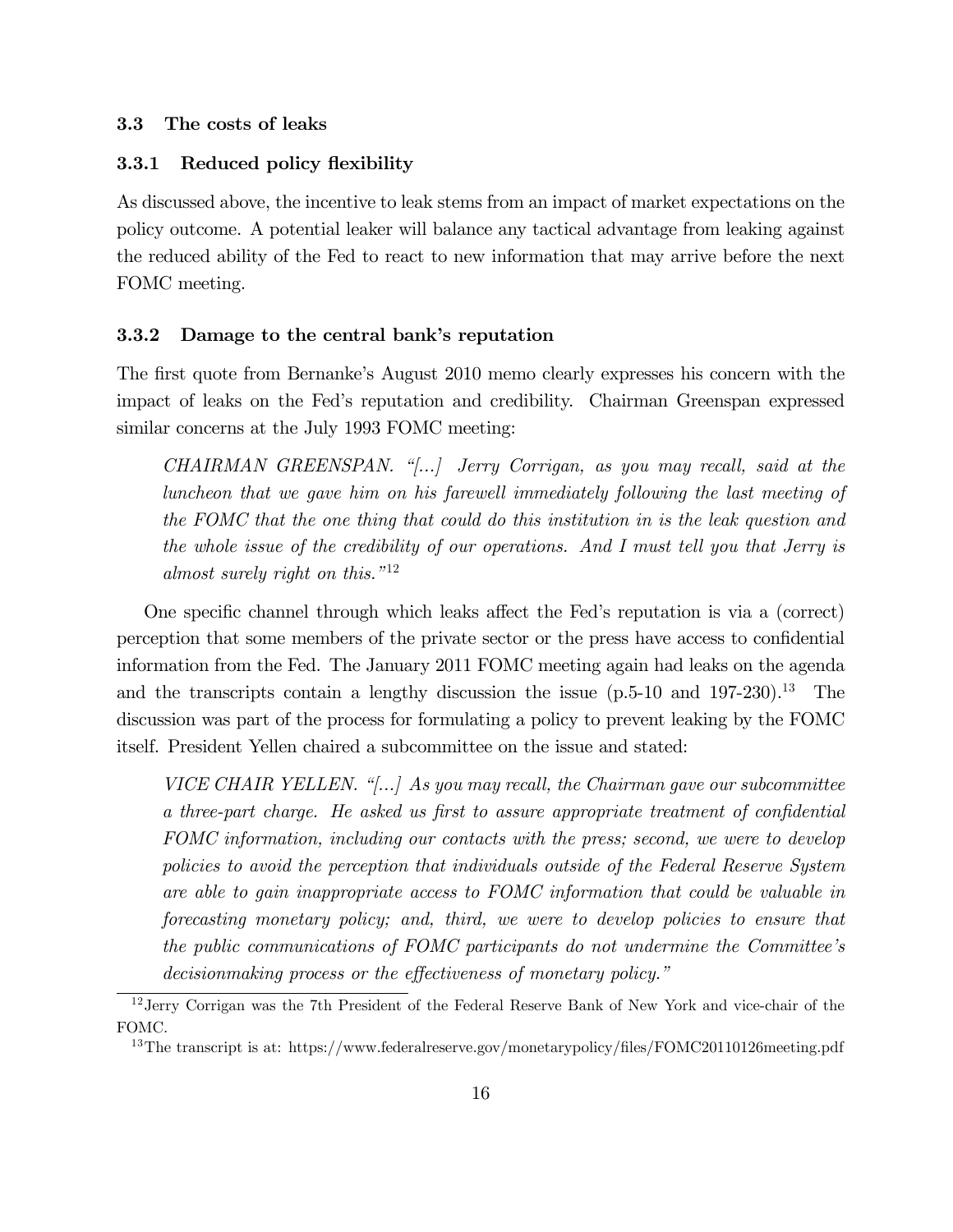VICE CHAIR YELLEN. "[...] We're concerned about potential leaks of documents or their contents that are discussed in an FOMC meeting as well as leaks about the substance of discussions, such as who said what."

In the discussion, several policy makers express concerns about the Fed giving away confidential information to connected parties in the financial sector or the press. Governor Tarullo states:

MR TARULLO. "[...] The most disturbing thing right now is the phenomenon of someone who comes in, talks to most or all members of the FOMC and then to a group of paying clients, essentially advertising that fact and suggesting that there's a special kind of information. This is not limited to one person, and this is not just Macroeconomic Advisers, although they have been mentioned. [...] I think this problem is more serious than most of the people around the table think it is, and I have believed since I've been here that there was a real problem waiting to explode."

Several policy makers express skepticism that any policy will be hard to enforce. President Plosser stated:

MR PLOSSER. "[...] I think enforcement is going to be really, really difficult, and, again, I think we just can't legislate good judgment."

The problem did in fact explode, it was not just Macroeconomic Advisers, and the policy was hard to enforce. As mentioned above, following involvement in a leak to Medley Global Advisors in 2012, President Lacker resigned in 2017. The New York Times wrote:

"Jeffrey M. Lacker, the president of the Federal Reserve Bank of Richmond in Virginia, resigned abruptly on Tuesday, saying that he had broken the Fed's rules in 2012 by speaking with a financial analyst about confidential deliberations. Mr. Lacker said he also failed to disclose the details of the conversation even when he was questioned directly in an internal investigation.<sup>"14 15</sup>

<sup>14</sup>https://www.nytimes.com/2017/04/04/business/lacker-leak-fed.html.

<sup>&</sup>lt;sup>15</sup>The Medley leak fits my framework of policy makers seeking to drive market expectations in that Lacker was a policy hawk and the Medley memo sent to investors contained a lengthy discussion of policy conditionality and concludes by stating: "Still the momentum behind a collective desire to get away from the 2015 calendar guidance in the FOMC statement will likely force agreement on numerical conditionality before too long". The memo is available at https://assets.documentcloud.org/documents/1372212/fed-decbound.pdf.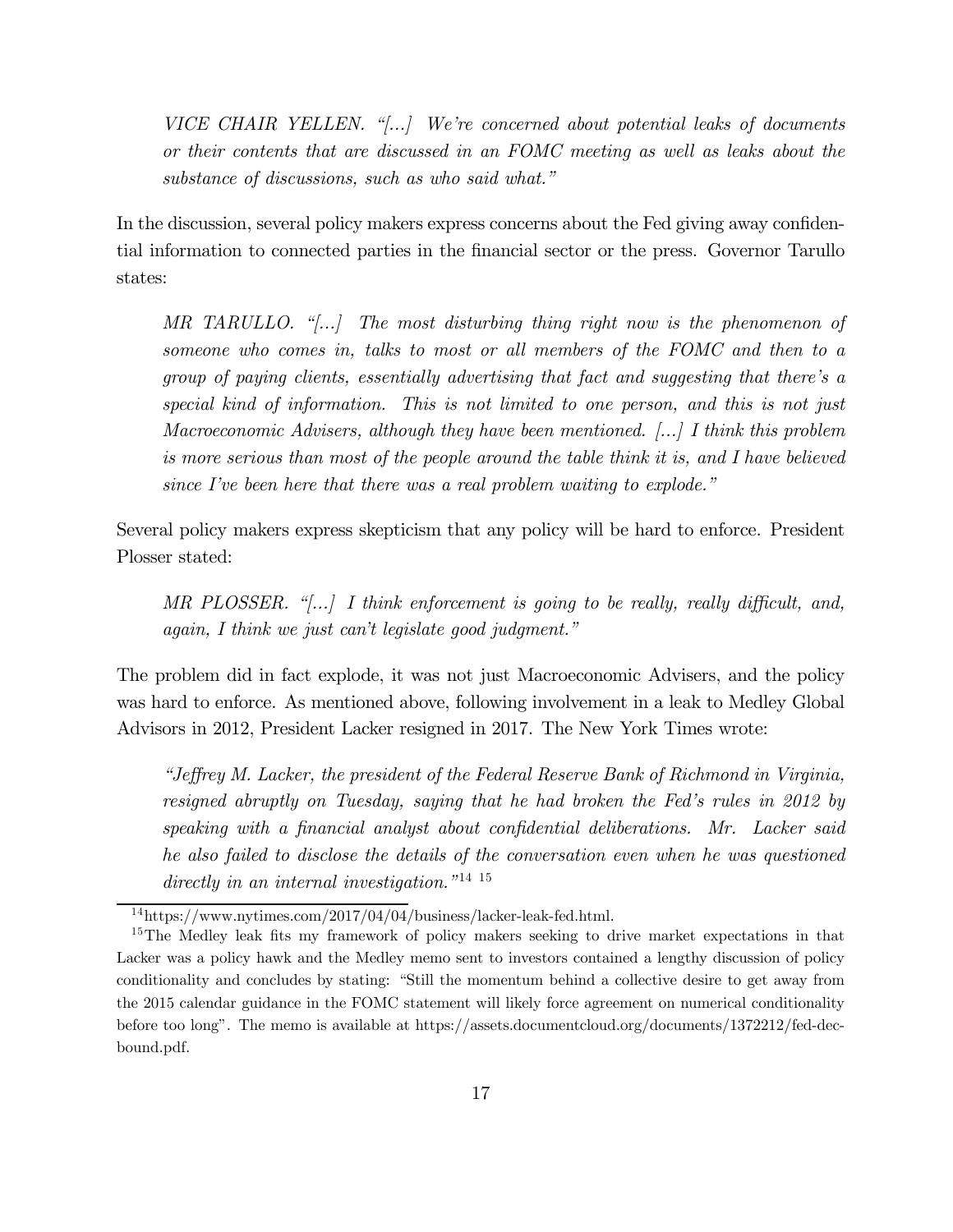#### 3.3.3 Damage to the central bank's decision making process

Consecutive chairs have worried about the impact of leaks on the quality of policy deliberations within the Fed. Bernanke's 2010 memo states:

CHAIRMAN BERNANKE. "[...] And such leaks threaten the free give and take of ideas and collegiality of the FOMC as we grapple with the difficult issues we face."

Chairman Greenspan states at the December 1989 FOMC meeting:

CHAIRMAN GREENSPAN. "Before we resume our regular business, I would like to raise again a problem that continues to confront this organization with continuous damaging and corrosive effects, and that is the issue of leaks out of this Committee. We have had two extraordinary leaks, and perhaps more, in recent days [...] I'm getting a little concerned about the free discussions that go on in this group—and yesterday afternoon is a very good example of this. If  $\left[$  our discussions, start to be subject to selective leaks on content, I think we're all going to start to shut down. Frankly, I wouldn't blame anyone in the least. We wouldn't talk about very sensitive subjects. If we cannot be free and forward with our colleagues, then I think the effectiveness of this organization begins to deteriorate to a point where we will not have the ability to do what is required of us to do."

At the August 1980 FOMC meeting Chairman Volcker states:

CHAIRMAN VOLCKER. "[...] I would like to mention and emphasize a matter on which I sent you a note. We had a leak about the aggregates [targets] for the year after our telephone consultation, which disturbed me.  $\langle ... \rangle$  Wherever it came from, there is nothing more corroding of the confidence with which we sit around the table or in a telephone conference and discuss [policy] than the fear that somehow there is going to be a leak of what is discussed. I just cannot operate in that way. [...] If you haven't already done so, I would urge you to take whatever [measures necessary to convey] the message in your own way within your own institutions to give us the best assurance we can have that this doesn't happen again. We are going to end up not talking very freely if it does. Enough of that."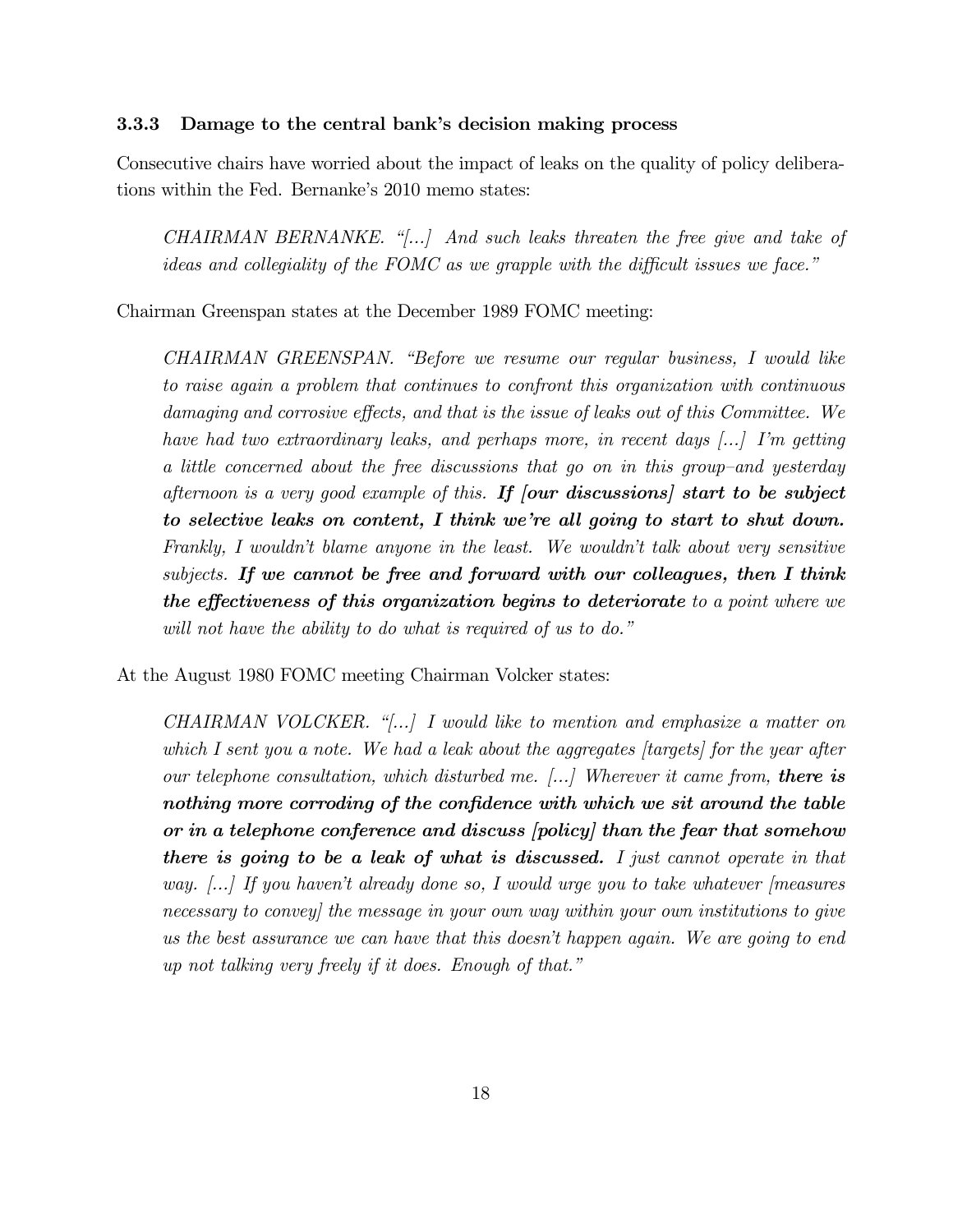#### 4. The game theory of the quiet cacophony

This section provides a simple model of the interaction between two policy makers who each have an incentive to drive market expectations to gain an advantage in policy making. The objective is to lay out a framework in which to think about the issue in order to understand the impact of leaks on policy and welfare in equilibrium.

# 4.1 Policy preferences

Suppose two policy makers  $D$  and  $H$  have to decide on the interest rate at each policy meeting. They disagree on what the appropriate policy rate is given economic conditions. Policy makers' views of the appropriate interest rate given economic conditions evolve as follows:

| $\vert$ Date 0: | Date 1:                 | Date 2:                                                          |
|-----------------|-------------------------|------------------------------------------------------------------|
|                 |                         | Last policy meeting   Intermediate date   Current policy meeting |
| $r_0^D$         | $r_1^D = r_0^D + e_1^D$ | $r_2^D = r_0^D + e_2^D$                                          |
| $r_0^H$         | $r_1^H = r_0^H + e_1^H$ | $r_2^H = r_0^H + e_2^H$                                          |

where the  $e$ 's are shocks to policy preferences and

$$
e_2^D = e_1^D + v_2^D
$$
  

$$
e_2^H = e_1^H + v_2^H
$$

$$
cov(e_1^D, v_2^D) = cov(e_1^H, v_2^H) = 0
$$
  
 
$$
cov(e_1^D, e_1^H) = cov(v_2^D, v_2^H) = cov(e_1^D, v_2^H) = cov(v_2^D, e_1^H) = 0
$$

The policy rate r is set at date 2 just after the realization of  $e_2^D$  and  $e_2^H$ .<sup>16</sup>

Assume that  $r_0^D$  and  $r_0^H$  are observable by policy makers and markets at date 0 after the last policy meeting. Policy makers observe  $e_1^D$ ,  $e_1^H$  at time 1 and  $e_2^D$ ,  $e_2^H$  at time 2 (via internal communication). They have a choice of whether to reveal information about  $e_1^D$ or  $e_1^H$  to markets at date 1. If information about  $e_1^D$  or  $e_1^H$  is disclosed, this reduces policy flexibility at date 2 in that policy makers incur a loss if the chosen policy rate  $r$  differs from the market's perception of average policy preferences as of date 1. As discussed above, this

<sup>&</sup>lt;sup>16</sup>The setup can be augmented to allow for observable news about  $e_1^D$  and  $e_1^H$  arriving between date 0 and 1. I ignore this for simplicity since my focus is on understanding the disclosure of internally known information about  $e_1^D$  and  $e_1^H$ .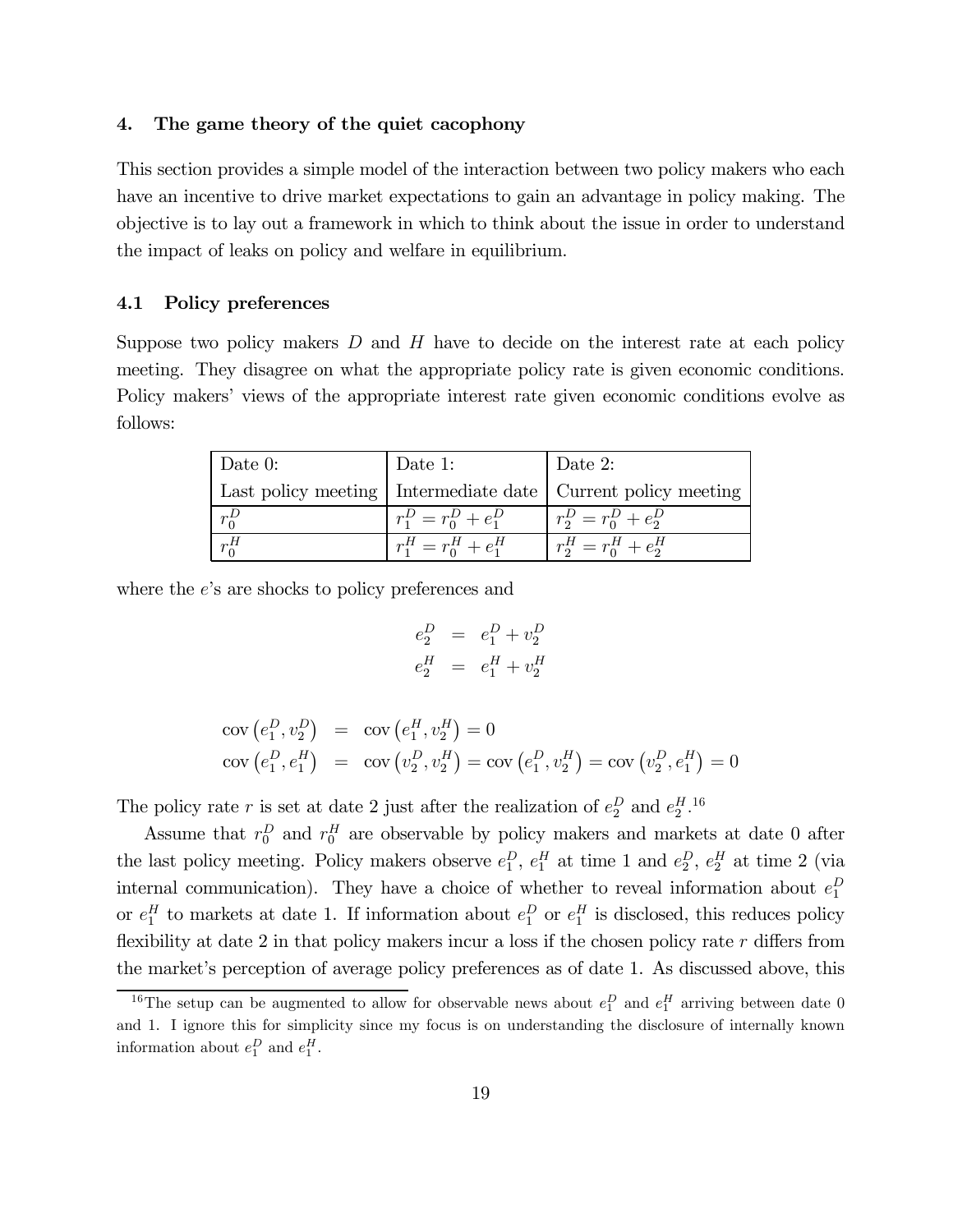loss stems from the difficulty of conveying the nuance of why policy makers' preferred policy rate is changing, implying that the central bank is viewed as flip-flopping if it appears to have changing preferences.

Accordingly, assume that policy makers' loss functions as a function of the policy outcome,  $r$ , are:

$$
L^{D} = \alpha (r - r_2^{D})^2 + I^{disc} \beta \left( r - E_1^{market} \left( \frac{1}{2} (r_2^{D} + r_2^{H}) \right) \right)^2
$$
  

$$
L^{H} = \alpha (r - r_2^{H})^2 + I^{disc} \beta \left( r - E_1^{market} \left( \frac{1}{2} (r_2^{D} + r_2^{H}) \right) \right)^2
$$

where  $\alpha > 0$ ,  $\beta > 0$ . I<sup>disc</sup> is a dummy equal to one if D or H has made a date 1 disclosure about average policy preferences.  $E_1^{market}(\frac{1}{2}(r_2^D + r_2^H))$  is the market's expectation of the average preferred policy rate given all disclosure. These loss functions capture the idea that both policy makers look equally bad if the Fed appears to be flip-flopping.<sup>17</sup>

As noted earlier, the model focuses on the role of lost flexibility from leaks because this is what induces the temptation to leak. The costs from loss of Fed credibility and harm to its decision making process could be added to the loss function. However, given that these costs are likely to be a function of sustained leaking as opposed to substantial costs incurred for one incremental leak, incorporating them would have only a small effect in terms of reducing the incentive to leak. For simplicity, I therefore omit them from the model. However, it is important to emphasize that these costs could materially add to the welfare loss from leaks even if they have only a minor effect on the range of parameter values for which a given equilibrium outcome emerges.

Assume that the policy outcome  $r$  at date 2 is chosen to minimize the total policy maker loss, given date 1 disclosure:

$$
\begin{aligned}\n\min_{r} L\left(r|r_{2}^{D}, r_{2}^{H}, I^{disc}, E_{1}^{market}\left(\frac{1}{2}\left(r_{2}^{D} + r_{2}^{H}\right)\right)\right) \\
= L^{D} + L^{H} \\
= \alpha \left(r - r_{2}^{D}\right)^{2} + \alpha \left(r - r_{2}^{H}\right)^{2} + 2I^{disc}\beta \left(r - E_{1}^{market}\left(\frac{1}{2}\left(r_{2}^{D} + r_{2}^{H}\right)\right)\right)^{2}\n\end{aligned}
$$

In this setup, disclosure reduces the flexibility of policy makers to react to news arriving between date 1 and 2. Disclosure thus has a flavor of what has been called Odyssean forward guidance in the recent literature on unconventional monetary policy (Campbell,

<sup>&</sup>lt;sup>17</sup>An alternative would be to make the loss from disclosure a function of  $r - E_1(r|disclosure)$ . This can lead to multiple equilbria which may be of independent interest but is not pursued here.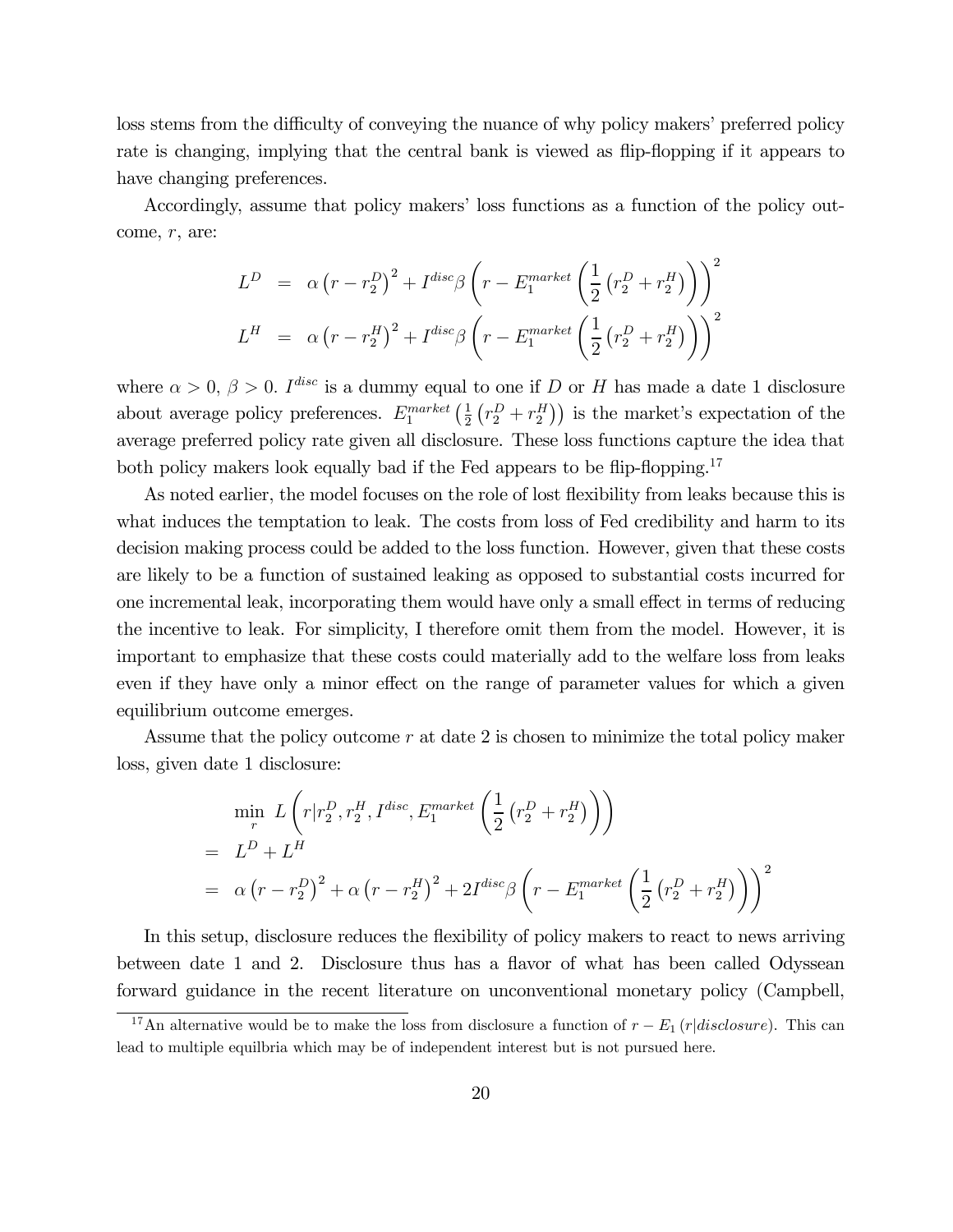Evans, Fisher and Justianiano (2012)). However, my model works at a different frequency. It is about the pros and cons of disclosure between policy meetings, not about statements about what policy will be several meetings down the road.<sup>18</sup>

#### 4.2 Advocacy (spin)

Conditional on knowing  $e_1^D$  and  $e_1^H$  (news about the evolution of policy preferences between date 0 and 1),

$$
E_1\left(\frac{1}{2}\left(r_2^D+r_2^H\right)|e_1^D,e_1^H\right)=\frac{1}{2}\left(r_0^D+r_0^H\right)+\frac{1}{2}\left(e_1^D+e_1^H\right).
$$

Assumption (spin): Policy makers are able to selectively reveal information about average policy preferences:

(a) For a given value of  $E_1(\frac{1}{2}(r_2^D+r_2^H) | e_1^D, e_1^H)$  a policy maker could, if he was the only one disclosing, make the market expect any value for the average policy preference within  $S^*$  of the truth:

$$
E_1\left(\frac{1}{2}\left(r_2^D+r_2^H\right)|e_1^D,e_1^H\right)-S^*
$$
  
\n
$$
\leq E_1^{market}\left(\frac{1}{2}\left(r_2^D+r_2^H\right)|\text{disclosure by one policy maker}\right)
$$
  
\n
$$
\leq E_1\left(\frac{1}{2}\left(r_2^D+r_2^H\right)|e_1^D,e_1^H\right)+S^*.
$$

(b) If competing policy makers each advocate in opposite directions, then market expectations are the truth plus the sum of the spin:

$$
E_1^{market} \left( \frac{1}{2} \left( r_2^D + r_2^H \right) | \text{disclosure by both} \right) = E_1 \left( \frac{1}{2} \left( r_2^D + r_2^H \right) | e_1^D, e_1^H \right) + S^D + S^H.
$$

My spin assumption is a shortcut for explicit modeling of what information is disclosed. It is intended to capture the idea that there are many pieces of information known internally to Fed policy makers and policy makers each have a choice of what, if anything, to disclose. Since there are only so many dovish or hawkish pieces of information, spin is limited between  $-S^*$  and  $+S^*$ . While I do not provide micro foundations for policy makers' ability to spin, this is an interesting direction for future work both in the Fed context and in policy contexts

<sup>&</sup>lt;sup>18</sup>In the context of forward guidance, disclosure that generates an element of commitment may be a welfare-maximizing choice in cases where the beneficial impact on medium-term rates outweighs the cost of lost flexibility.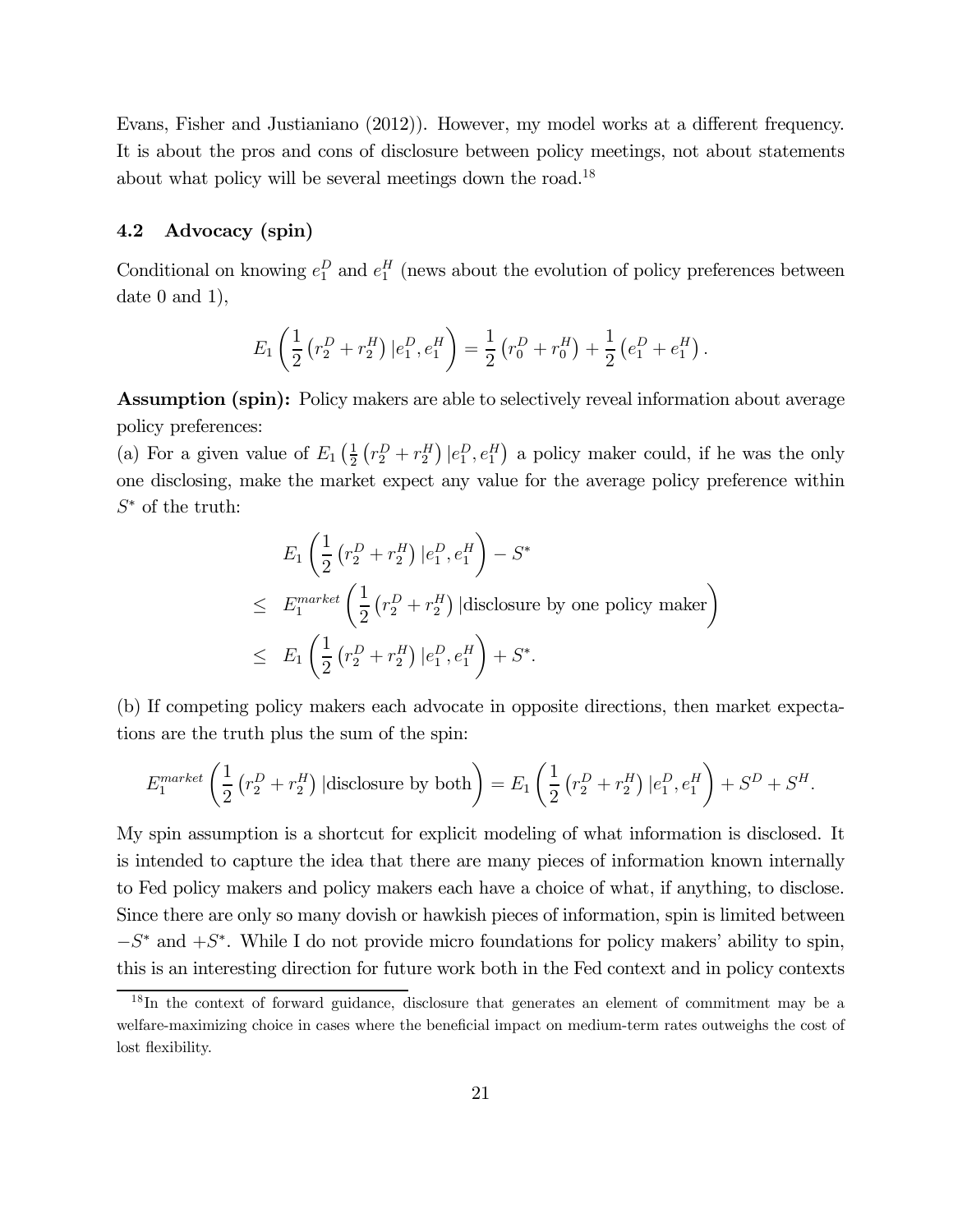more generally. One possibility is that markets cannot infer from non-disclosure whether a policy maker does not have a given piece of information or is strategically not disclosing it (see Milgrom (1981) for an early contribution to the literature on information unraveling).

#### 4.3 Defining strategies and Nash equilibrium

A disclosure strategy for a given policy maker consists of a decision of whether to disclose and, if yes, what value of spin to use.

A Nash equilibrium consists of:

- 1. A disclosure strategy for  $D$  that is optimal given the disclosure strategy of  $H$  and market expectations.
- 2. A disclosure strategy for  $H$  that is optimal given the disclosure strategy of  $D$  and market expectations.

If neither D or H make a disclosure at date 1,  $I^{disc} = 0$ , and the policy outcome at date 2 solves

$$
\min_{r} \ \alpha \left(r - r_2^D\right)^2 + \alpha \left(r - r_2^H\right)^2
$$

If either D or H make a disclosure at date 1,  $I^{disc} = 1$ , and the policy outcome at date 2 solves  $\overline{2}$ 

$$
\min_{r} \alpha (r - r_2^D)^2 + \alpha (r - r_2^H)^2 + 2\beta \left(r - E_1^{market} \left(\frac{1}{2} (r_2^D + r_2^H)\right)\right)^2
$$

with  $E_1^{market}(\frac{1}{2}(r_2^D+r_2^H))$  based on disclosure by one or both policy makers.

#### 4.4 Policy outcome given disclosure

The policy outcome at date 2 is as follows.

Lemma 1 (Policy outcome given disclosure). The policy outcome without disclosure is

$$
r = \frac{1}{2} \left( r_2^D + r_2^H \right)
$$

and the policy outcome with disclosure is

$$
r = \frac{\alpha}{\alpha + \beta} \frac{1}{2} \left( r_2^D + r_2^H \right) + \frac{\beta}{\alpha + \beta} E_1^{market} \left( \frac{1}{2} \left( r_2^D + r_2^H \right) \right).
$$

Proof: See Appendix B for all proofs.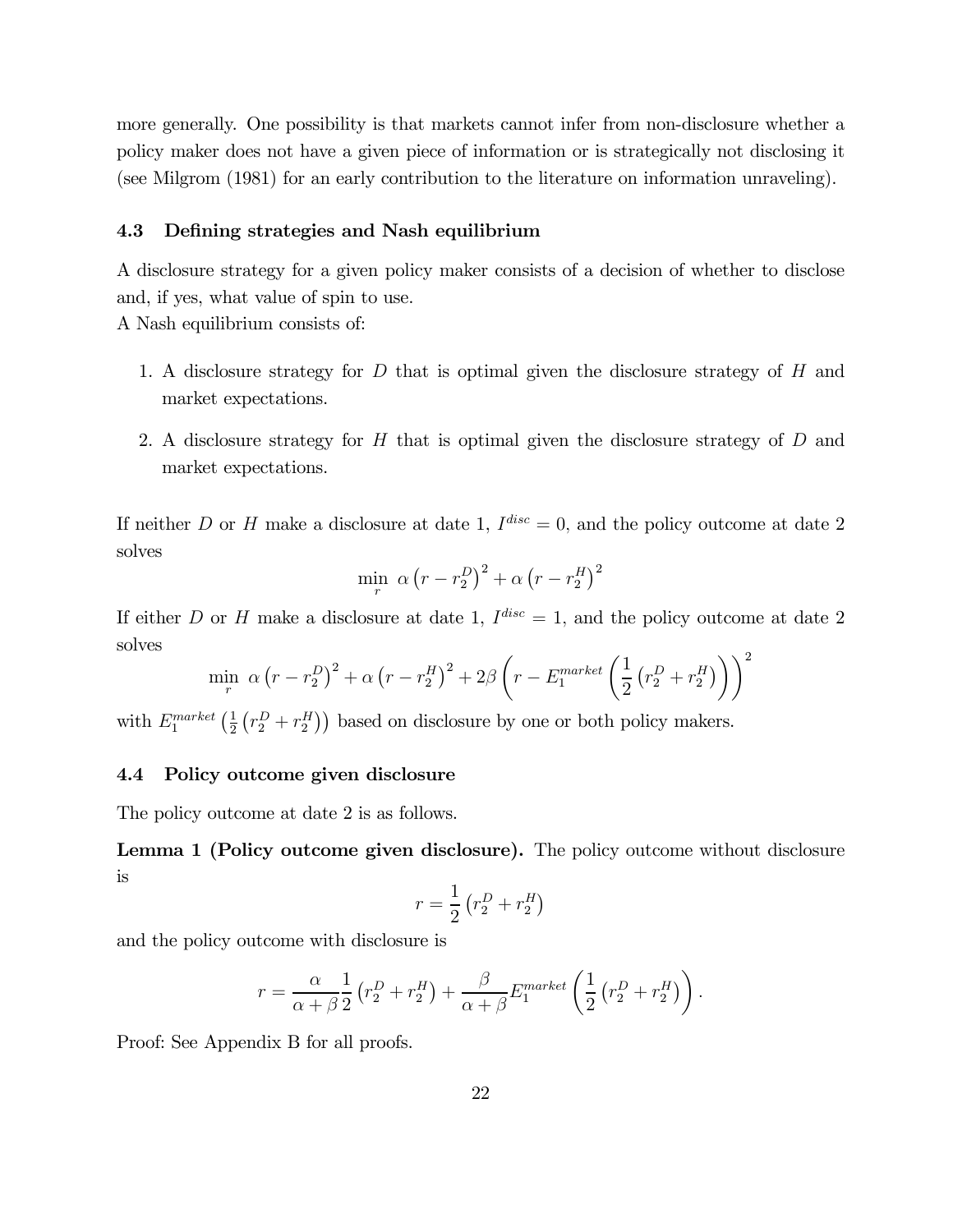Note that Lemma 1 implies that if advocacy (spin) was not feasible, neither policy maker would have an incentive to disclose. For example, even if  $\frac{1}{2} (e_1^D + e_1^H)$  is positive, and  $E_1(r_2^H|e_1^D, e_1^H) > E_1(r_2^D|e_1^D, e_1^H)$  it is not the case that H would benefit from disclosing the true value of  $\frac{1}{2}(e_1^D + e_1^H)$ . The reason is that with true disclosure, the full value of  $\frac{1}{2}$   $(e_1^D + e_1^H)$  will (in expectation) be incorporated in policy even without disclosure so disclosure would only serve to reduce policy flexibility which is bad for both policy makers.

#### 4.5 Disclosure equilibrium

Theorem 1 (Prisoners' dilemma, for sufficient disagreement and feasible spin). Let  $E_1$  denote expectations at time 1 conditional on  $e_1^D, e_1^H$ . Consider the situation where  $E_1\left(r_2^H-r_2^D\right) > 0$ , i.e., H is hawkish relative to D. If

$$
\sqrt{2}\sigma_v < |\frac{1}{2}E_1\left(r_2^H - r_2^D\right)| \leq S^*
$$

then:

(a)  $D$  prefers disclosure to non-disclosure regardless of  $H$ 's choice (disclosure is a strictly dominant strategy for  $D$ ).  $D$ 's "spin reaction function" is as follows:

If  $H$  does not disclose,  $D$ 's optimal spin (given disclosure) is negative. It is given by

$$
S^{D} = -\frac{1}{2}E_1(r_2^H - r_2^D)
$$

and implies

$$
E_1(r) = E_1\left(\frac{1}{2}\left(r_2^D + r_2^H\right)\right) - \frac{\beta}{\alpha + \beta} \frac{1}{2} E_1\left(r_2^H - r_2^D\right) < E_1\left(\frac{1}{2}\left(r_2^D + r_2^H\right)\right)
$$

If H discloses, and picks spin of  $S^H$ , D prefers a spin of  $S^D = \max \left(-\frac{1}{2}E_1(r_2^H - r_2^D) - S^H, -S^*\right)$ .

(b)  $H$  prefers disclosure to non-disclosure regardless of  $D$ 's choice (disclosure is a strictly dominant strategy for  $H$ ).  $H$ 's "spin reaction function" is as follows:

If  $D$  does not disclose,  $H$ 's optimal spin (given disclosure) is positive. It is given by

$$
S^{H} = \frac{1}{2}E_{1} (r_{2}^{H} - r_{2}^{D})
$$

and implies

$$
E_1(r) = E_1\left(\frac{1}{2}\left(r_2^D + r_2^H\right)\right) + \frac{\beta}{\alpha + \beta} \frac{1}{2} E_1\left(r_2^H - r_2^D\right) > E_1\left(\frac{1}{2}\left(r_2^D + r_2^H\right)\right)
$$

If D discloses, and picks spin of  $S^D$ , H prefers a spin of  $S^H = \min\left(\frac{1}{2}E_1(r_2^H - r_2^D) - S^D, S^*\right)$ .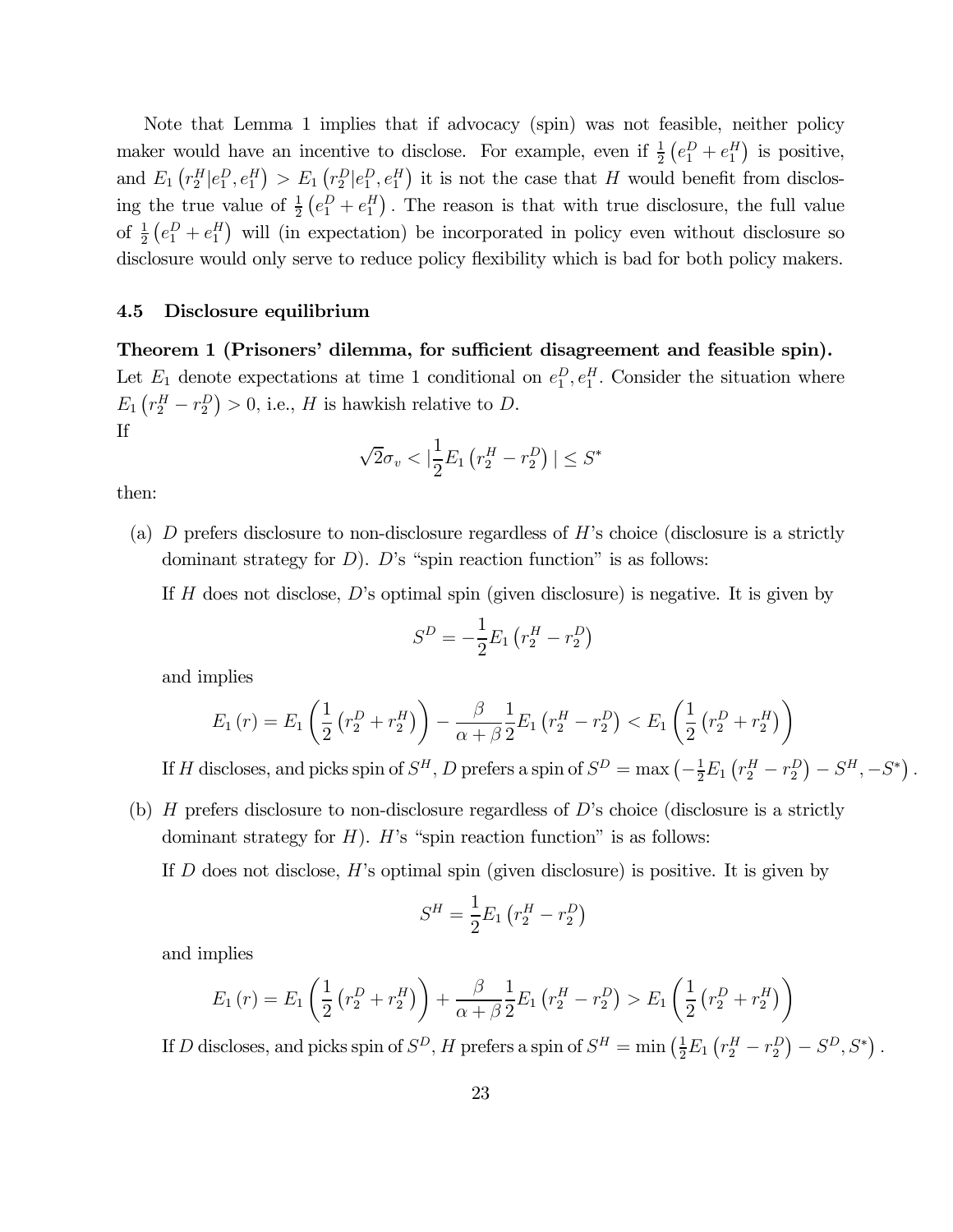(c) Given (a)-(b), the unique Nash equilibrium outcome is that both disclose with  $S^D =$  $-S^*$  and  $S^H = S^*$ . Both policy makers are worse off in this equilibrium than if neither disclosed.

## Discussion:

Notice that if H does not disclose, D does not advocate so much that  $E_1(r) = E_1(r_2^D)$ because advocacy has a cost in terms of lost flexibility. Similarly for  $H$ .

Figure 2 graphs the spin reaction function of  $H$  and  $D$  in  $S^D, S^H$  space to illustrate the tug of war over market expectations. If  $H$  discloses,  $D$  is trying to reach a total spin of  $S^D + S^H = -\frac{1}{2}E_1(r_2^H - r_2^D)$  and thus sets  $S^D = -\frac{1}{2}E_1(r_2^H - r_2^D) - S^H$  unless this is below the limit of  $-S^*$ . D's spin reaction function to spin by H is thus  $S^D(S^H)$  =  $\max \left(-\frac{1}{2}E_1\left(r_2^H-r_2^D\right)-S^H,-S^*\right)$ . Similarly, if D discloses, H is trying to reach a total spin of  $S^D + S^H = \frac{1}{2}E_1(r_2^H - r_2^D)$  and thus sets  $S^H = \frac{1}{2}E_1(r_2^H - r_2^D) - S^D$  unless this is above the limit of  $S^*$ . H's spin reaction function to spin by D is thus  $S^H(S^D)$  =  $\min\left(\frac{1}{2}E_1\left(r_2^H - r_2^D\right) - S^D, S^*\right).$ 

The spin reaction functions intersect at  $S^D = -S^*$ ,  $S^H = S^*$ . Economically, this says that the outcome of the tug of war over market expectations is that each side discloses all the information that supports their case, resulting in the market learning all information (in the case with sufficient disagreement and sufficient feasible spin described in Theorem 1).

A potentially interesting observation in terms of the conditions of Theorem 1 is that if date 1 was close to date 2,  $\sigma_v$  would be small (making the Theorem 1 outcome applicable) as there would be less information to learn about the economy and policy maker preferences. This could provide a theory for the pre-FOMC effect.

Theorem 2 lays out the outcome of the game when the conditions in Theorem 1 do not hold, i.e., with low disagreement or in cases where it is difficult to spin.

# Theorem 2 (If disagreement is low, or not much spin is feasible, then nondisclosure is possible).

Consider the situation where  $E_1(r_2^H - r_2^D) > 0$ , i.e., H is hawkish relative to D. Condition 1:  $\sqrt{2}\sigma_v \geq |\frac{1}{2}E_1(r_2^H - r_2^D)|$ . Condition 2:  $S^*$  is sufficiently small.

If either of the above two conditions holds, then:

(a)  $D$ 's spin reaction function is:

If  $H$  does not disclose, disclosure is not worthwhile for  $D$ .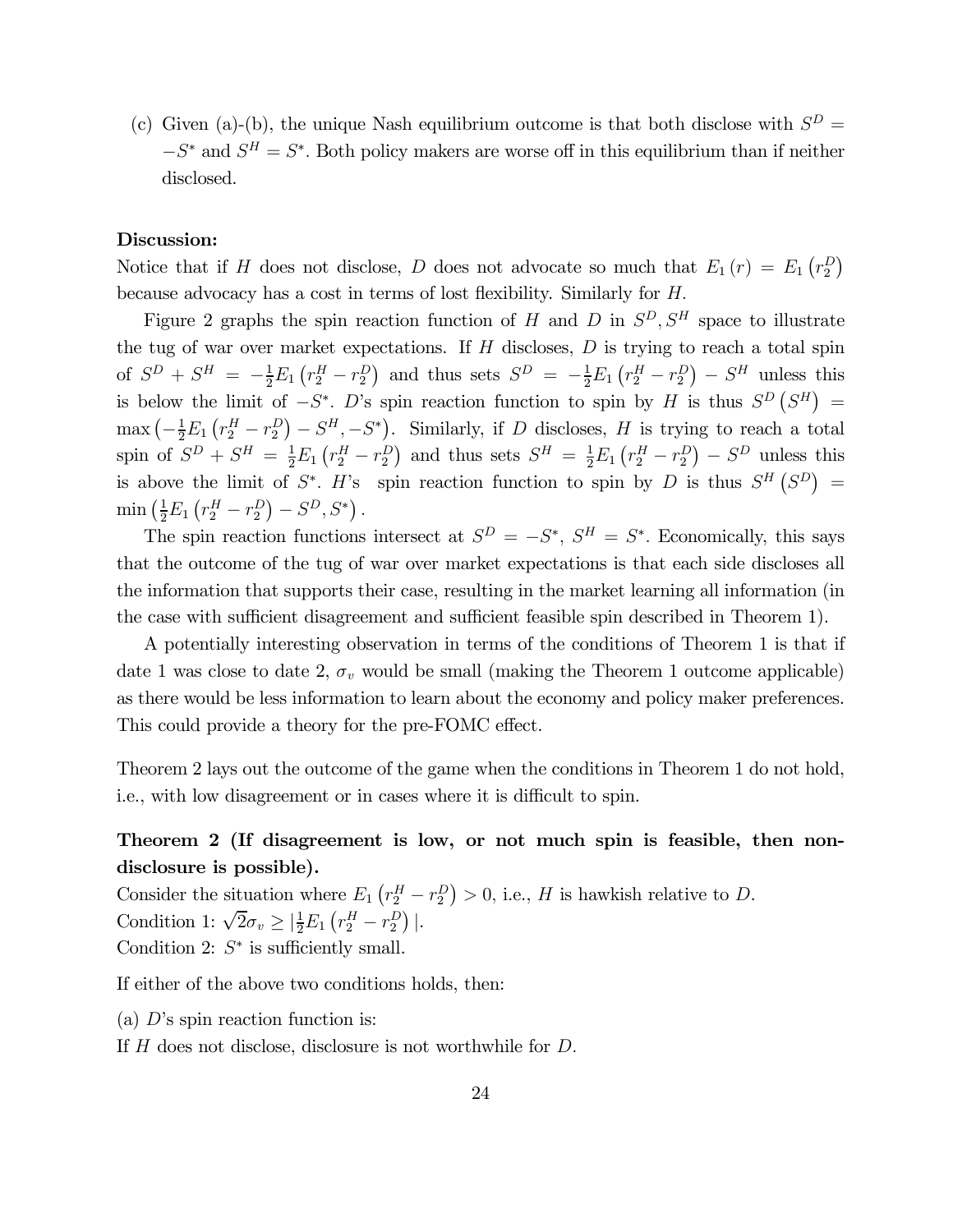If H discloses, and picks spin of  $S^H$ , D prefers a spin of  $S^D = \max \left(-\frac{1}{2}E_1(r_2^H - r_2^D) - S^H, -S^*\right)$ .

(b)  $H$ 's spin reaction function is:

If  $D$  does not disclose, disclosure is not worthwhile for  $H$ .

If D discloses, and picks spin of  $S^D$ , H prefers a spin of  $S^H = \min\left(\frac{1}{2}E_1(r_2^H - r_2^D) - S^D, S^*\right)$ .

(c) Given (a) and (b) there are two Nash equilibria. In one equilibrium neither discloses. In the other equilibrium both disclose with  $S^D = -S^*$  and  $S^H = S^*$ . Both D and H prefer the non-disclosure equilibrium.

It seems natural that in this case policy makers will coordinate on the non-disclosure equilibrium.

#### 4.6 Can leaking never work in equilibrium?

A central assumption of my model setup is that spin by each side cancels each other out, leading the truth to come out if both policy makers use informal communication. This implies that in the equilibrium of Theorem 1 no one gains from leaking (just like the prisoners in the prisoners dilemma do not gain from confessing in equilibrium because they both confess). It would be interesting to consider variations of the model in which leaking could benefit a leaker in equilibrium. Two possibilities come to mind for further study.

First, one side may be better informed or better at spinning than the other. In that case the less informed party would not be able to fully counter the effects of leaks by the more informed party on market expectations (think of Reserve Banks having to make discount rate requests to the Board of Governors, but governors not having to disclose their policy preferences to Reserve Banks unless they so choose).

Second, perhaps record corrections do not work fully in that once markets have been influenced by the first leaker it is difficult to fully undo this (recall how Bernanke moved up his press conference in 2013 in order to "ensure investors hear his pro-stimulus message over the cacophony of more hawkish views from regional bank presidents", in Bloomberg's words). If this is the case, the market expectation of the average preferred policy rate after leaks by both parties may be biased toward the preferred rate of the first leaker. This induces an incentive to leak fast and may provide a mechanism for leaking to benefit the first leaker in equilibrium.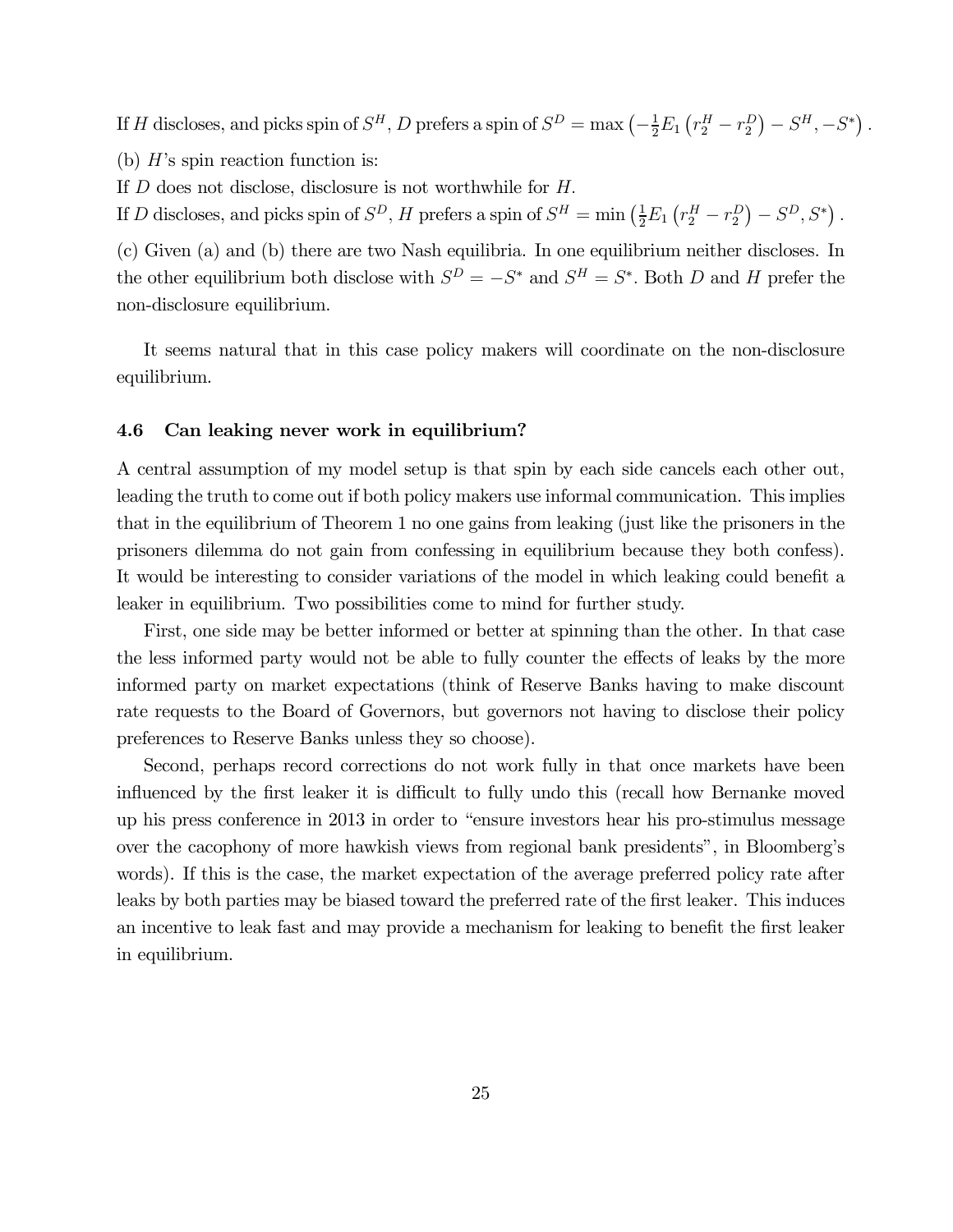#### 5. What can be done?

Despite repeated attempts to stop them, leaks from the Fed continue. My model suggests a possible answer for this  $-$  it is hard to get out of a unique Nash equilibrium (the equilibrium in Theorem 1 which applies in times of sufficient disagreement).

There are obvious but unattractive solutions: One could avoid disagreement by appointing similar-thinking policy makers, but this run counter to why we have group-decision making in the first place. Or one could publicly disclose policy preferences in real time so there is less to leak. However this would likely lead to even more loss in policy flexibility than the current framework (think of no disclosure as retaining full flexibility, informal disclosure as generating some loss of flexibility and public disclosure as generating the least flexibility).

Below I instead lay out an argument that links  $\beta$  (the parameter capturing the loss from deviating from market expectations in my model) to the public's understanding of the Fed's policy rule. I then discuss approaches to improve this understanding in order to lower  $\beta$ , arguing that reducing the number of policy makers and avoiding rotation of policy makers in FOMC voting may help.

#### 5.1 Parallels to the time inconsistency literature

The quiet cacophony is in some ways similar to other time inconsistency problems in monetary policy. Policy makers would prefer no disclosure at the intermediate date if this could be enforced, but are unable to commit to non-disclosure. In response to time-consistency problems, several papers recommend appointing a central banker with different preferences. Rogoff (1985) argues for appointing a central banker with a "too large" weight on inflation relative to employment in order to overcome the standard time-inconsistency problem of policy makers creating surprise inflation to increase employment. Similarly, to avoid excessive gradualism in monetary policy, Stein and Sunderam (2018) argue that society would be better off with a central banker who cared less about market volatility. In the current context, what is needed is central bankers who care "too little" about delivering on policy expectations driven by Fed disclosure, relative to the representative household. Finding such central bankers seems difficult – why would potential candidates inherently have different  $\beta$ preferences? Incentivizing them to act as if they have low  $\beta$  also seems challenging as this would reward what looks like erratic policy making.

Improving the current state of affairs involves a better understanding of what drives the magnitude of  $\beta$ . In my view,  $\beta$  is not a fundamental preference parameter but is instead shaped by the public's lack of understanding of the Fed's decision rule. If the public fully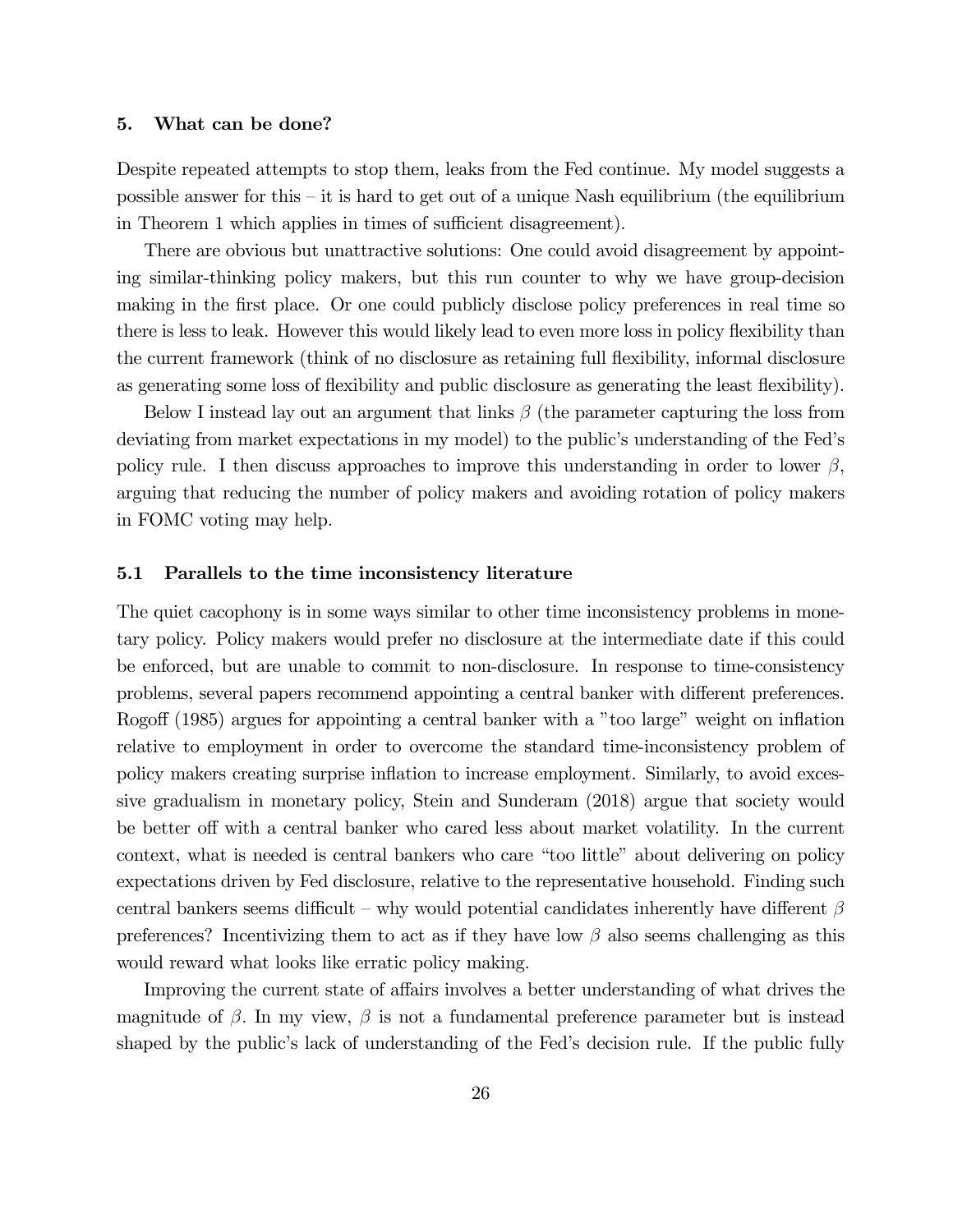understood how the Fed would optimally react to each type of incoming data, then markets would update expectations day by day as news came out about non-farm payroll, ISM, consumer confidence etc. Policy surprises (e.g., Kuttner surprises or stock returns on announcement days) would be small, yet the Fed would be unbound by prior policy statements as the public would agree that the optimal policy rate turned out different than what was expected at an intermediate date. Large policy surprises are thus a failure of communication, leaving the Fed reluctant to not deliver on what the market expects based on prior Fed disclosures. In other words, to the extent that markets do not understand the Fed's decision rule, any deviation of policy from expectations will be interpreted partly as a "Taylor rule residual", and thus make the Fed look erratic and less competent. This problem leads  $\beta$  to be positive which in turn drives the use of informal communication.

#### 5.2 Fewer policy makers and no rotation: Would this help lower  $\beta$ ?

The issue thus comes down to how to help the Fed communicate its thinking better, i.e., teach the public the quite complicated economic model the Fed has in mind when setting policy. Undoubtedly, (post-Greenspan) policy makers are trying hard to explain their thinking. However, the market's inference problem is incredibly difficult. The market needs to understand not one economic model but nineteen: The model of each of the seven members of the Board of Governors (or fewer if some governor seats are unfilled) and that of the twelve Reserve Bank presidents.<sup>19</sup> Furthermore, the market needs to understand the internal power dynamics of the Fed. This is a very difficult inference problem.

A 2016 Brookings survey of private sector Fed watchers and academics gave poor grades to the Fed for its communications efforts.<sup>20</sup> Only  $34\%$  state that they have a very clear or mostly clear understanding of the Fed's policy reaction function. The most popular forms of communication are the meeting statements, chair speeches, and post-meeting press conferences which over half of respondents find useful/extremely useful. By contrast, only 24 percent find speeches by Reserve Bank presidents useful/extremely useful. 64% want the presidents to speak less. Instead, 51% want the chair to speak more. The message seems clear: Have the chair take more charge of communications. The 2019 change to have eight rather than four press conferences per year is a step in the right direction. The chair should understand the 19 people's thinking and the power structure better than anyone. A central

<sup>&</sup>lt;sup>19</sup>The FOMC consists of twelve voting members. The seven members of the Board, the president of the New York Fed and four of the remaining eleven Reserve Bank presidents who serve one-year terms on a rotation schedule. Non-voting Reserve Bank presidents attend and participate in FOMC meetings.

<sup>&</sup>lt;sup>20</sup>https://www.brookings.edu/wp-content/uploads/2016/11/fed-communications-survey-results.pdf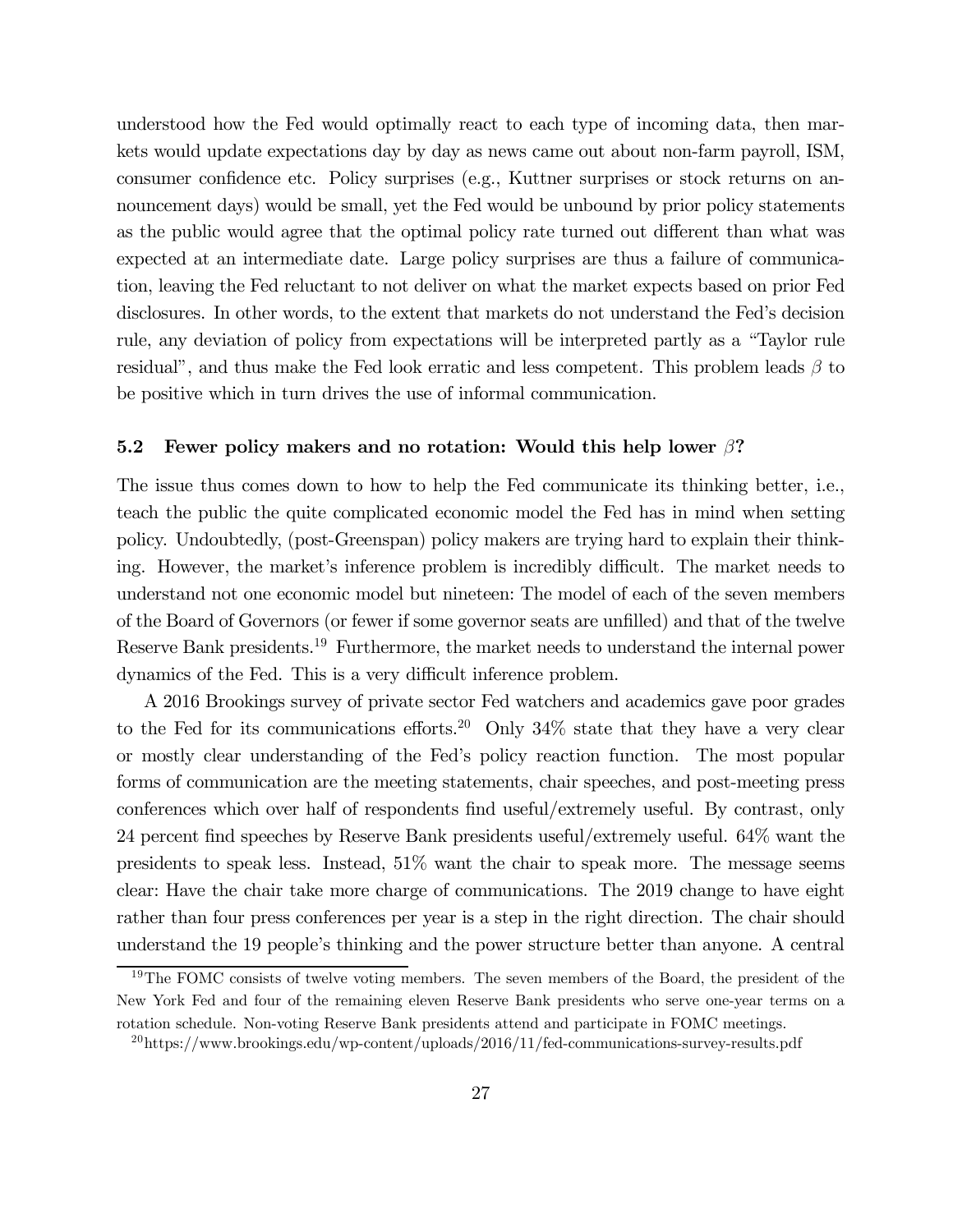part of the chair's job should be to communicate the Fed's policy reaction function to the world in a way that markets understand in order to retain policy flexibility. One problem in doing so is the large number of policy makers and the rotation of Reserve Bank presidents on the FOMC. With four presidents rotating out and four new ones rotating in each year, the FOMC does not have a stable policy reaction function. This makes the chair's job of trying to convey the FOMC's overall policy reaction function even harder.

A somewhat radical approach would be reduce the number of Federal Reserve districts and avoid FOMC rotation. This would mean having only  $X$  of the Reserve Banks vote, but the same ones all the time.  $X$  could be chosen to maintain the balance of power between the board and the Reserve Banks. Specifically:

- Eliminating the rotation schedule would reduce the number of policy makers market have to understand and would improve the stability of the FOMC's policy reaction function. In turn,  $\beta$  would fall and policy flexibility increase as the public understood the policy reaction function better, leading the Fed to be less bound by prior statements and disclosures (public or informal).
- Having  $X$  "Super Reserve Banks" would likely also indirectly strengthen Fed research and policy-making. By concentrating Reserve Bank research at the Super Reserve Banks, these would each be able to have a larger research staff and, equally import, the staff would be serving a president who was always a voting member of the FOMC. This would increase the profile of researchers at the Super Reserve Banks which would help attract even more top talent. In turn, higher research quality would facilitate better group decision making, with each voting member having an excellent team behind him/her.
- Any functions of the Reserve Banks that require local presence could be kept as is.

### 6. Conclusion

The paper seeks to shine light on the use of informal communication (leaks) in monetary policy, focusing on the US Federal Reserve. Recent evidence from asset pricing suggests that information flows from the Fed to markets via informal channels. Prevalent use of informal communication is consistent with the repeated discussions of leaks in FOMC documents going back to 1948. A reading of the historical documents suggest that leaks are motivated by a tug of war over market expectations because the Fed is reluctant to choose a policy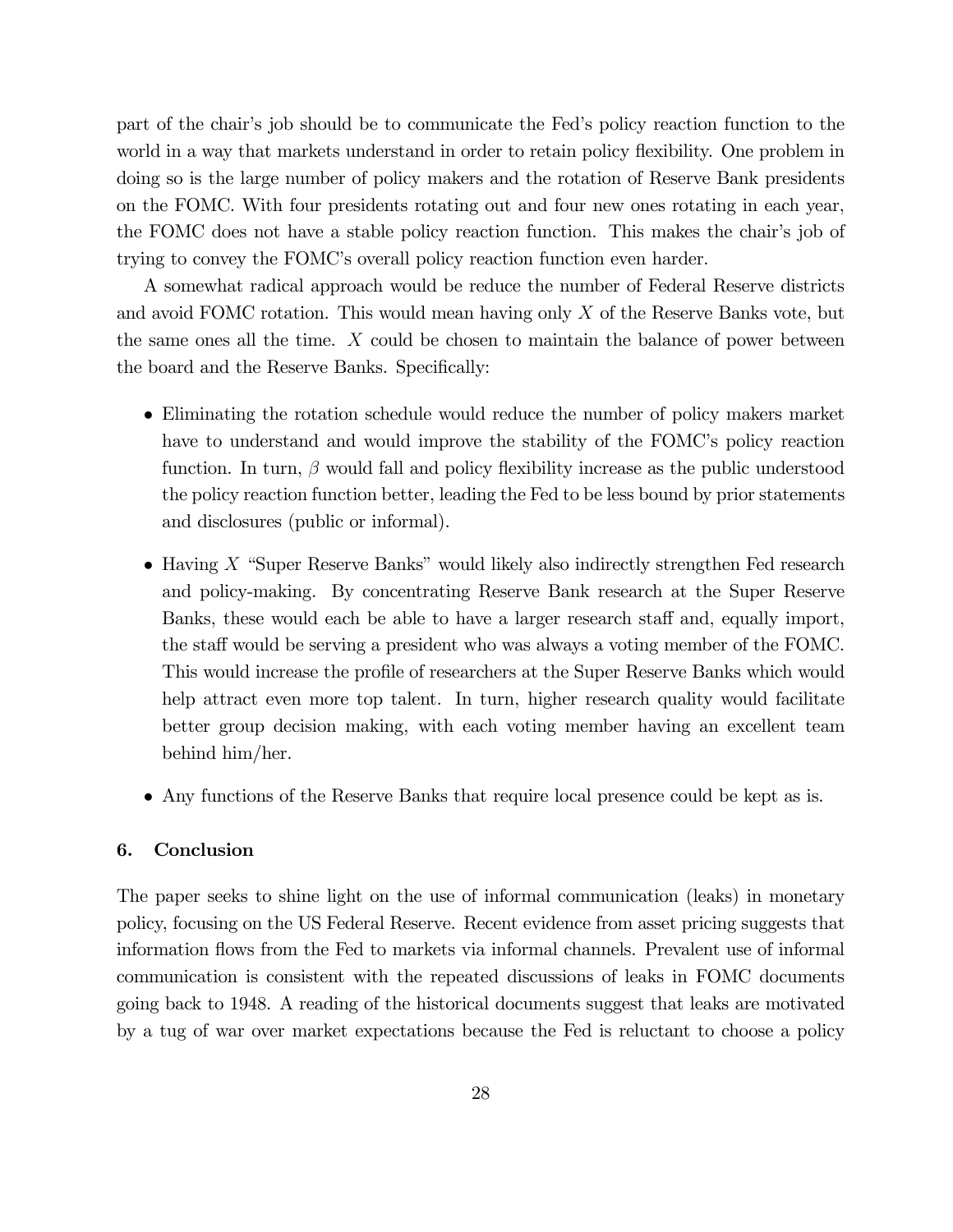that differs from prior policy maker guidance. I provide a model of the game theory of the quiet cacophony to understand the equilibrium outcome. If disclosure ties the hand of policy makers and policy makers can spin information about policy preferences via selective disclosure, the unique Nash equilibrium is that both policy makers leak when disagreement is sufficiently large relative to the remaining uncertainty to be resolved before the next policy meeting.

#### References

Abel, Elie, 1987, Leaking: Who Does It? Who Benefits? At What Cost?, Unwin Hyman.

Bank for International Settlements, 2009, "Issues in the Governance of Central Banks", Report from the Central Bank Governance Group.

Campbell, Jeffrey R., Charles L. Evans, Jonas D. M. Fisher and Alejandro Justianiano, 2012, "Macroeconomic Effects of Federal Reserve Forward Guidance", Brookings Papers on Economic Activity, Spring, 1-54.

Cieslak, Anna, Adair Morse and Annette Vissing-Jorgensen, 2019, "Stock Returns over the FOMC Cycle", Journal of Finance, forthcoming.

Cieslak, Anna and Annette Vissing-Jorgensen, 2019, "The Economics of the Fed Put", working paper.

Faust, Jon, 2016, "Oh What a Tangled Web we Weave: Monetary Policy Transparency in Divisive Times", Hutchins Center Working Paper #25, Brookings Institution.

Gentzkow, Matthew and Jesse M. Shapiro, 2008, "Competition and Truth in the Market for News", Journal of Economic Perspectives, 22, 2, 133-154.

Kielbowicz, Richard B., 2006, "The Role of News Leaks in Governance and the Law of Journalists' Confidentiality, 1795-2005", San Diego Law Review, 43, 425-494.

Linsky, Martin, 1986, Impact: How the Press Affects Federal Policymaking, W. W. Norton & Company.

Lucca, David O. and Emmanuel Moench, 2015, "The Pre-FOMC Announcement Drift", Journal of Finance, 70, 1, 329-371.

Milgrom, Paul R., 1981, "Good News and Bad News: Representation Theorems and Applications", The Bell Journal of Economics, 12, 2, 380-391.

Milgrom, Paul and John Roberts, 1986, "Relying on the Information of Interested Parties", Rand Journal of Economics, 17, 1, 18-32.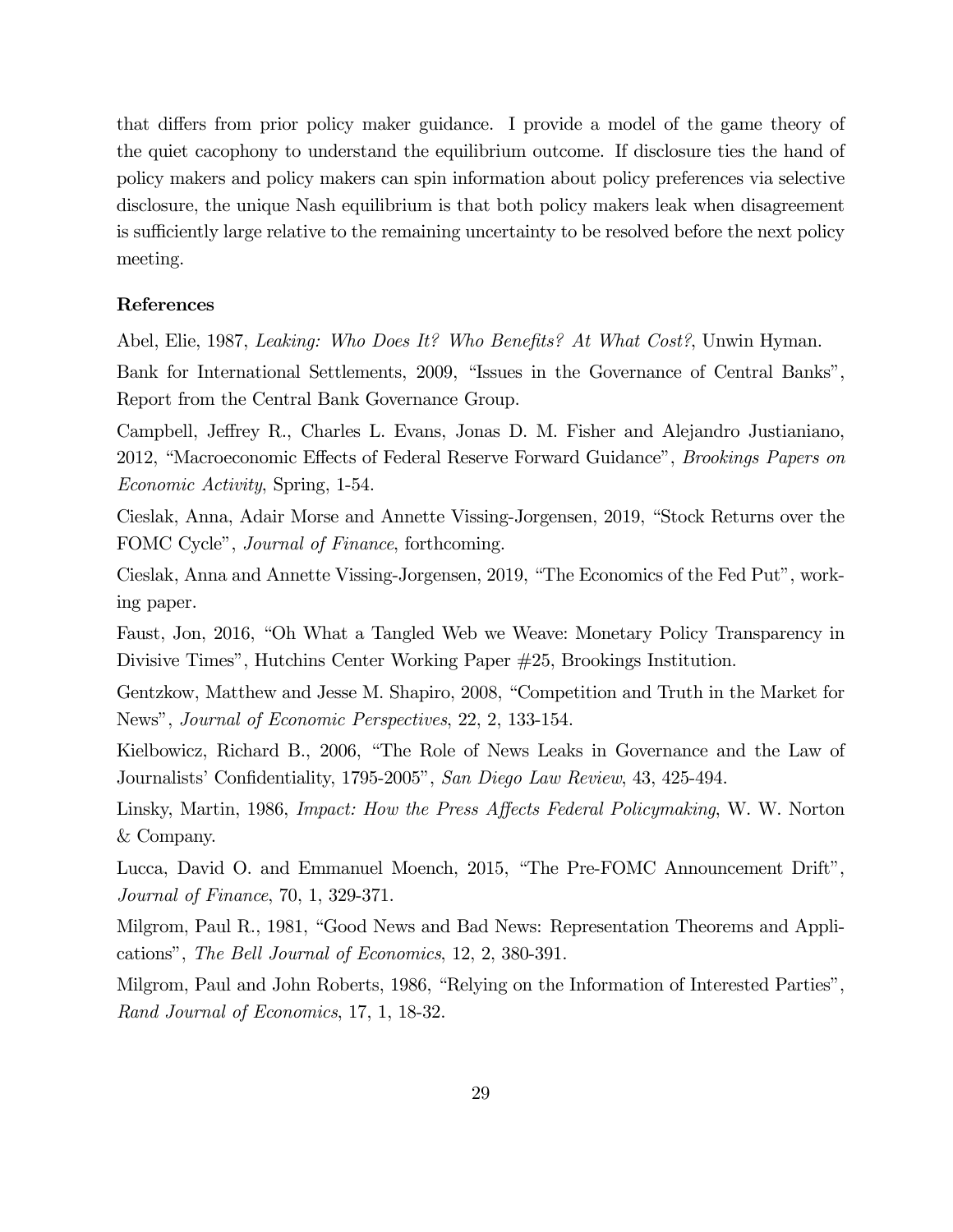Morse, Adair and Annette Vissing-Jorgensen, 2019, "Information Transmission from the Federal Reserve to the Stock Market: Evidence from 28,000 Calendar Entries", work in progress.

Pozen, David E., 2013, "The Leaky Leviathan: Why the Government Condemns and Condones Unlawful Disclosures of Information", Harvard Law Review, 127, 512-635.

Rogoff, Kenneth, 1985. "The Optimal Degree of Commitment to an Intermediate Monetary Target", Quarterly Journal of Economics, 100, 1169-1189.

Stein, Jeremy C. and Adi Sunderam, 2018, "The Fed, the Bond Market, and Gradualism in Monetary Policy", Journal of Finance, 73, 3, 1015-1060.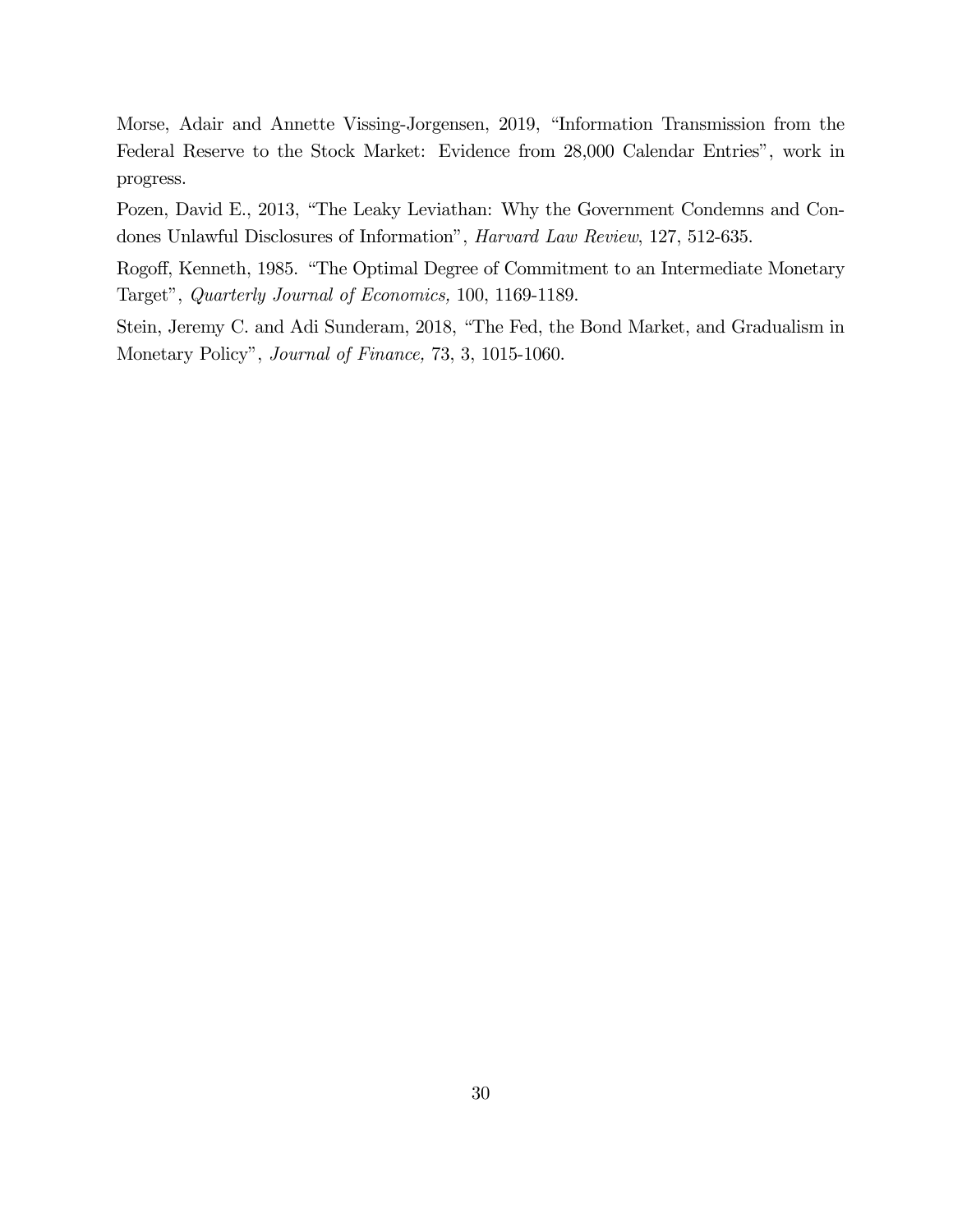Appendix A. Memo from Chairman Bernanke to the FOMC, August 2010

#### **BOARD OF GOVERNORS OF THE FEDERAL RESERVE SYSTEM**

| <b>Date:</b> August 24, 2010                |
|---------------------------------------------|
| To: Federal Open Market Committee           |
| From: Chairman Bernanke                     |
| <b>Subject:</b> Recent Stories in the Press |

As you are aware, there have been several recent stories in the press that have contained considerable information about policy options presented to the Federal Open Market Committee and the discussion within FOMC meetings. Needless to say, it damages the reputation and credibility of the institution if the outside world perceives us as using leaks and other back channels to signal to markets, to disseminate points of view, or to advance particular agendas. And such leaks threaten the free give and take of ideas and collegiality of the FOMC as we grapple with the difficult issues we face.

It is my hope that FOMC participants or observers are not intentionally or tactically conveying confidential information to the public. At times, many of us find ourselves in an unsettling situation where a reporter purports to have specific information from other sources and then presses for a confirmation or denial. Although no one individual provides all the information sought, by piecing together many discussions the reporter is able to get a detailed picture of developments within the Committee.

Let me ask everyone to be especially mindful going forward about providing details to the press or others outside the Federal Reserve about FOMC meetings or restricted materials. After the statement itself, the minutes should offer the clearest view of the Committee's deliberations. It is particularly important not to characterize the views of another participant at the meeting. Of course, if you want to make public your own views, there are many forums to do so, including speeches and interviews for attribution. We have a long history of considering difficult decisions in uncertain environments with collegiality and respect. Maintaining the confidentiality of our internal discussions is one important way we do so.

Thank you for your attention to these concerns. The reputation of the Federal Reserve and the quality of our discussions are public goods that we have a strong collective interest in preserving.

Source: https://www.federalreserve.gov/monetarypolicy/files/FOMC20100824memo01.pdf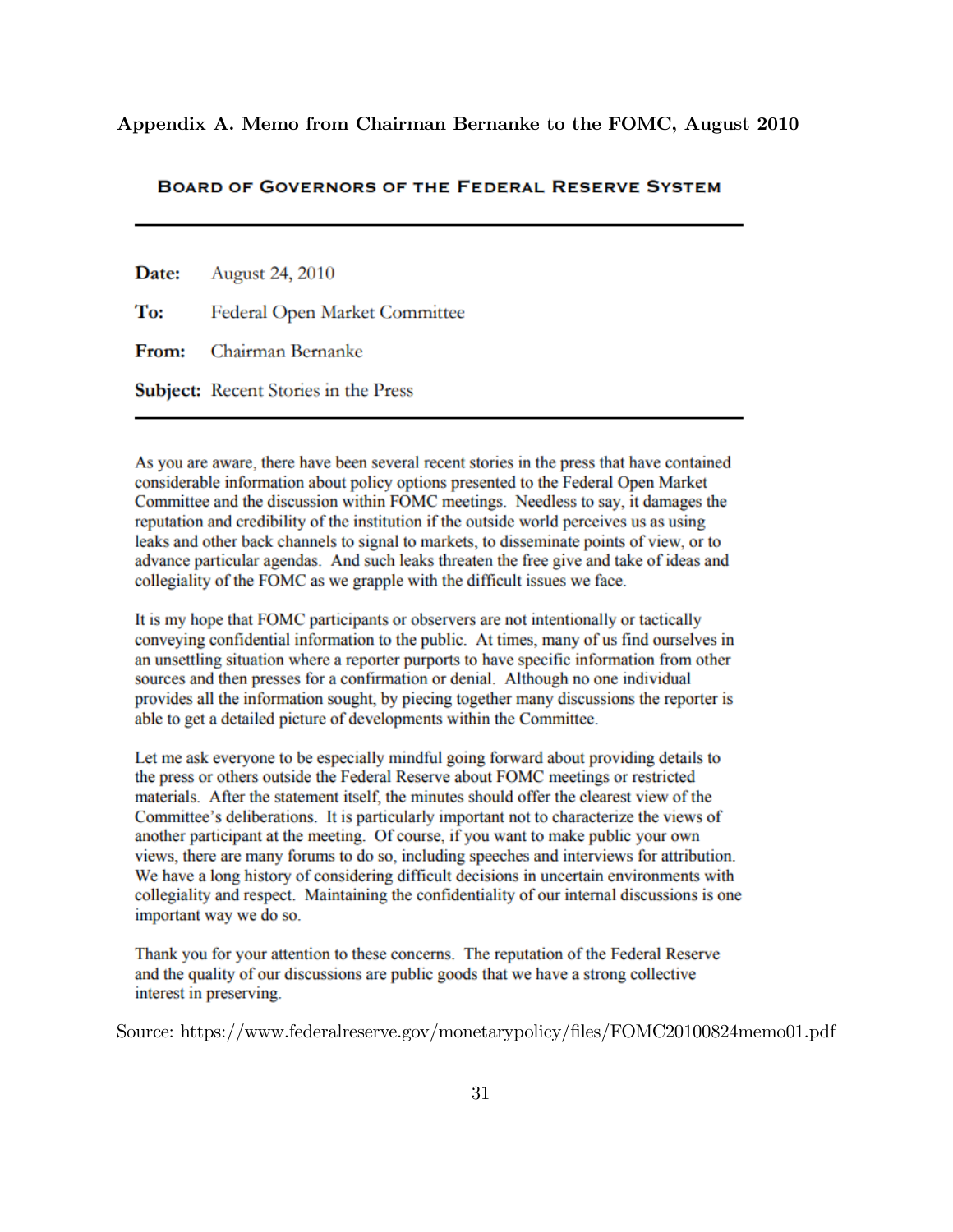# Appendix B. Proofs

Lemma 1 (Policy outcome with continuous policy). Proof:

$$
\frac{\partial L\left(r|r_2^D, r_2^H, I^{disc}, E_1^{market}\left(\frac{1}{2}\left(r_2^D + r_2^H\right)\right)\right)}{\partial r}
$$
\n
$$
= 2\alpha \left(r - r_2^D\right) + 2\alpha \left(r - r_2^H\right) + 4I^{disc}\beta \left(r - E_1^{market}\left(\frac{1}{2}\left(r_2^D + r_2^H\right)\right)\right) = 0
$$

which implies

$$
r = \frac{\alpha}{\alpha + I^{disc}\beta} \frac{1}{2} \left( r_2^D + r_2^H \right) + \frac{I^{disc}\beta}{\alpha + I^{disc}\beta} E_1^{market} \left( \frac{1}{2} \left( r_2^D + r_2^H \right) \right).
$$

Theorem 1 (Prisoners' dilemma, for sufficient disagreement and feasible spin) Proof:

(a) If  $H$  does not disclose:

Non-disclosure by  $D$  leads to

$$
r = \frac{1}{2} \left( r_2^D + r_2^H \right)
$$

whereas disclosure by  $D$  results in

$$
r = \frac{\alpha}{\alpha + \beta} \frac{1}{2} \left( r_2^D + r_2^H \right) + \frac{\beta}{\alpha + \beta} \left( E_1 \left( \frac{1}{2} \left( r_2^D + r_2^H \right) \right) + S^D \right).
$$

Therefore,  $D$ 's expected losses are, with non-disclosure by  $D$ 

$$
E_1(L^D) = \alpha E_1 \left( \frac{1}{2} \left( r_2^D + r_2^H \right) - r_2^D \right)^2
$$
  
\n
$$
= \alpha E_1 \left( \frac{1}{2} E_1 \left( r_2^H - r_2^D \right) + \frac{1}{2} \left( v_2^H - v_2^D \right) \right)^2
$$
  
\n
$$
= \alpha \frac{1}{4} \left[ E_1 \left( r_2^H - r_2^D \right) \right]^2 + \alpha \frac{1}{4} E_1 \left[ \left( v_2^H - v_2^D \right)^2 \right]
$$
  
\n
$$
= \alpha \frac{1}{4} \left[ E_1 \left( r_2^H - r_2^D \right) \right]^2 + \alpha \frac{1}{2} \sigma_v^2
$$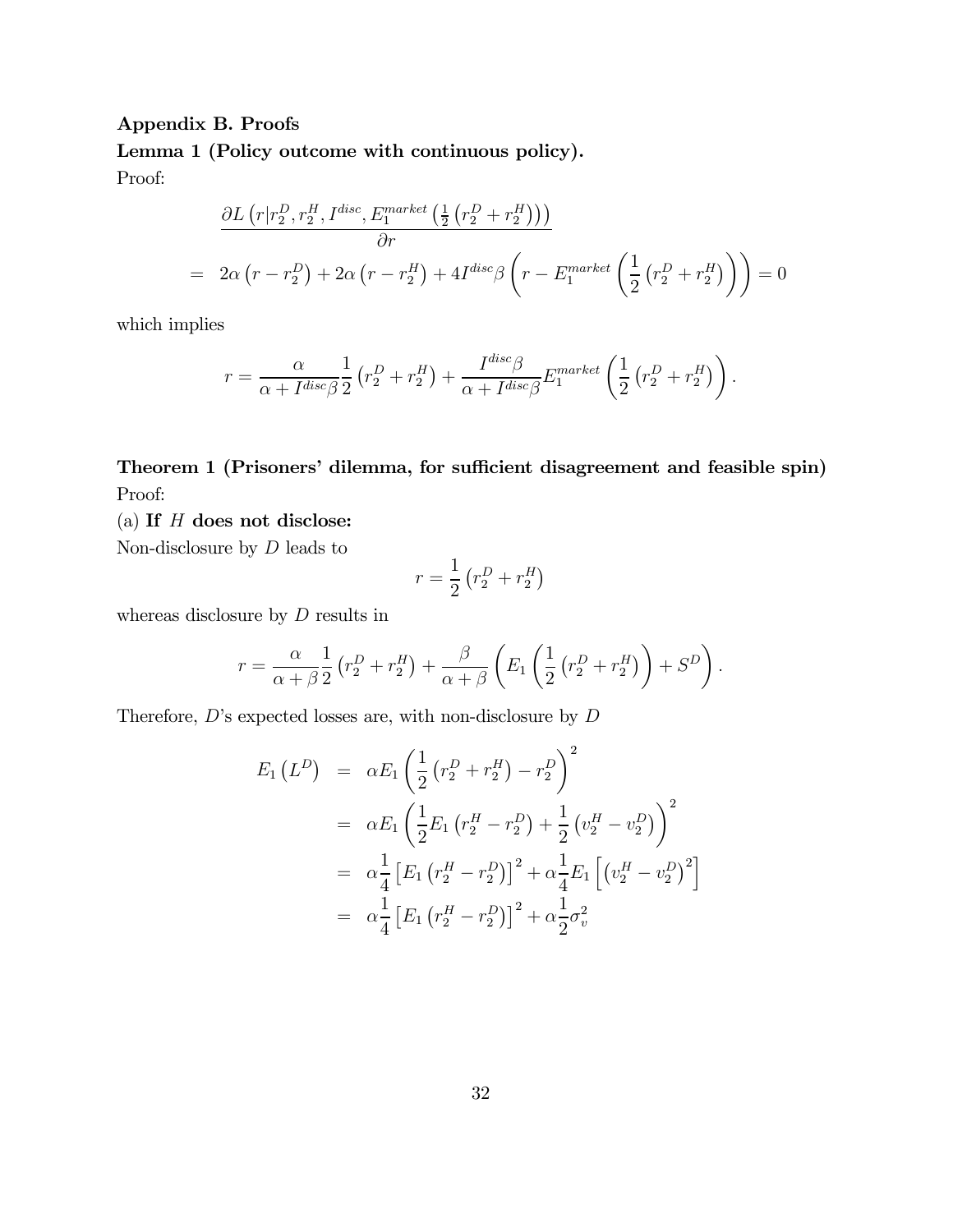and with disclosure by  ${\cal D}$ 

$$
E_1(L^D)
$$
\n
$$
= \alpha E_1 \left( \frac{\alpha}{\alpha + \beta} \frac{1}{2} (r_2^D + r_2^H) + \frac{\beta}{\alpha + \beta} \left( E_1 \left( \frac{1}{2} (r_2^D + r_2^H) \right) + S^D \right) - r_2^D \right)^2
$$
\n
$$
+ \beta E_1 \left( \frac{\alpha}{\alpha + \beta} \frac{1}{2} (r_2^D + r_2^H) + \frac{\beta}{\alpha + \beta} \left( E_1 \left( \frac{1}{2} (r_2^D + r_2^H) \right) + S^D \right) - \left( E_1 \left( \frac{1}{2} (r_2^D + r_2^H) \right) + S^D \right) \right)^2
$$
\n
$$
= \alpha E_1 \left( \frac{\alpha}{\alpha + \beta} \left[ E_1 \left( \frac{1}{2} (r_2^D + r_2^H) \right) + \frac{1}{2} (v_2^D + v_2^H) \right] + \frac{\beta}{\alpha + \beta} \left( E_1 \left( \frac{1}{2} (r_2^D + r_2^H) \right) + S^D \right) - r_2^D \right)^2
$$
\n
$$
+ \beta E_1 \left( \frac{\alpha}{\alpha + \beta} \left[ E_1 \left( \frac{1}{2} (r_2^D + r_2^H) \right) + \frac{1}{2} (v_2^D + v_2^H) \right] - \frac{\alpha}{\alpha + \beta} \left( E_1 \left( \frac{1}{2} (r_2^D + r_2^H) \right) + S^D \right) \right)^2
$$
\n
$$
= \alpha E_1 \left( E_1 \left( \frac{1}{2} (r_2^H + r_2^D) \right) + \frac{\alpha}{\alpha + \beta} \frac{1}{2} (v_2^D + v_2^H) + \frac{\beta}{\alpha + \beta} S^D - r_2^D \right)^2
$$
\n
$$
+ \beta E_1 \left( \frac{\alpha}{\alpha + \beta} \frac{1}{2} (v_2^D + v_2^H) - \frac{\alpha}{\alpha + \beta} S^D \right)^2
$$
\n
$$
= \alpha E_1 \left( E_1 \left( \frac{1}{2} (r_
$$

where the last equality follows from

$$
\left[ \alpha \left( \frac{\alpha}{\alpha + \beta} \frac{1}{2} \right)^2 + \alpha \left( \frac{\alpha}{\alpha + \beta} \frac{1}{2} - 1 \right)^2 + \beta \left( \frac{\alpha}{\alpha + \beta} \right)^2 \frac{1}{2} \right]
$$
  
= 
$$
\left[ \alpha \frac{\alpha^2}{(\alpha + \beta)^2} \frac{1}{2} + \alpha \left( \frac{\beta}{\alpha + \beta} \right) + \beta \frac{\alpha^2}{(\alpha + \beta)^2} \frac{1}{2} \right] = \frac{\alpha}{\alpha + \beta} \left[ \alpha \frac{1}{2} + \beta \right].
$$

Conditional on disclosure, the FOC for  $D$ 's choice of spin is: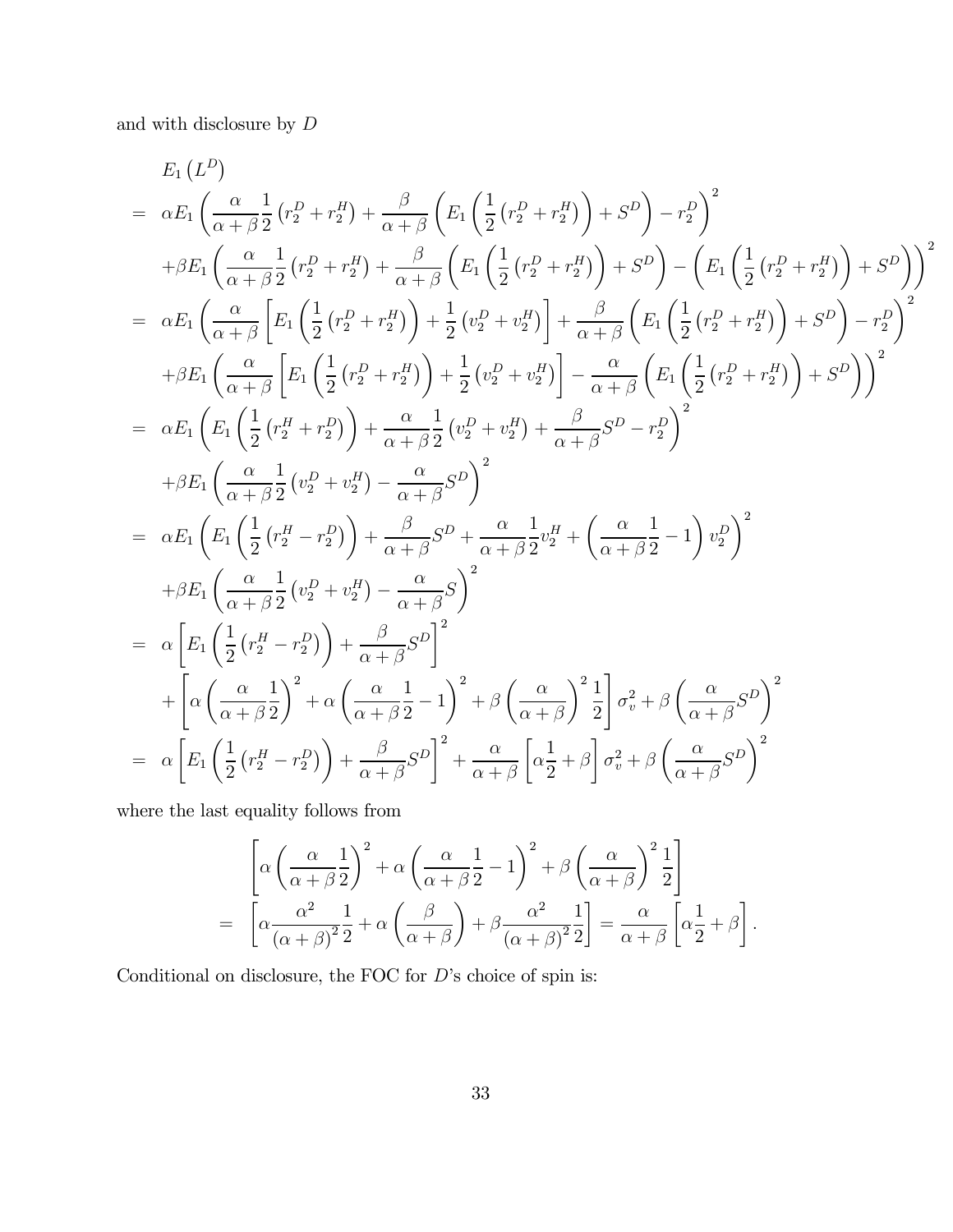$$
0 = 2\alpha \frac{\beta}{\alpha + \beta} \left[ E_1 \left( \frac{1}{2} \left( r_2^H - r_2^D \right) \right) + \frac{\beta}{\alpha + \beta} S^D \right] + 2\beta \left( \frac{\alpha}{\alpha + \beta} \right)^2 S^D
$$
  
\n
$$
0 = \left[ E_1 \left( \frac{1}{2} \left( r_2^H - r_2^D \right) \right) + \frac{\beta}{\alpha + \beta} S^D \right] + \frac{\alpha}{\alpha + \beta} S^D \implies S^D = -\frac{1}{2} E_1 \left( r_2^H - r_2^D \right).
$$

Under the condition  $\left|\frac{1}{2}E_1\left(r_2^H-r_2^D\right)\right|\leq S^*, S^D$  is not constrained by  $S^*$ . Substituting  $S^D = -\frac{1}{2}E_1(r_2^H - r_2^D)$  into D's expected loss:

$$
E_1(L^D) = \alpha \left[ E_1 \left( \frac{1}{2} \left( r_2^H - r_2^D \right) \right) - \frac{\beta}{\alpha + \beta} \frac{1}{2} E_1 \left( r_2^H - r_2^D \right) \right]^2
$$
  
+ 
$$
\frac{\alpha}{\alpha + \beta} \left[ \alpha \frac{1}{2} + \beta \right] \sigma_v^2 + \beta \left( \frac{\alpha}{\alpha + \beta} \frac{1}{2} E_1 \left( r_2^H - r_2^D \right) \right)^2
$$
  
= 
$$
\frac{1}{4} \left( E_1 \left( r_2^H - r_2^D \right) \right)^2 \left[ \alpha \left( \frac{\alpha}{\alpha + \beta} \right)^2 + \beta \left( \frac{\alpha}{\alpha + \beta} \right)^2 \right] + \frac{\alpha}{\alpha + \beta} \left[ \alpha \frac{1}{2} + \beta \right] \sigma_v^2
$$
  
= 
$$
\alpha \frac{1}{4} \left( E_1 \left( r_2^H - r_2^D \right) \right)^2 \left[ \frac{\alpha}{\alpha + \beta} \right] + \frac{\alpha}{\alpha + \beta} \left[ \alpha \frac{1}{2} + \beta \right] \sigma_v^2.
$$

Thus,  $D$ 's expected loss given disclosure is smaller than  $D$ 's expected loss given non-disclosure if

$$
\alpha \frac{1}{4} \left( E_1 \left( r_2^H - r_2^D \right) \right)^2 \left[ \frac{\alpha}{\alpha + \beta} \right] + \frac{\alpha}{\alpha + \beta} \left[ \alpha \frac{1}{2} + \beta \right] \sigma_v^2 < \alpha \frac{1}{4} \left[ E_1 \left( r_2^H - r_2^D \right) \right]^2 + \alpha \frac{1}{2} \sigma_v^2 \iff \frac{1}{\alpha + \beta} \left[ \alpha \frac{1}{2} + \beta - \frac{1}{2} \left( \alpha + \beta \right) \right] \sigma_v^2 < \frac{1}{4} \left[ E_1 \left( r_2^H - r_2^D \right) \right]^2 \left( \frac{\beta}{\alpha + \beta} \right) \iff \frac{1}{2} \sigma_v^2 < \frac{1}{4} \left[ E_1 \left( r_2^H - r_2^D \right) \right]^2 \iff \sqrt{2} \sigma_v < \left| E_1 \left( r_2^H - r_2^D \right) \right|.
$$

If  $H$  does disclose: The policy outcome is

$$
r = \frac{\alpha}{\alpha + \beta} \frac{1}{2} \left( r_2^D + r_2^H \right) + \frac{\beta}{\alpha + \beta} \left[ E_1 \left( \frac{1}{2} \left( r_2^D + r_2^H \right) \right) + S^D + S^H \right]
$$

and  $D$  picks  $S^D$  to minimize:

$$
E_1(L^D) = \alpha \left[ E_1 \left( \frac{1}{2} \left( r_2^H - r_2^D \right) \right) + \frac{\beta}{\alpha + \beta} \left[ S^D + S^H \right] \right]^2 + \frac{\alpha}{\alpha + \beta} \left[ \alpha \frac{1}{2} + \beta \right] \sigma_v^2 + \beta \left( \frac{\alpha}{\alpha + \beta} \left[ S^D + S^H \right] \right)^2
$$

which results in a reaction function of  $S^D = \max \left(-\frac{1}{2}E_1(r_2^H - r_2^D) - S^H, -S^*\right)$ . (b) The proof is similar to that for (a).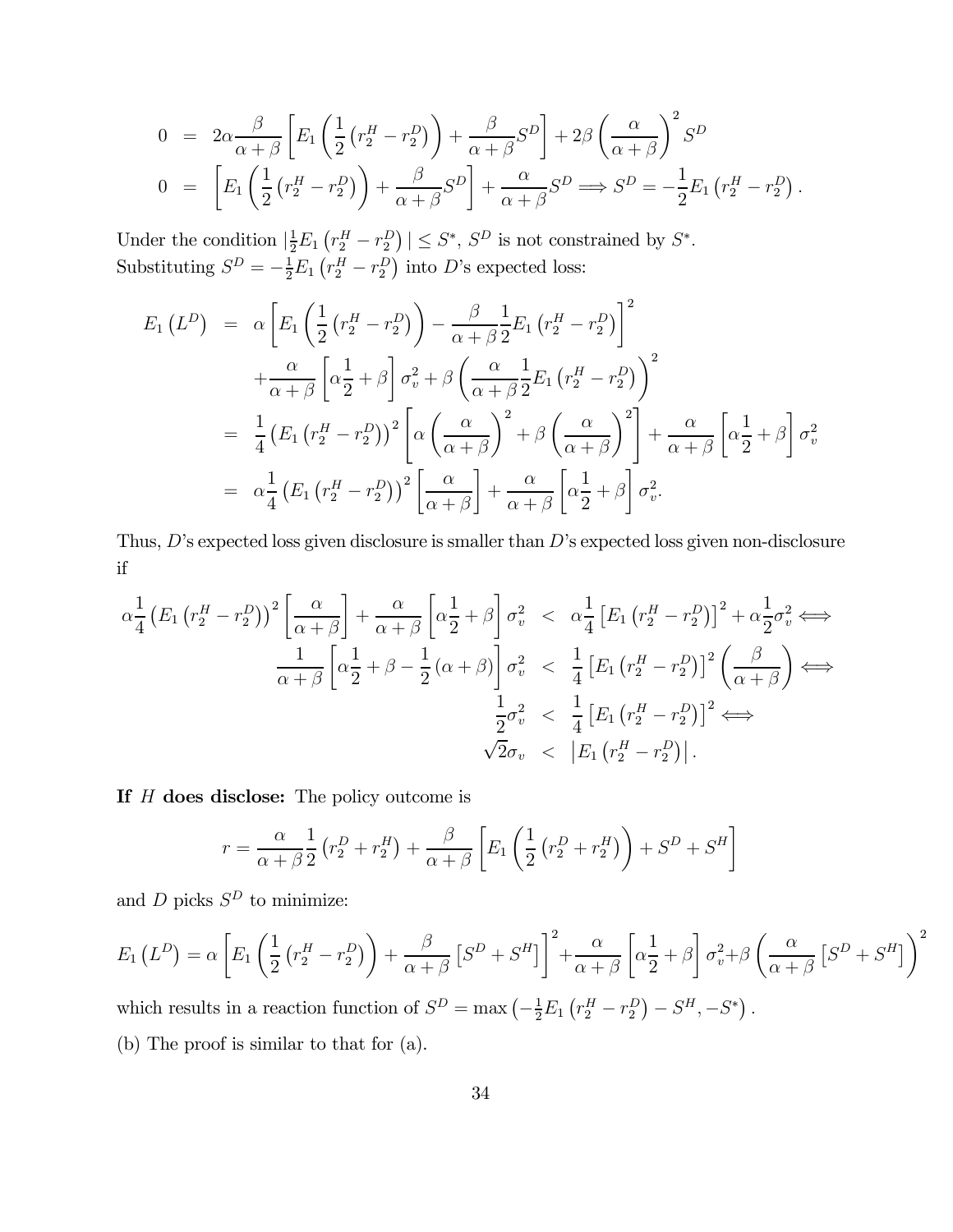(c) With no disclosure

$$
r = \frac{1}{2} (r_2^D + r_2^H)
$$
  
\n
$$
E_1 (L^D) = \alpha \frac{1}{4} [E_1 (r_2^H - r_2^D)]^2 + \alpha \frac{1}{2} \sigma_v^2
$$

With both disclosing and  $S^D = -S^*$  and  $S^H = S^*$ 

$$
r = \frac{\alpha}{\alpha + \beta} \frac{1}{2} \left( r_2^D + r_2^H \right) + \frac{\beta}{\alpha + \beta} E_1 \left( \frac{1}{2} \left( r_2^D + r_2^H \right) \right)
$$

$$
E_1 \left( L^D \right) = \alpha \frac{1}{4} \left[ E_1 \left( r_2^H - r_2^D \right) \right]^2 + \frac{\alpha}{\alpha + \beta} \left[ \alpha \frac{1}{2} + \beta \right] \sigma_v^2.
$$

 $D$  is thus worse off with both disclosing than neither disclosing since

$$
\frac{\alpha}{\alpha+\beta}\left[\alpha\frac{1}{2}+\beta\right] > \alpha\frac{1}{2} \Longleftrightarrow \left[\alpha\frac{1}{2}+\beta\right] > (\alpha+\beta)\frac{1}{2} \Longleftrightarrow \beta > \beta\frac{1}{2}
$$

which is true for any  $\beta > 0$ . Similarly, disclosure by both is worse for H relative to no disclosure.

# Theorem 2 (If disagreement is low, or not much spin is feasible, then nondisclosure is possible)

Proof:

Suppose condition 1 holds,  $\sqrt{2}\sigma_v \geq |\frac{1}{2}E_1(r_2^H - r_2^D)|$ 

(a) If  $H$  does not disclose: Using the arguments from the proof of Theorem 1 (a),  $D$ 's expected loss given disclosure is now equal to or larger than  $D$ 's expected loss given nondisclosure, even if spin is unconstrained,  $|\frac{1}{2}E_1(r_2^H-r_2^D)| \leq S^*$ , and thus also if spin is constrained.

If  $H$  does disclose,  $D$ 's thinking is as in Theorem 1 leading to the same reaction function. (b) The proof is similar to that for (a).

(c) follows directly from (a) and (b). The fact that both prefer the non-disclosure equilibrium follows from the argument used in the proof of Theorem 1 (c).

# Suppose condition 2 holds,  $S^*$  sufficiently small.

(a) If  $H$  does not disclose: D's expected loss is, with non-disclosure by  $D$ 

$$
E_1(L^D) = \alpha \frac{1}{4} \left[ E_1 (r_2^H - r_2^D) \right]^2 + \alpha \frac{1}{2} \sigma_v^2
$$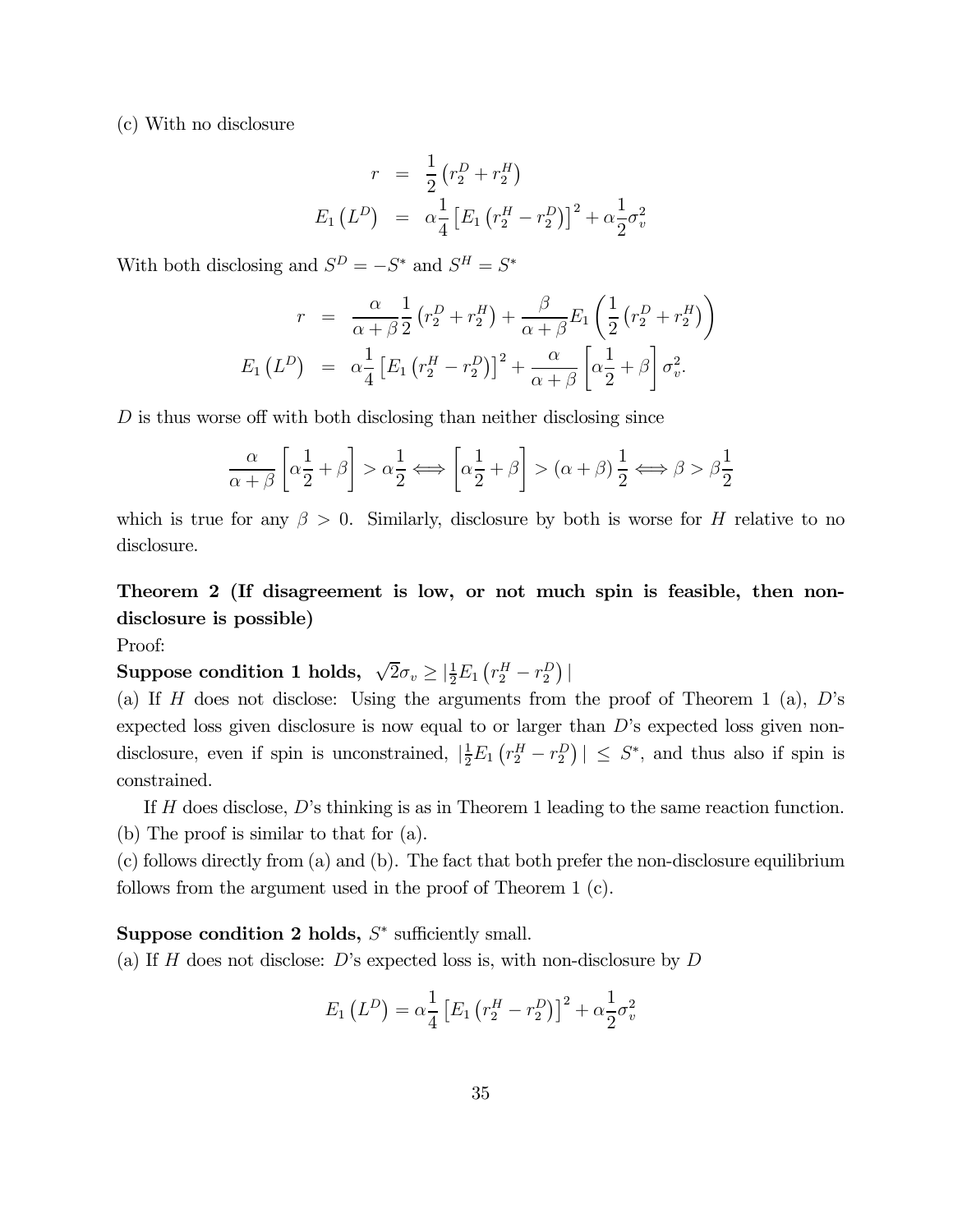and with disclosure by  $D$ 

$$
E_1(L^D) = \alpha \left[ E_1 \left( \frac{1}{2} \left( r_2^H - r_2^D \right) \right) - \frac{\beta}{\alpha + \beta} S^* \right]^2 + \frac{\alpha}{\alpha + \beta} \left[ \alpha \frac{1}{2} + \beta \right] \sigma_v^2 + \beta \left( \frac{\alpha}{\alpha + \beta} S^* \right)^2
$$

 $D$  thus prefers non-disclosure if:

$$
\alpha \left(\frac{\beta}{\alpha+\beta}S^*\right)^2 - 2\alpha E_1 \left(\frac{1}{2}\left(r_2^H - r_2^D\right)\right) \frac{\beta}{\alpha+\beta}S^* + \frac{\alpha}{\alpha+\beta} \left[\alpha\frac{1}{2} + \beta\right]\sigma_v^2 + \beta \left(\frac{\alpha}{\alpha+\beta}S^*\right)^2 > \alpha\frac{1}{2}\sigma_v^2 \Longleftrightarrow
$$

$$
\frac{\alpha\beta}{\alpha+\beta}\left(S^*\right)^2 - 2\alpha E_1 \left(\frac{1}{2}\left(r_2^H - r_2^D\right)\right) \frac{\beta}{\alpha+\beta}S^* + \frac{\alpha}{\alpha+\beta} \left[\alpha\frac{1}{2} + \beta\right]\sigma_v^2 > \alpha\frac{1}{2}\sigma_v^2
$$

which is the case for  $S^*$  sufficiently small since  $\frac{\alpha}{\alpha+\beta}$   $\left[\alpha\frac{1}{2}+\beta\right] > \alpha\frac{1}{2}$  (for any  $\beta > 0$ ).

If  $H$  does disclose,  $D$ 's thinking is as in Theorem 1 leading to the same reaction function. (b) The proof is similar to that for (a).

(c) follows directly from (a) and (b). The fact that both prefer the non-disclosure equilibrium follows from the argument used in the proof of Theorem 1 (c).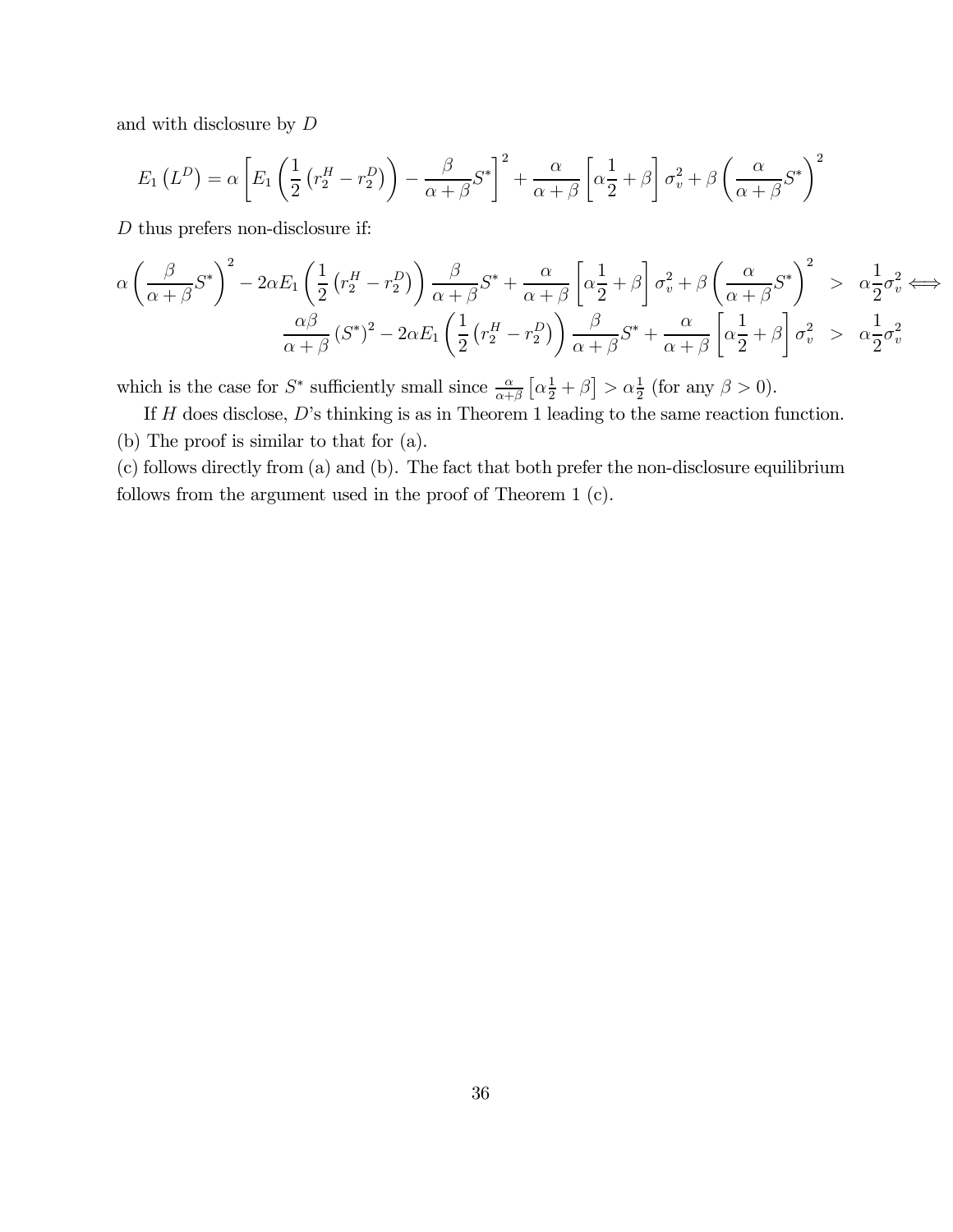

Figure 1. Number of FOMC documents with leak mentions, 1948-2013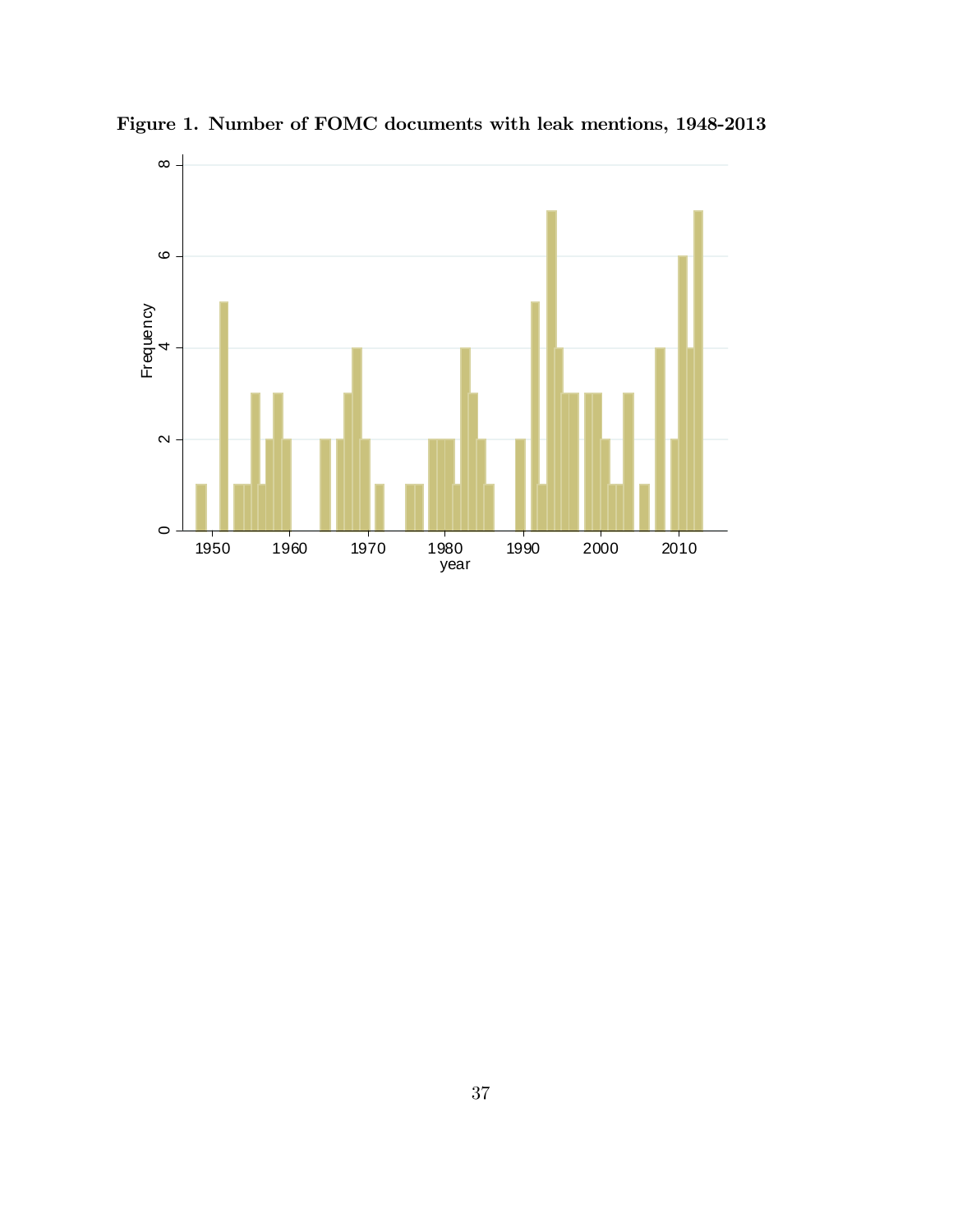Figure 2. The tug of war over market expectations in the model: Spin reaction functions

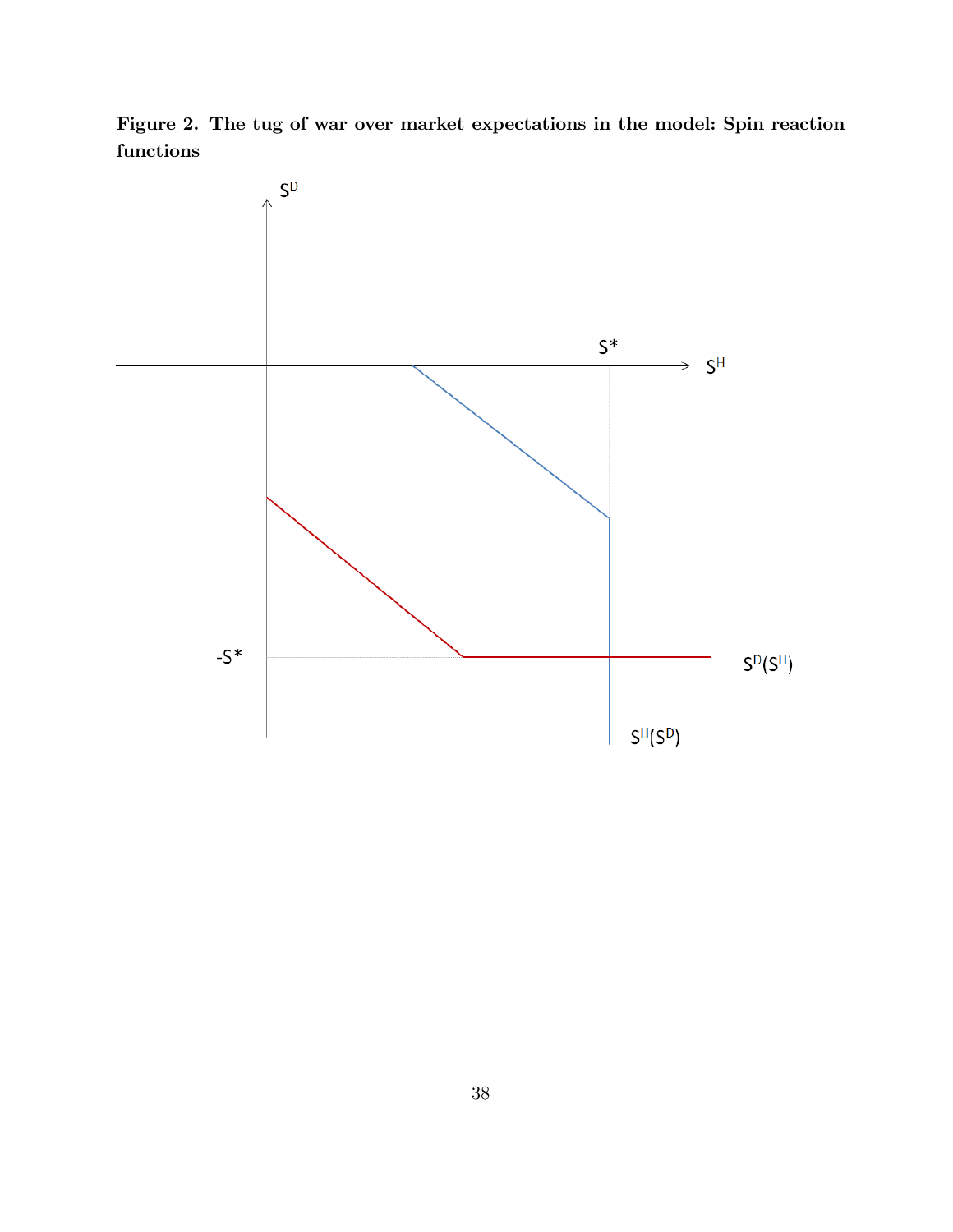| <b>Date</b>          | <b>FOMC</b> document | Category            | <b>Topic</b>                                                                                                                                                                       |
|----------------------|----------------------|---------------------|------------------------------------------------------------------------------------------------------------------------------------------------------------------------------------|
| 12/17-12/18/2013     | Meeting transcript   | Risk of leaks       | FOMC information security at the Reserve Banks.                                                                                                                                    |
| 3/19-3/20/2013       | Meeting transcript   | Recent leaks        | Lack of results from investigation of prior leaks.<br>Governor Tarullo concerned about risk of divided<br>loyalty of board staff serving multiple governors.                       |
| $1/29 - 1/30$ , 2013 | Meeting transcript   | Recent leaks        | Leaks to New York Times and Medley Global<br><b>Advisors</b>                                                                                                                       |
| 12/11-12/12, 2012    | Meeting transcript   | Recent leaks        | Investigation into leaks to New York Times and<br>Medley Global Advisors                                                                                                           |
| 10/23-10/24/2012     | Meeting transcript   | Recent leaks        | Investigation into leaks to New York Times and<br>Medley Global Advisors. Separately, concern about<br>leaks if SEP forecasts by name are circulated<br>internally within the Fed. |
| $7/31 - 8/1, 2012$   | Meeting transcript   | Risk of leaks       | Risk of leaks if Summary of Economic Projections<br>includes names                                                                                                                 |
| 6/20/2012            | Meeting transcript   | Possible leak       | Possible leaks about plans for the maturity extension<br>program (MEP)                                                                                                             |
| 12/13/2011           | Meeting transcript   | Recent leaks        | Leaks of the FOMC agenda ahead of the meeting                                                                                                                                      |
| 11/28/2011           | Conf call transcript | Recent leak         | WSJ article on leak to newsletter writer                                                                                                                                           |
| 9/20-9/21, 2011      | Meeting transcript   | Risk of leaks       | Fisher pushing back against more information sharing<br>with reserve banks due to risk of leaks                                                                                    |
| $1/25 - 1/26$ , 2011 | Meeting transcript   | Recent leaks        | Long discussion to formulate policy to prevent leaks<br>from FOMC participants                                                                                                     |
| 11/3/2010            | Meeting transcript   | Recent leaks        | Recent leaks to the press                                                                                                                                                          |
| 10/15/2010           | Conf call transcript | Recent leaks        | Chairman disappointed with recent leaks of FOMC<br>information                                                                                                                     |
| 9/21/2010            | Meeting transcript   | Recent leaks        | Leaks from August 10, 2010 FOMC meeting                                                                                                                                            |
| 8/24/2010            | Memo                 | Recent leaks        | Recent leaks of FOMC information to the press                                                                                                                                      |
| 5/9/2010             | Conf call transcript | Risk of leaks       | Risk of leaks via Congress                                                                                                                                                         |
| $1/26 - 1/27$ , 2010 | Meeting transcript   | Risk of leaks       | Leaking to Larry Meyer of Macroeconomic Advisers                                                                                                                                   |
| 4/28-4/29, 2009      | Meeting transcript   | Recent leak         | Leaked stress-test results                                                                                                                                                         |
| 2/7/2009             | Conf call transcript | Warning not to leak | Chairman reminder to avoid leaks                                                                                                                                                   |
| 10/31/2007           | Meeting transcript   | Possible leak       | WSJ obtaining confidential information                                                                                                                                             |
| 8/16/2007            | Conf call transcript | Risk of leaks       | Need for fast action to avoid leaks. Geithner leak to<br><b>Bank of America</b>                                                                                                    |
| 3/20-3/21, 2007      | Meeting transcript   | Risk of leaks       | Preference for transparency to not look non-<br>transparent if information leaks                                                                                                   |
| $1/30-1/31$ , 2007   | Conf call transcript | Recent leak         | Concern about someone talking to New York Times                                                                                                                                    |
| $2/1 - 2/2$ , 2005   | Meeting transcript   | Recent leak         | Leak of FOMC agenda                                                                                                                                                                |
| 12/9/2003            | Meeting transcript   | Recent leak         | Washington Post article moving market expectations                                                                                                                                 |
| 9/15/2003            | Meeting transcript   | Recent leaks        | Several recent leaks. Need to announce shortly after<br>the decision.                                                                                                              |
| 6/25/2003            | Meeting transcript   | Recent leaks        | Washington Post and WSJ articles moving market<br>expectations                                                                                                                     |

# **Table 1. FOMC documents with leak mentions**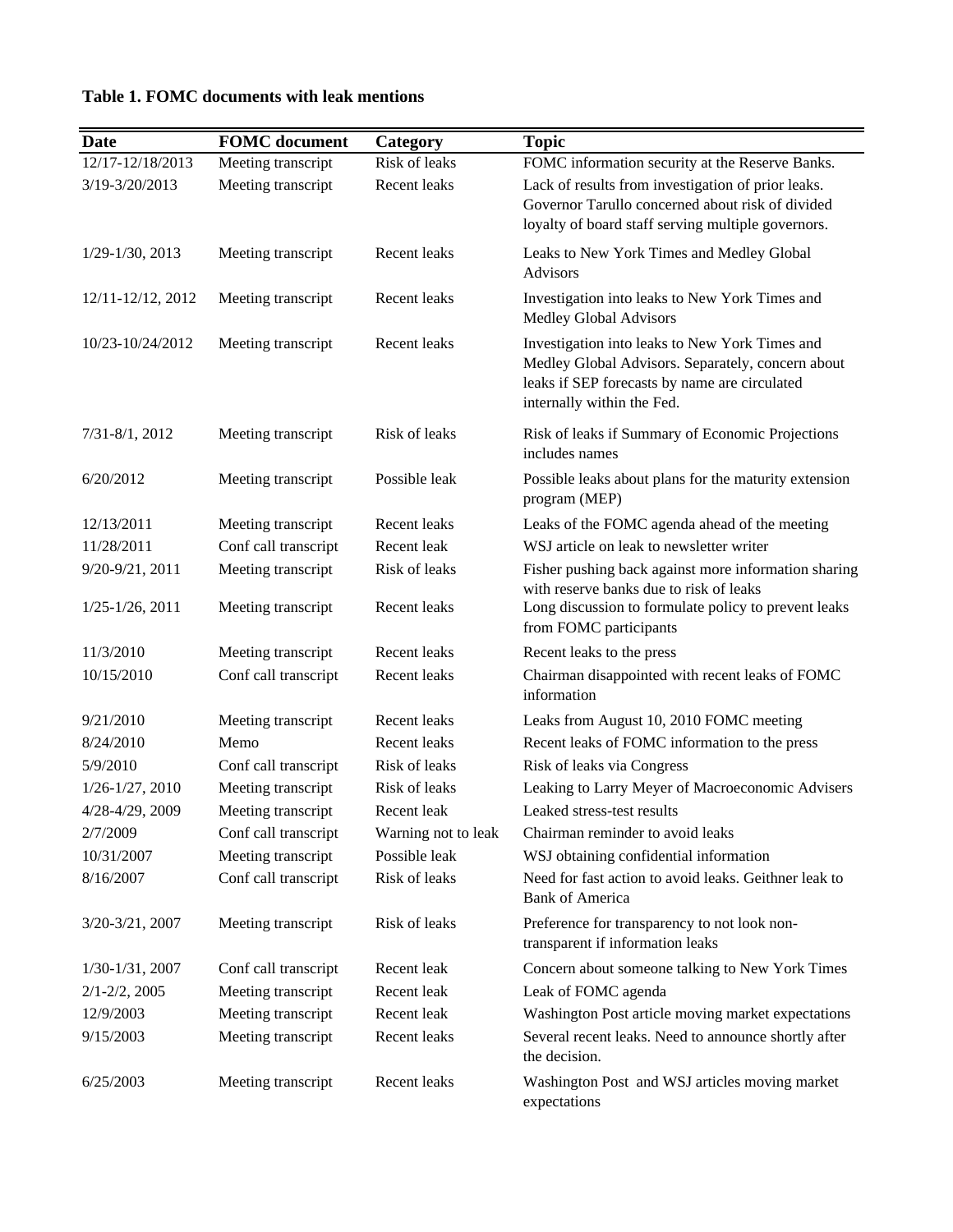| 11/6/2002           | Meeting pres materials Recent leak |                                    | Washington Post article moving market expectations                                                                                                                |
|---------------------|------------------------------------|------------------------------------|-------------------------------------------------------------------------------------------------------------------------------------------------------------------|
| 1/3/2001            | Meeting transcript                 | Recent leak                        | WSJ leak before last meeting                                                                                                                                      |
| 12/19/2000          | Meeting transcript                 | Recent leak                        | Recent leak to WSJ                                                                                                                                                |
| 10/3/2000           | Meeting transcript                 | Possible leak                      | Possible front-running of FX intervention                                                                                                                         |
| 5/18/1999           | Meeting transcript                 | Risk of leaks                      | Announcement to avoid leak                                                                                                                                        |
| 3/30/1999           | Meeting transcript                 | Recent leak                        | Leak of March 1998 directive                                                                                                                                      |
| $2/2 - 2/3$ , 1999  | Meeting transcript                 | Recent leaks                       | Discussion of various policies regarding<br>confidentiality in context of leak over prior years.                                                                  |
| $6/30-7/1$ , 1998   | Meeting transcript                 | Risk of leaks                      | Discussion of disclosure of tilt in directive to avoid<br>leaks. Separately, Greenspan concerned about leak of<br>internal working paper on the zero lower bound. |
| 5/19/1998           | Meeting transcript                 | Recent leak                        | Impact of recent leak of policy bias on emerging<br>markets                                                                                                       |
| 5/19/1998           | Meeting transcript                 | Recent leak                        | WSJ article with leaked directive                                                                                                                                 |
| 9/24/1996           | Greenbook                          | Recent leak                        | Leak of discount rate proposals moving market                                                                                                                     |
| 9/24/1996           | Meeting pres materials             | Recent leak                        | WSJ article moving market expectations                                                                                                                            |
| $7/2 - 7/3$ , 1996  | Meeting transcript                 | Recent leaks                       | Recent leaks                                                                                                                                                      |
| $7/5 - 7/6$ , 1995  | Meeting transcript                 | Warning not to leak                | Importance of avoiding leaks of discussion of<br>downside risks                                                                                                   |
| 3/28/1995           | Meeting transcript                 | Risk of leaks                      | Mention of risk of leak of directive                                                                                                                              |
| $1/31 - 2/1$ , 1995 | Meeting transcript                 | Risk of leaks                      | Earlier period of leaks to WSJ                                                                                                                                    |
| 12/30/1994          | Conf call transcript               | Risk of leaks                      | Risk of leak of swap facility with Mexico                                                                                                                         |
| 3/22/1994           | Meeting transcript                 | Risk of leaks                      | Immediate announcement to avoid perception of leaks                                                                                                               |
| 2/28/1994           | Conf call transcript               | Risk of leaks                      | Risk of leak if policy action is delayed                                                                                                                          |
| 2/4/1994            | Meeting transcript                 | Risk of leaks                      | Need for statement due to risk of leak                                                                                                                            |
| 11/16/1993          | Meeting transcript                 | Congressional                      | Risk of leak from giving information to Congress                                                                                                                  |
| 10/15/1993          | Conf call transcript               | Congressional<br>hearings on leaks | Further discussion of what to say in response to<br>Congressional push for more disclosure in response to<br>leaks                                                |
| 10/5/1993           | Conf call transcript               | Congressional<br>hearings on leaks | Leaks undercut Fed argument to delay release of<br>information about policy                                                                                       |
| $7/6 - 7/7$ , 1993  | Meeting transcript                 | Recent leak                        | Leak leading to lost flexibility in policy making                                                                                                                 |
| 3/1/1993            | Conf call transcript               | Recent leak                        | John Berry story in Washington Post (leaked GDP<br>revision)                                                                                                      |
| $2/2 - 2/3$ , 1993  | Meeting transcript                 | Risk of leaks                      | Immediate announcement to avoid leaks                                                                                                                             |
| 1/6/1993            | Meeting pres materials             | Congressional<br>hearings on leaks | Letter from Congressman Gonzalez to the Fed about<br>leaks                                                                                                        |
| $6/30-7/1$ , 1992   | Meeting transcript                 | Recent leak                        | WSJ article moving market expectations massively                                                                                                                  |
| 11/5/1991           | Meeting transcript                 | Risk of leaks                      | Risk of leak from decision made but not disclosed to<br>market                                                                                                    |
| 10/31/1991          | Conf call transcript               | Joke about leaks                   | Joke about using leaks to affect Reserve Bank<br>presidents voting                                                                                                |
| 5/1/1991            | Conf call transcript               | Recent leak                        | Chairman warning not to leak following leak to WSJ                                                                                                                |
| $2/5 - 2/6$ , 1991  | Meeting transcript                 | Recent leaks                       | Greenspan shutting down efforts to reduce leaks                                                                                                                   |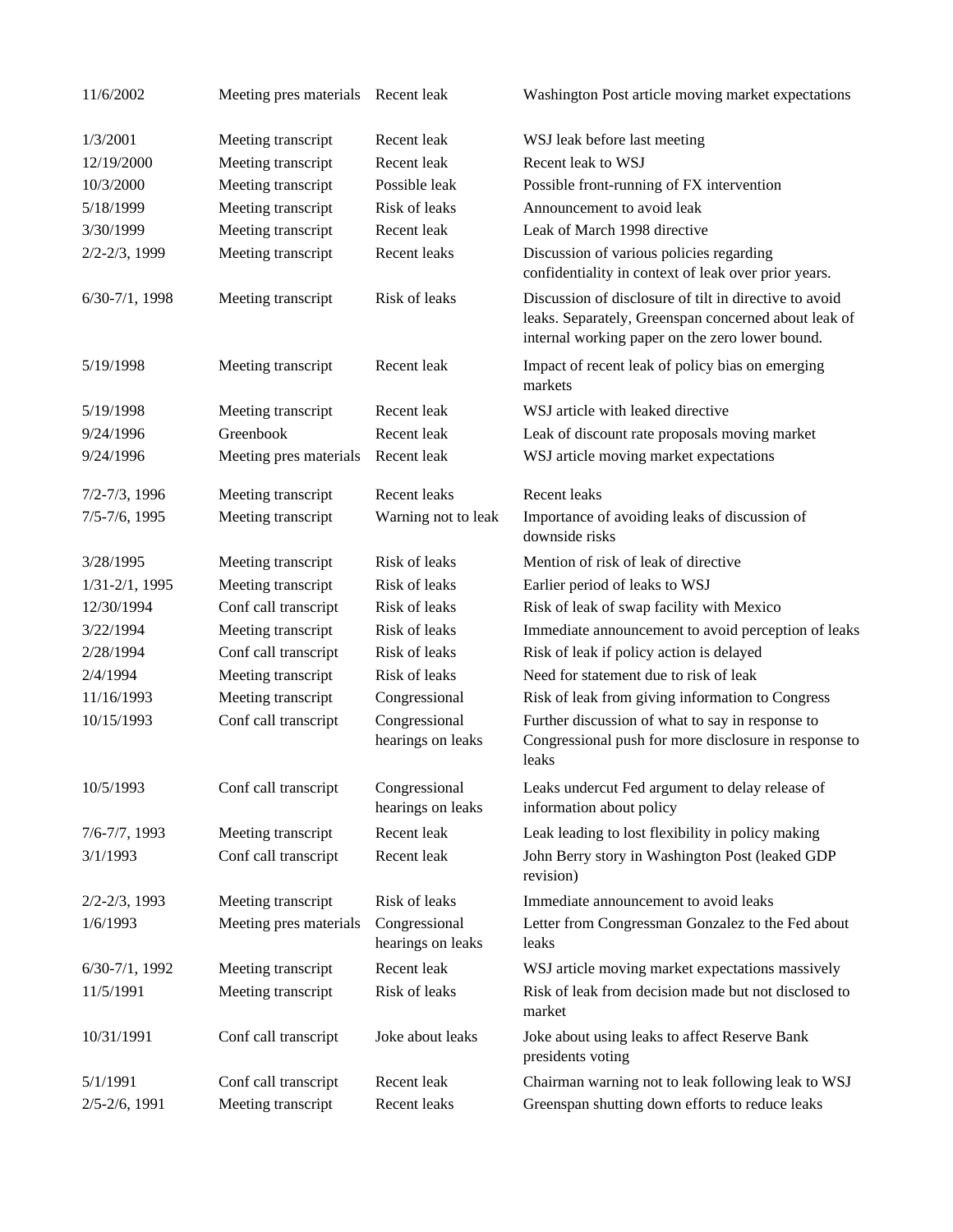| 1/9/1991           | Conf call transcript                      | Recent leaks        | WSJ, NYT writing about policy change before it was<br>known to some policy makers                                                       |
|--------------------|-------------------------------------------|---------------------|-----------------------------------------------------------------------------------------------------------------------------------------|
| 12/18-12/19, 1989  | Meeting transcript                        | Recent leaks        | Recent leaks and negative effect on Fed reputation<br>and deliberations                                                                 |
| 10/16/1989         | Conf call transcript                      | Recent leaks        | Recent leak to Washington Post. Leak reducing<br>flexibility.                                                                           |
| 5/21/1985          | Meeting transcript                        | Risk of leaks       | Risk of leaks from sharing information with Council<br>of Economic Advisers                                                             |
| 3/26-3/27, 1984    | Meeting transcript                        | Recent leak         | Recent leak, possibly via providing Greenbook to<br>Treasury/CEA/OMB. Reducing number of staff at<br>FOMC meetings to cut back on leaks |
| 1/30-1/31, 1984    | Meeting transcript                        | Recent leak         | GAO report on leak of Monetary Policy Report                                                                                            |
| 8/22/1983          | Discussion transcript                     | Recent leaks        | Recent leaks of directive                                                                                                               |
| 7/12-7/13, 1983    | Meeting transcript                        | Recent leaks        | Recent leaks leading Volcker to restrict attendance at<br>policy session of FOMC meeting                                                |
| 2/8-2/9, 1983      | Meeting transcript                        | Warning not to leak | Chairman warning not to leak                                                                                                            |
| 11/16/1982         | Meeting transcript                        | Recent leak         | Recent leaks. Arguments for immediate release of<br>directive to stop leaks. Volcker arguing it reduces<br>flexibility.                 |
| 10/5/1982          | Meeting transcript                        | Lack of leaks!      | Chairman commending FOMC for not leaking since<br>last meeting                                                                          |
| $6/30-7/1$ , 1982  | Meeting transcript                        | Recent leaks        | Recent leaks. Reduction in attendance to prevent<br>leaks.                                                                              |
| $2/1 - 2/2$ , 1982 | Meeting transcript                        | Risk of leaks       | Avoiding making final decisions to prevent leak                                                                                         |
| 7/17/1981          | Conf call transcript                      | Recent leak         | Leak of last week's policy decision to the Washington<br>Post                                                                           |
| 12/19/1980         | Meeting transcript                        | Recent leak         | Recent possible leak. Effect on Fed credibility.                                                                                        |
| 8/12/1980          | Meeting transcript                        | Recent leak         | Recent leak. Reduction in attendance to prevent leaks<br>or know better who leaked                                                      |
| 7/11/1979          | Meeting transcript                        | Risk of leaks       | Leaks each month                                                                                                                        |
| 6/27/1979          | Conf call transcript                      | Recent leak         | Leak of GNP figure                                                                                                                      |
| 9/19/1978          | Meeting transcript                        | Recent leak         | Leak of economic forecast                                                                                                               |
| 8/15/1978          | Meeting transcript                        | Possible leak       | Recent leaks                                                                                                                            |
| 11/16/1976         | Meeting transcript                        | Risk of leaks       | FOMC phone system not secure. Risk of leak lead to<br>no call.                                                                          |
| 2/19/1975          | Memorandum of                             | Risk of leaks       | Risk of leaks from Reserve Bank directors                                                                                               |
| 11/16/1971         | Memorandum of<br>discussion               | Risk of leaks       | Risk of leaks from conversations with the British<br>about swap line. Resulted in no conversations held.                                |
| 9/9/1969           | Memorandum of<br>discussion               | Risk of leaks       | Risk of leaks of postponement of British loan<br>payments.                                                                              |
| 1/14/1969          | Memorandum of<br>discussion               | Recent leak         | Investigation into leak of information on Treasury<br>financing.                                                                        |
| 12/17/1968         | Memorandum of                             | Recent leak         | Leak of information on Treasury financing.                                                                                              |
| 7/16/1968          | discussion<br>Memorandum of<br>discussion | Warning not to leak | Importance of avoiding leaks of negotiations about<br>gold price.                                                                       |